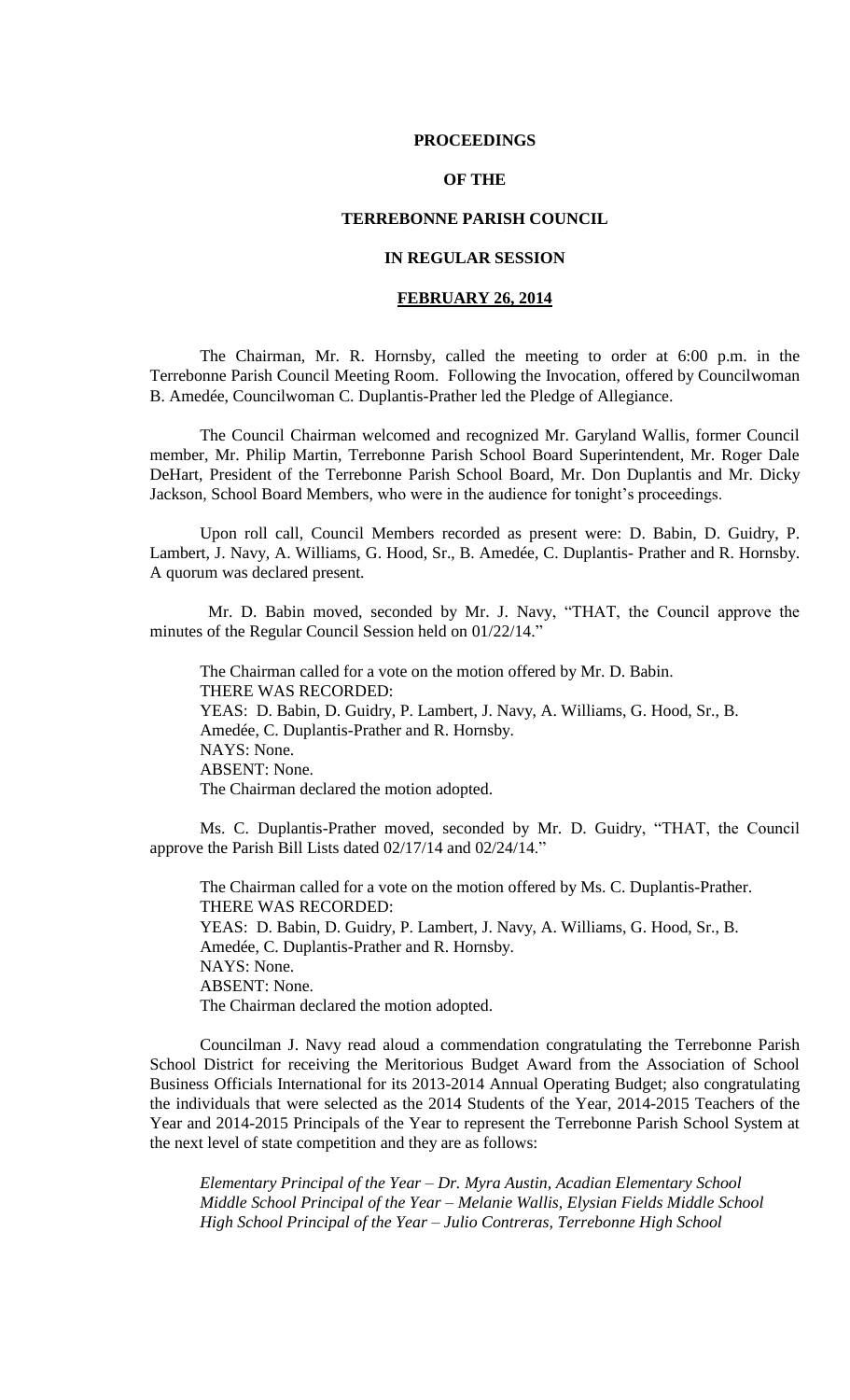*Elementary Teacher of the Year – Megan Doiron, Acadian Elementary School Middle School Teacher of the Year – Amy LeCompte, Montegut Middle School Secondary Teacher of the Year – Darlene Hoob, Terrebonne High School*

*5 th Grade Student of the Year – Mackenzie Vordick, Oakshire Elementary School 8 th Grade Student of the Year – Adeline Martin, Lacache Middle School 12th Grade Student of the Year – Gabrielle Poincot, H. L. Bourgeois*

The recipients of this award thanked the Council and Administration for this great honor and for acknowledging all of the work that they do to better the students of Terrebonne Parish.

Councilman J. Navy and Councilwoman A. Williams, along with Parish President M. Claudet, congratulated the principals, teachers and students for all of their exemplary work and for enhancing education in Terrebonne Parish.

Councilwoman A. Williams read aloud a proclamation declaring February, 2014 as "Black History Month in Houma-Terrebonne".

OFFERED BY: Ms. A. Williams. SECONDED: Unanimously.

RESOLUTION NO. 14-096

WHEREAS, Black History Month has been celebrated in the United States for many years as a means of honoring the accomplishments, achievements and legacies of members of the African-American community in this great country, and

WHEREAS, this annual recognition began in the 1920s as a means of recognizing the strides and contributions of numerous African-Americans who were omitted from many of the history books in the United States, and

WHEREAS, the current celebrations of Black History Month center on the advancements made by African-Americans in the United States and throughout the world, and

WHEREAS, the residents of Terrebonne Parish take pride in acknowledging that African-Americans have attained status in virtually all segments of the business, government and cultural life in this community, and

WHEREAS, African-Americans have served as "royalty" in the local Mardi Gras Krewes, leaders and organizers in business ventures, and

WHEREAS, the month of February should always hold a special place in the hearts of all residents so that the history and culture of African-Americans will remain with all of us.

NOW, THEREFORE BE IT PROCLAIMED BY THE TERREBONNE PARISH COUNCIL, on behalf of the Parish President and the entire Terrebonne Parish Consolidated Government, that February, 2014 be hereby declared

# BLACK HISTORY MONTH IN HOUMA-TERREBONNE

THERE WAS RECORDED: YEAS: J. Navy, A. Williams, G. Hood, Sr., B. Amedée, C. Duplantis-Prather, R. Hornsby, D. Babin, D. Guidry and P. Lambert. NAYS: None. ABSTAINING: None.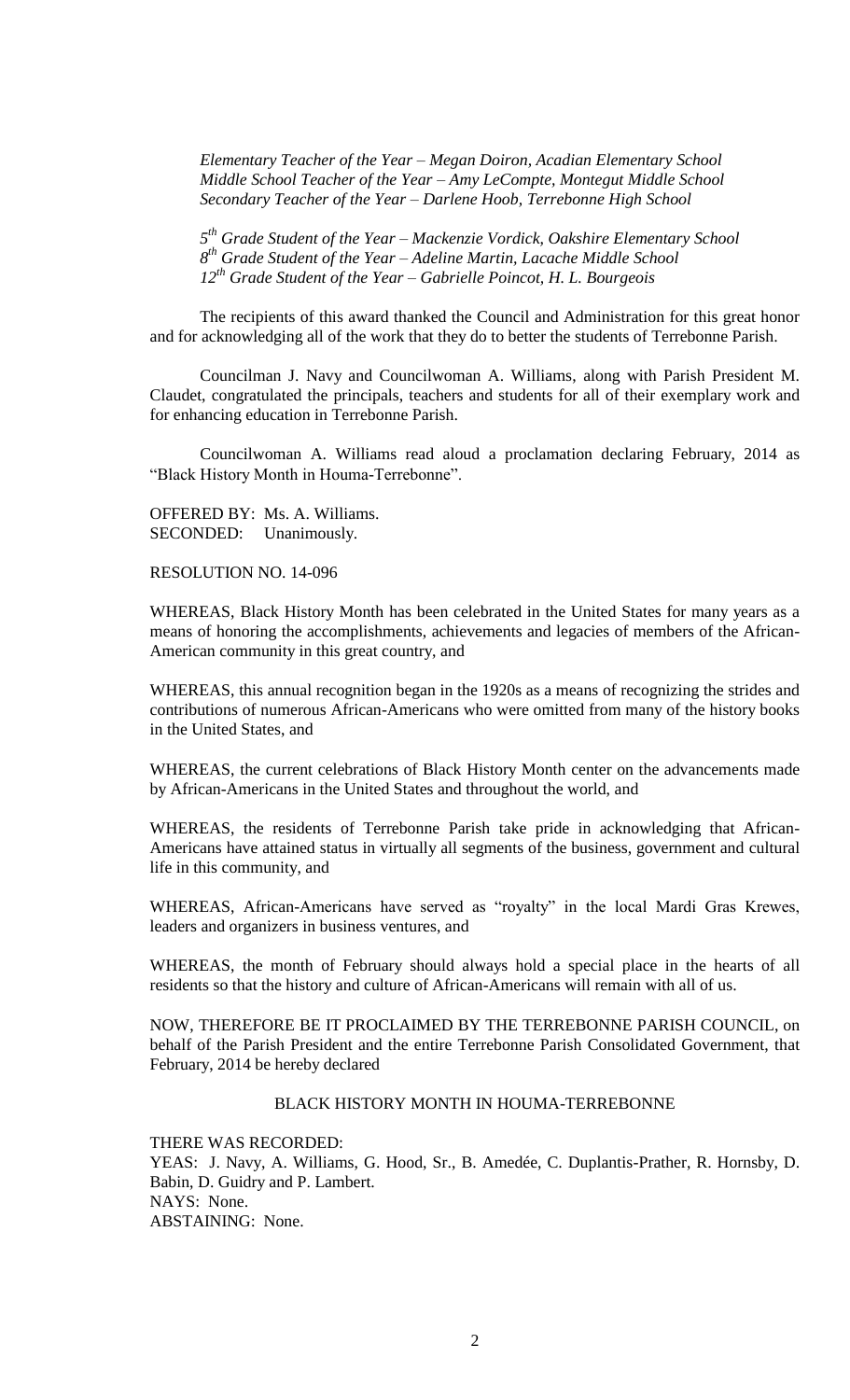NOT VOTING: None. ABSENT: None. The Chairman declared the resolution adopted on this, the  $10<sup>th</sup>$  day of February, 2014.

\* \* \* \* \* \* \* \*

Mr. D. Babin moved, seconded by Mr. D. Guidry, "THAT, the Council deviate for the agenda to allow Mr. Roger Dale DeHart, President of the Terrebonne Parish School Board to address the Council."

The Chairman called for a vote on the motion offered by Mr. D. Babin. THERE WAS RECORDED: YEAS: D. Babin, D. Guidry, P. Lambert, J. Navy, A. Williams, G. Hood, Sr., B. Amedée, C. Duplantis-Prather and R. Hornsby. NAYS: None. ABSENT: None. The Chairman declared the motion adopted.

Mr. Roger Dale DeHart addressed the Council and the Administration and thanked them for the honor that has been bestowed upon the principals, teachers and students of Terrebonne Parish. He explained that the work that these individuals perform on a daily bases is seen throughout the lives of their students for years to come. Mr. DeHart further explained that they are all working together for the good of education in Terrebonne Parish and noted that their motto is "united we stand, divided we shall fall"; and that together everyone can make a difference in the lives of children in Terrebonne Parish.

Ms. A. Williams moved, seconded by Mr. D. Babin, "THAT, the Council revisit agenda item 1B – (Declaring February, 2014 as "Black History Month in Houma-Terrebonne") to present the proclamation to recipient Evangelist Catherine Carter."

The Chairman called for a vote on the motion offered by Ms. Williams. THERE WAS RECORDED: YEAS: D. Babin, D. Guidry, P. Lambert, J. Navy, A. Williams, G. Hood, Sr., B. Amedée, C. Duplantis-Prather and R. Hornsby. NAYS: None. ABSENT: None. The Chairman declared the motion adopted. Evangelist Catherine Carter thanked the Council and Administration for this honor and

for the proclamation recognizing the achievements of African American citizens in Terrebonne Parish, along with the accomplishments of the unsung heroes throughout this great nation.

 Ms. A. Williams moved, seconded by Mr. D. Babin, "THAT, the Council continue with the regular order of business."

The Chairman called for a vote on the motion offered by Ms. A. Williams. THERE WAS RECORDED: YEAS: D. Babin, D. Guidry, P. Lambert, J. Navy, A. Williams, G. Hood, Sr., B. Amedée, C. Duplantis-Prather and R. Hornsby. NAYS: None. ABSENT: None. The Chairman declared the motion adopted.

Councilman D. Guidry read aloud a proclamation declaring March, 2014 as "American Red Cross Month" in Houma-Terrebonne.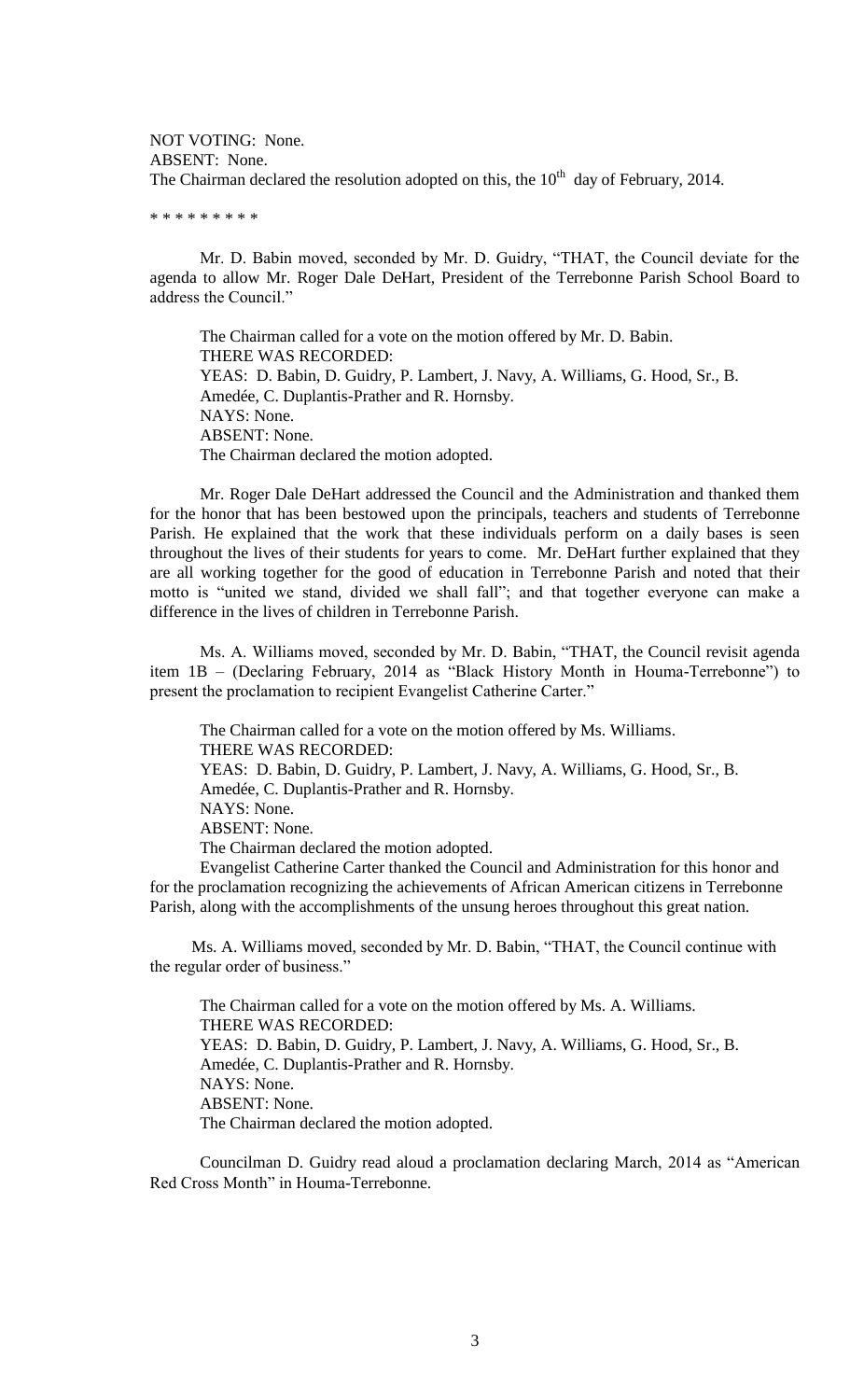Since there was no American Red Cross Representative present to accept the certificate would be mailed to the agency.

The Council Chairman recognized Ms. Mary Lynn Bisland, Executive Director of Terrebonne ARC, who presented the Council and the Administration with a flier detailing the day-to-day activities and operations at Terrebonne ARC. She gave a brief synopsis of the activities that are currently going on; noting that they will be expanding in the future outside of the TARC facility. Ms. Bisland further noted that their facility is known for the "best practice in the nation" and is considered a leader in the State of Louisiana as is relates to the services that they offer. She again thanked the Council and the Administration for their support throughout the years.

Parish President M. Claudet, along with several Council members, thanked Ms. Bisland and her staff for all of their hard work, dedication and services that they have provided to the disabled residents of Terrebonne Parish throughout their 51 years of existence.

Mr. D. Babin moved, seconded by Mr. G. Hood, Sr., "THAT, it now being 6:30 p.m., the Council open public hearings."

The Chairman called for a vote on the motion offered by Mr. D. Babin. THERE WAS RECORDED: YEAS: D. Babin, D. Guidry, P. Lambert, J. Navy, A. Williams, G. Hood, Sr., B. Amedée, C. Duplantis-Prather and R. Hornsby. NAYS: None. ABSENT: None. The Chairman declared the motion adopted.

The Chairman recognized the public for comments on the following:

A. A proposed ordinance to declare surplus two vehicles previously used by the Public Works Department, having a value in excess for \$5,000.00, and authorizing the disposal of these items.

There were no comments from the public on the proposed ordinance.

Ms. A. Williams moved, seconded by Mr. G. Hood, Sr., "THAT, the Council close the aforementioned public hearing."

The Chairman called for a vote on the motion offered by Ms. A. Williams. THERE WAS RECORDED: YEAS: D. Babin, D. Guidry, P. Lambert, J. Navy, A. Williams, G. Hood, Sr., B. Amedée, C. Duplantis-Prather and R. Hornsby. NAYS: None. ABSENT: None. The Chairman declared the motion adopted. OFFERED BY: Mr. G. Hood, Sr. SECONDED BY: Ms. B. Amedee

# ORDINANCE NO. 8399

An Ordinance to declare equipment with a value of Five Thousand Dollars (\$5,000.00) or greater from the Road and Bridge Division of the Public Works Department as surplus as described in the attached Exhibit "A" and authorizing said item to be disposed of by public bid, negotiated sale, junked or by any other legally approved method.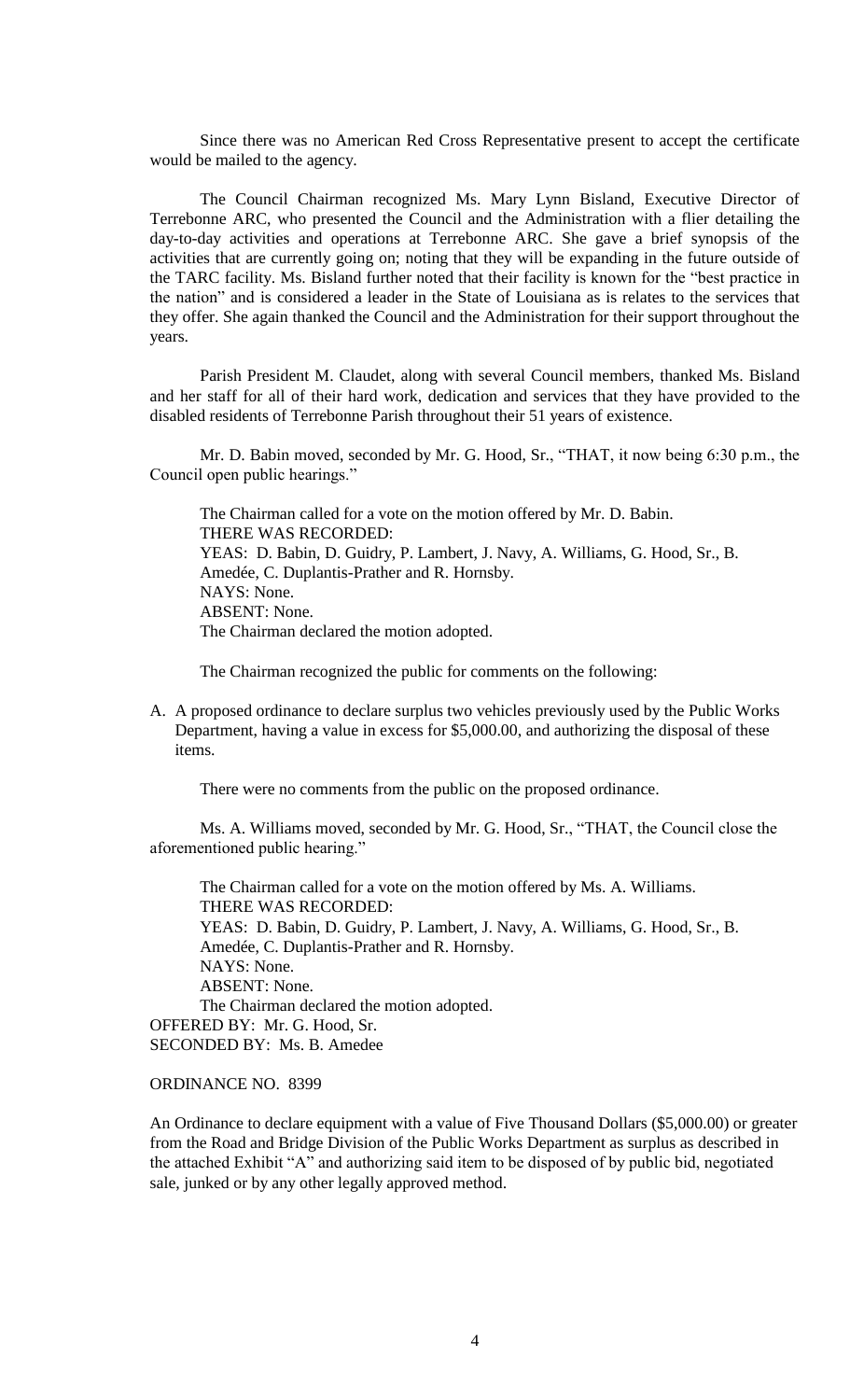### SECTION I

WHEREAS, the movable property listed in the attached Exhibit "A" has a value of \$5,000.00 or greater as indicated by the value set out next to the item on the attached Exhibit A; and

### SECTION II

NOW THEREFORE BE IT ORDAINED that the Terrebonne Parish Council, on behalf of the Terrebonne Parish Consolidated Government, does hereby declare the attached Exhibit "A" surplus and authorizes the Parish President to dispose of said item(s) by public bid, negotiated sale, junked or by any other legally approved method.

#### SECTION III

If any word, clause, phrase, section or other portion of this ordinance shall be declared null, void, invalid, illegal, or unconstitutional, the remaining words, clauses, phrases, sections and other portions of this ordinance shall remain in force and effect, the provisions of this ordinance hereby being declared to be severable.

#### SECTION IV

This ordinance shall become effective upon approval by the Parish President or as otherwise provided in Section 2-13 (b) of the Home Rule Charter for a Consolidated Government for Terrebonne Parish, whichever occurs sooner.

This ordinance, having been introduced and laid on the table for at least two weeks, was voted upon as follows:

THERE WAS RECORDED:

YEAS: D. Babin, D. Guidry, P. Lambert, J. Navy, A. Williams, G. Hood, Sr., B. Amedée, C. Duplantis-Prather and R. Hornsby.

NAYS: None.

ABSTAINING: None.

NOT VOTING: None.

ABSENT: None.

The Chairman declared the ordinance adopted on this, the  $26<sup>nd</sup>$  day of February, 2014.

# **Exhibit "A" Surplus February 2014 (Value of \$5,000.00 or Greater)**

### **Road and Bridge:**

1-2003 Ford F-350 Bucket Truck (Unit# 2113) / \$15,000.00 1-2002 Leaf Collector Trailer (Unit# 2305) / \$10,000.00

The Chairman recognized the public for comments on the following:

- B. A proposed ordinance to amend the 2014 Adopted Operating Budget of the Terrebonne Parish Consolidated Government for the following items:
	- I. Re-Class Several CDBG Recovery Projects, Net Effect \$0
	- II. Software Purchase Sanitation Department \$12,000.00
	- III. Sewer Fund Capital Purchases \$17,800.00
	- IV. Animal Shelter Donation \$35,374.00

There were no comments from the public on the proposed ordinance.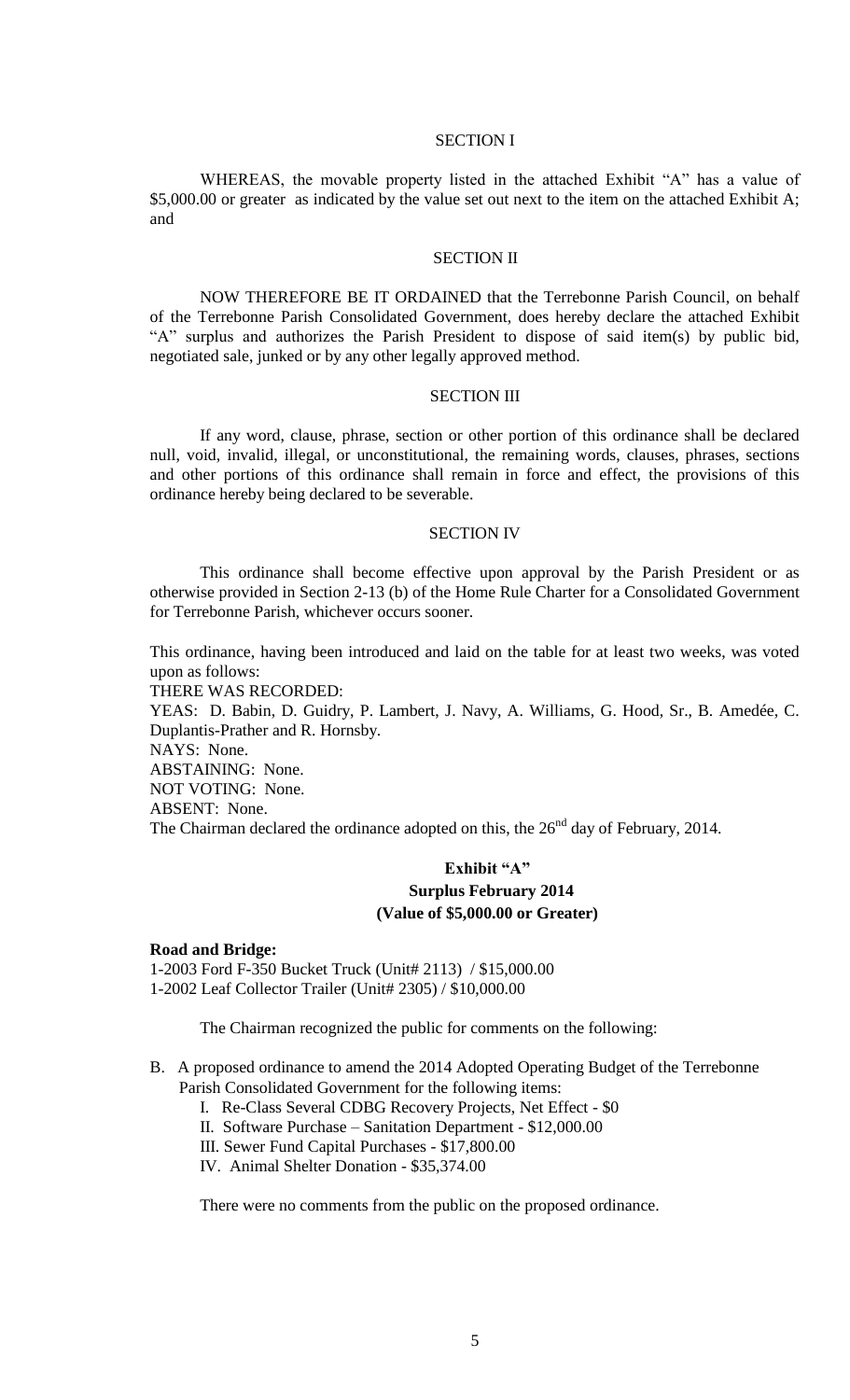Mr. D. Babin moved, seconded by Ms. A. Williams, "THAT, the Council close the aforementioned public hearing."

The Chairman called for a vote on the motion offered by Mr. D. Babin. THERE WAS RECORDED: YEAS: D. Babin, D. Guidry, P. Lambert, J. Navy, A. Williams, G. Hood, Sr., B. Amedée, C. Duplantis-Prather and R. Hornsby. NAYS: None. ABSENT: None. The Chairman declared the motion adopted.

OFFERED BY: Mr. D. Babin SECONDED BY: Mr. D. Guidry

ORDINANCE NO. 8400

AN ORDINANCE TO AMEND THE 2014 ADOPTED OPERATING BUDGET OF THE TERREBONNE PARISH CONSOLIDATED GOVERNMENT FOR THE FOLLOWING ITEMS:

- I. RE-CLASS SEVERAL CDBG RECOVERY PROJECTS, NET AFFECT \$0
- II. SOFTWARE PURCHASE SANITATION DEPARTMENT, \$12,000
- III. SEWER FUND CAPITAL PURCHASES, \$17,800
- IV. ANIMAL SHELTER DONATION, \$35,374

## SECTION I

WHEREAS, several CDBG Recovery Projects have now been completed with budgeted dollars remaining need to be distributed as listed below:

| Juvenile Detention Facility                | 449,562       |
|--------------------------------------------|---------------|
| P/W Administrative Building                | 2,082,091     |
| <b>Falgout Pontoon Bridge</b>              | 255,530       |
| <b>Buquet Street Drainage Improvements</b> | (67, 922)     |
| Ashland North Levee Improv & Extension     | (449, 562)    |
| <b>Ashland Drainage Pump Station</b>       | (63, 692)     |
| Force Drainage Summerfield Pump Stn.       | (418, 515)    |
| Baroid/Bayou Lacarpe Pump Station          | (281, 780)    |
| Ashland Drainage P/S Outfall Canal Impr    | (266, 565)    |
| <b>Gray Sewer Facilities</b>               | 900,193       |
| Animal Shelter Building                    | (1,000,000)   |
| Repair Assist-Owner Occupied               | (1, 139, 340) |

WHEREAS, the Engineering Department has reviewed and reassigned these dollars along with the approval of the State of Louisiana, Office of Community Development.

NOW, THEREFORE BE IT ORDAINED, by the Terrebonne Parish Council, on behalf of the Terrebonne Parish Consolidated Government, that the 2014 Adopted Budget of the Terrebonne Parish Consolidated Government be amended for the various CDBG Recovery Projects. (Attachment A)

## SECTION II

WHEREAS, the Sanitation Department is needing to upgrade some software programs for the Landfill's computer system being prepared by Technology Professional, and

WHEREAS, the server needs this programming update to properly maintain the data records of the Sanitation Department, and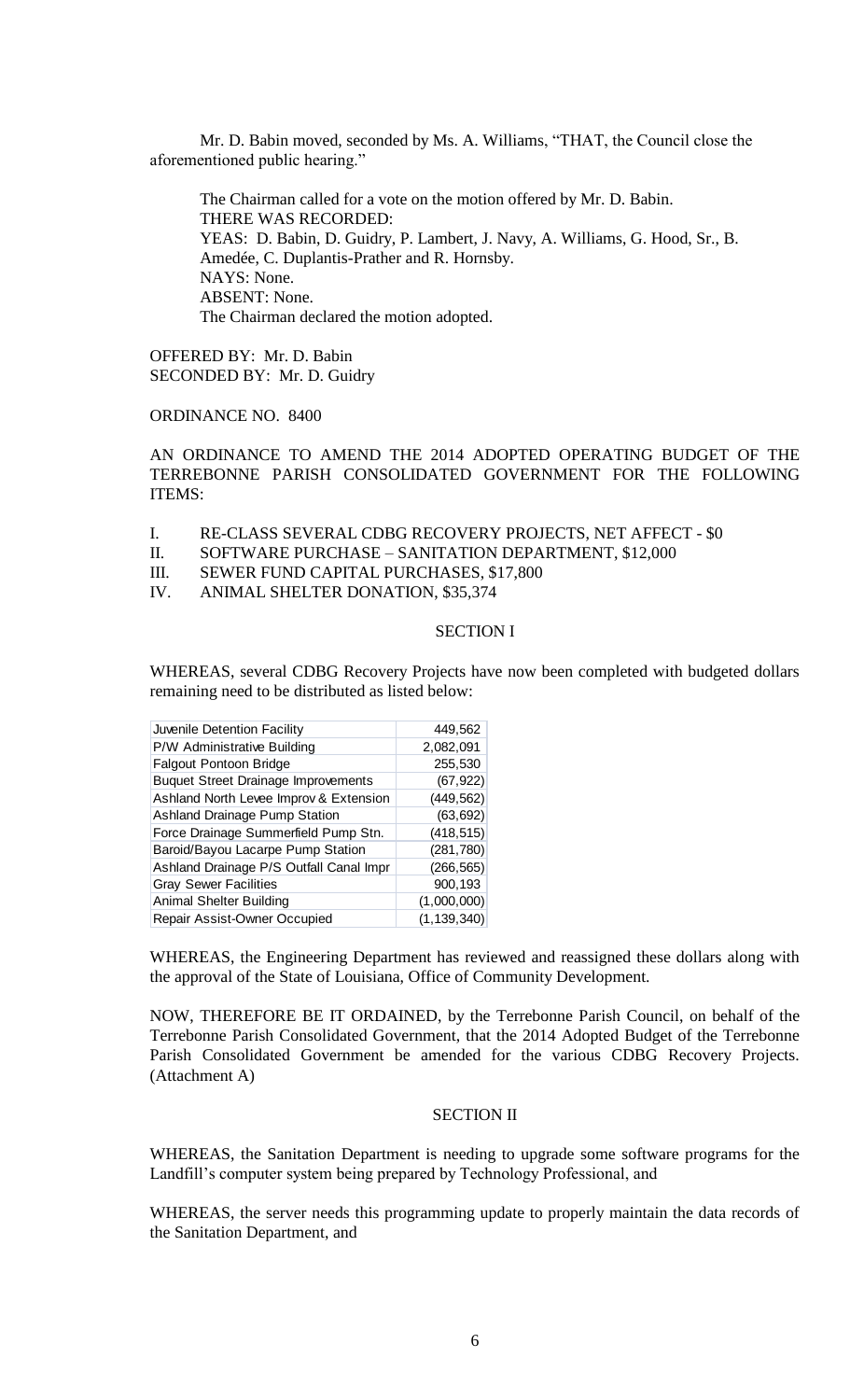WHEREAS, the cost of this software upgrade is a total of \$12,000 which will be funded through Sanitation Fund's Net Position.

NOW, THEREFORE BE IT FURTHER ORDAINED, by the Terrebonne Parish Council, on behalf of the Terrebonne Parish Consolidated Government, that the 2014 Adopted Budget of the Terrebonne Parish Consolidated Government be amended for the software upgrade for the Sanitation Department. (Attachment B)

## SECTION III

WHEREAS, during the 2014 budget process, Capital Items requested as follows: SCADA Equipment, \$150,000; 4-25 KW Generators, \$80,000; and 1-Four Wheeler, \$8,000 for the Sewerage Department, and

WHEREAS, the total amount that needs to be budgeted to the Depreciation Expense is \$17,800 for the total purchases of \$238,000.

NOW, THEREFORE BE IT FURTHER ORDAINED, by the Terrebonne Parish Council, on behalf of the Terrebonne Parish Consolidated Government, that the 2014 Adopted Budget of the Terrebonne Parish Consolidated Government be amended for the Capital Purchases for the Sewerage Department. (Attachment C)

#### SECTION IV

WHEREAS, Animal Shelter received a donation from Petsmart through a grant agreement dated January 25, 2012 in the amount of \$35,374 and

WHEREAS, the grant stipulates that \$32,453 is to be used for the purchase of cat cages and \$2,921 is to used for the purchase of feral cat dens.

NOW, THEREFORE BE IT FURTHER ORDAINED, by the Terrebonne Parish Council, on behalf of the Terrebonne Parish Consolidated Government that the 2014 Adopted Budget of the Terrebonne Parish Consolidated Government be amended for the Animal Shelter donation from Petsmart. (Attachment D)

This ordinance, having been introduced and laid on the table for at least two weeks, was voted upon as follows:

THERE WAS RECORDED:

YEAS: D. Babin, D. Guidry, P. Lambert, J. Navy, A. Williams, G. Hood, Sr., C. Duplantis-Prather and R. Hornsby.

NAYS: None.

ABSTAINING: B. Amedée.

NOT VOTING: None.

ABSENT: None.

The Chairman declared the ordinance adopted on this, the  $26<sup>nd</sup>$  day of February, 2014. **(\*\****Ms. B. Amedée requested later in proceedings to be recorded as Abstaining.)*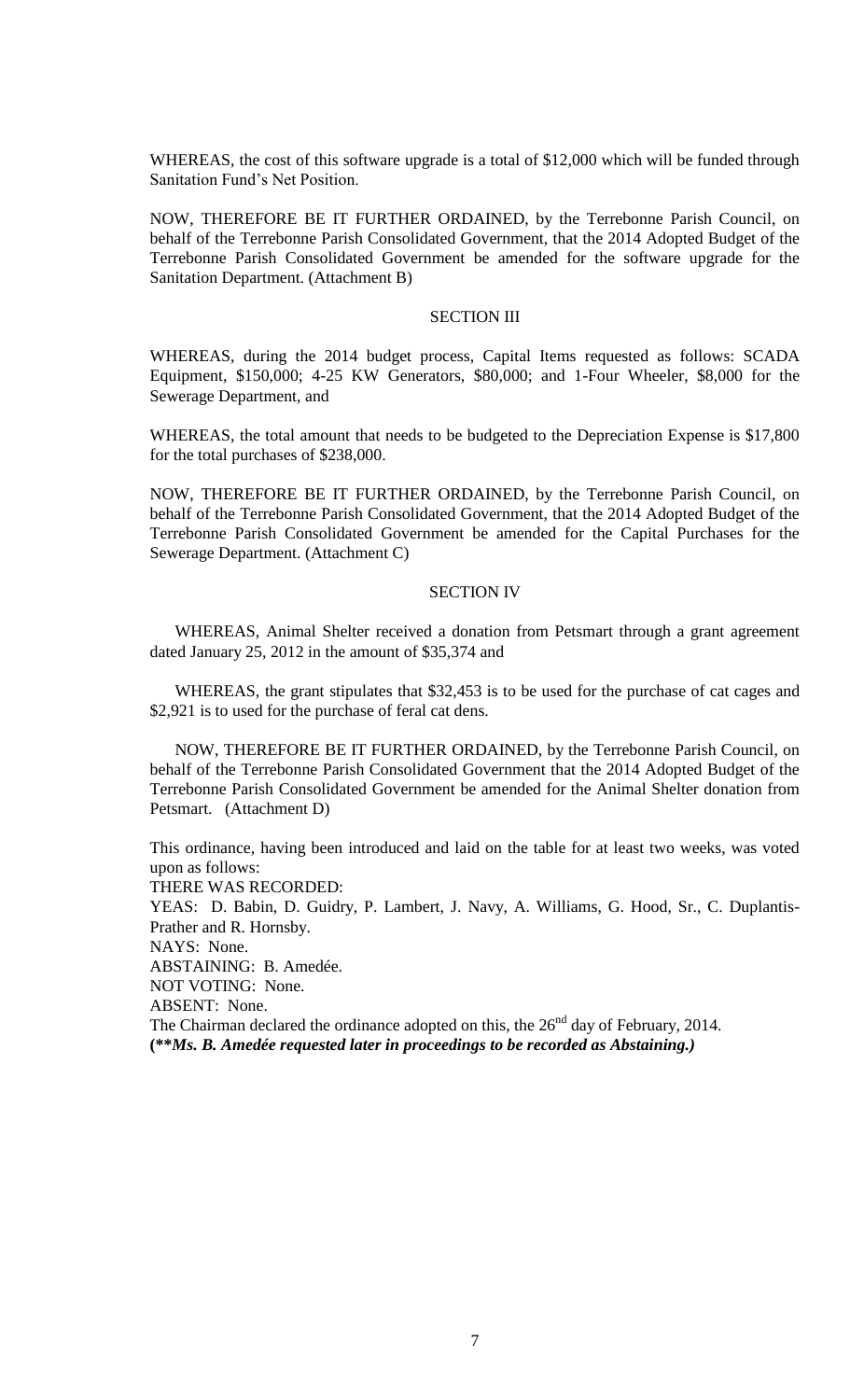| <b>ATTACHMENT A - Re-class Several CDBG Recovery Projects</b>    |                   |                    |                     |
|------------------------------------------------------------------|-------------------|--------------------|---------------------|
|                                                                  |                   |                    |                     |
|                                                                  |                   | 2014               | <b>Amended</b>      |
|                                                                  | <b>Adopted</b>    | <b>Change</b>      |                     |
| Juvenile Detention Facility                                      | 6,898,901         | 449,562            | 7,348,463           |
| P/W Administrative Building                                      | 2,485,449         | 2,082,091          | 4,567,540           |
| <b>Falgout Pontoon Bridge</b>                                    | 1,036,533         | 255,530            | 1,292,063           |
| <b>Buquet Street Drainage Improvements</b>                       | 67,922            | (67, 922)          |                     |
| Ashland North Levee Improv & Extension                           | 2,891,142         | (449, 562)         | 2,441,580           |
| <b>Ashland Drainage Pump Station</b>                             | 63,692            | (63, 692)          |                     |
| Force Drainage Summerfield Pump Stn.                             | 418,515           | (418, 515)         |                     |
|                                                                  |                   |                    |                     |
| Baroid/Bayou Lacarpe Pump Station                                | 654,452           | (281, 780)         | 372,672             |
| Ashland Drainage P/S Outfall Canal Impr                          | 266,565           | (266, 565)         |                     |
| <b>Gray Sewer Facilities</b>                                     | 1,755,108         | 900,193            | 2,655,301           |
| <b>Animal Shelter Building</b>                                   | 1,000,000         | (1,000,000)        |                     |
| <b>HUD CDBG Recovery</b>                                         |                   | (1, 139, 340)      | (1, 139, 340)       |
|                                                                  |                   |                    |                     |
| <b>HUD CDBG Recovery</b>                                         |                   | 1,139,340          | 1,139,340           |
| Repair Assist-Owner Occupied                                     | 1,312,703         | (1, 139, 340)      | 173,363             |
|                                                                  |                   |                    |                     |
|                                                                  |                   |                    |                     |
| <b>ATTACHMENT B - Software Purchase - Santitation Department</b> |                   |                    |                     |
|                                                                  |                   |                    |                     |
|                                                                  |                   |                    |                     |
|                                                                  | <b>Adopted</b>    | <b>Change</b>      | Amended             |
|                                                                  |                   |                    |                     |
| Software Purchases                                               | 1,000             | 12,000             | 13,000              |
| Net Position (Decrease)                                          | N/A               | (12,000)           | N/A                 |
|                                                                  |                   |                    |                     |
| <b>ATTACHMENT C - Sewer Fund Capital Purchases</b>               |                   |                    |                     |
|                                                                  |                   |                    |                     |
|                                                                  | 2014              |                    |                     |
|                                                                  | <b>Adopted</b>    | <b>Change</b>      | Amended             |
|                                                                  |                   |                    |                     |
| Depreciation                                                     | 865,000           | 17,800             | 882,800             |
| Net Position (Decrease)                                          | N/A               | (17, 800)          | N/A                 |
|                                                                  |                   |                    |                     |
| <b>ATTACHMENT D - Animal Shelter</b>                             |                   |                    |                     |
|                                                                  |                   |                    |                     |
|                                                                  |                   |                    |                     |
|                                                                  | 2014              |                    |                     |
|                                                                  |                   | Change             | Amended             |
|                                                                  | <b>Adopted</b>    |                    |                     |
|                                                                  |                   |                    |                     |
| Machinery & Equipment                                            |                   | 32,453             | 32,453              |
| <b>Operating Supplies</b><br>Donations - Animal Shelter          | 28,000<br>(1,000) | 2,921<br>(35, 374) | 30,921<br>(36, 374) |

The Chairman recognized the public for comments on the following:

C. A proposed ordinance to establish a "No Parking" zone on the south side of Verret Street from Gabasse Street to the first driveway before 812 Verret Street.

There were no comments from the public on the proposed ordinance.

Ms. C. Duplantis- Prather moved, seconded by Mr. D. Guidry, "THAT, the Council close the aforementioned public hearing."

The Chairwoman called for a vote on the motion offered by Ms. C. Duplantis-Prather. THERE WAS RECORDED:

YEAS: D. Babin, D. Guidry, P. Lambert, J. Navy, A. Williams, G. Hood, Sr., B. Amedée, C. Duplantis-Prather and R. Hornsby.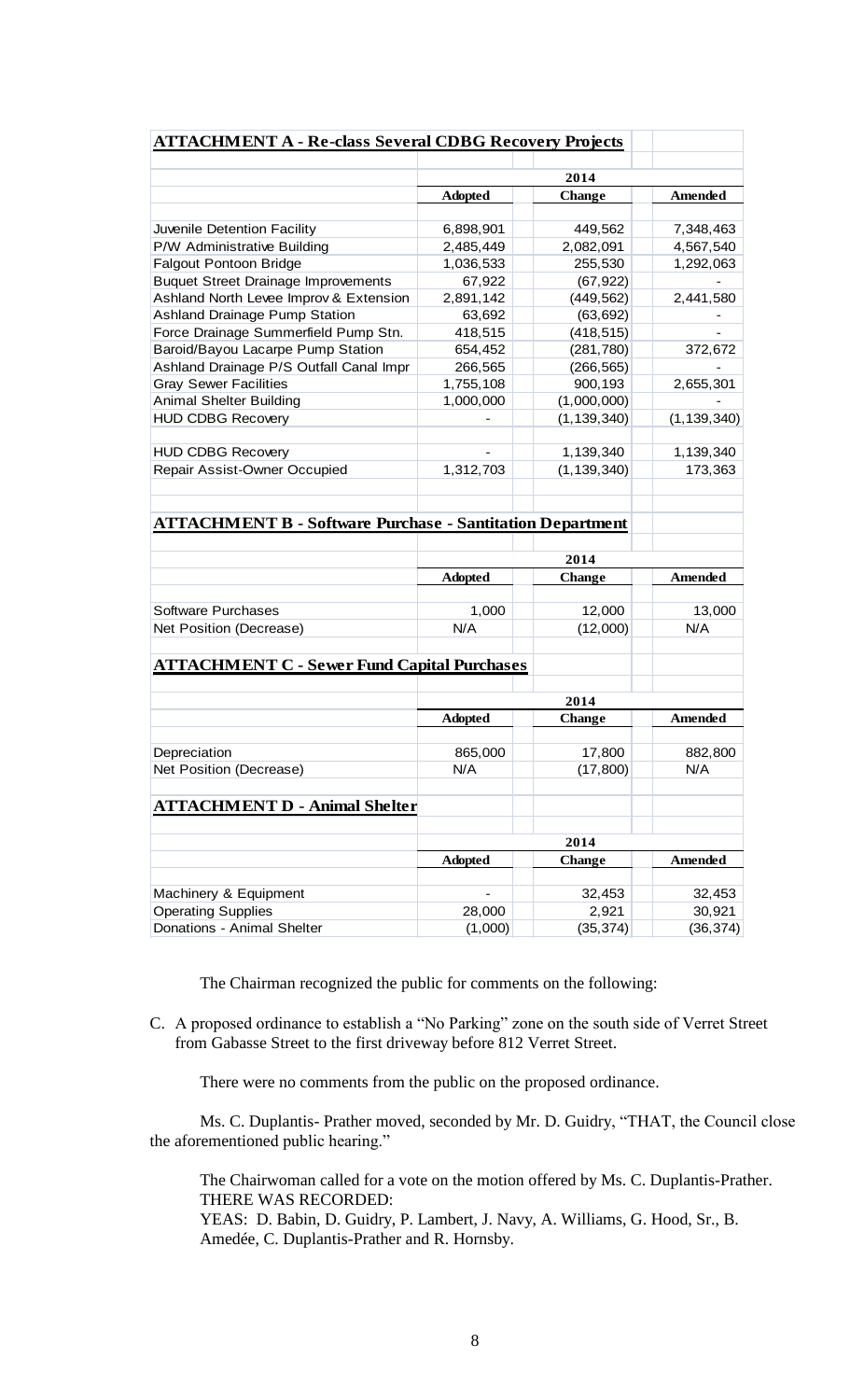NAYS: None. ABSENT: None. The Chairman declared the motion adopted.

Ms. C. Duplantis-Prather moved, seconded by Ms. A. Williams, "THAT, the Council take *no action* on Agenda Item – 6:30 C (Establishing a "No Parking" zone on the south side of Verret Street from Gabasse Street to the first driveway before 812 Verret Street)."

The Chairman called for a vote on the motion offered by Ms. C. Duplantis-Prather. THERE WAS RECORDED: YEAS: D. Babin, D. Guidry, P. Lambert, J. Navy, A. Williams, G. Hood, Sr., B. Amedée, C. Duplantis-Prather and R. Hornsby. NAYS: None. ABSENT: None. The Chairman declared the motion adopted.

The Chairman recognized the public for comments on the following:

D. A proposed ordinance to amend the 2014 Adopted Operating Budget of the Terrebonne Parish Consolidated Government for the following item:

Bayou Chauvin Channel Improvements, \$531,232.00

There were no comments from the public on the proposed ordinance.

Mr. J. Navy moved, seconded by Mr. D. Guidry, "THAT, the Council close the aforementioned public hearing."

The Chairman called for a vote on the motion offered by Mr. J. Navy. THERE WAS RECORDED: YEAS: D. Babin, D. Guidry, P. Lambert, J. Navy, A. Williams, G. Hood, Sr., B. Amedée, C. Duplantis-Prather and R. Hornsby. NAYS: None. ABSENT: None. The Chairman declared the motion adopted.

OFFERED BY: Mr. J. Navy. SECONDED BY: Mr. D. Guidry.

# ORDINANCE NO. 8401

## AN ORDINANCE TO AMEND THE 2014 ADOPTED OPERATING BUDGET OF THE TERREBONNE PARISH CONSOLIDATED GOVERNMENT FOR THE FOLLOWING ITEM:

V. BAYOU CHAUVIN CHANNEL IMPROVEMENT, \$531,232

## SECTION I

WHEREAS, the Terrebonne Parish Consolidated Government did receive construction bids on Parish Project No. 13-PW-09, Bayou Chauvin Dredging Project, Terrebonne Parish, Louisiana, and,

WHEREAS, the bids came in over the original budget and additional monies are needed to award this project, and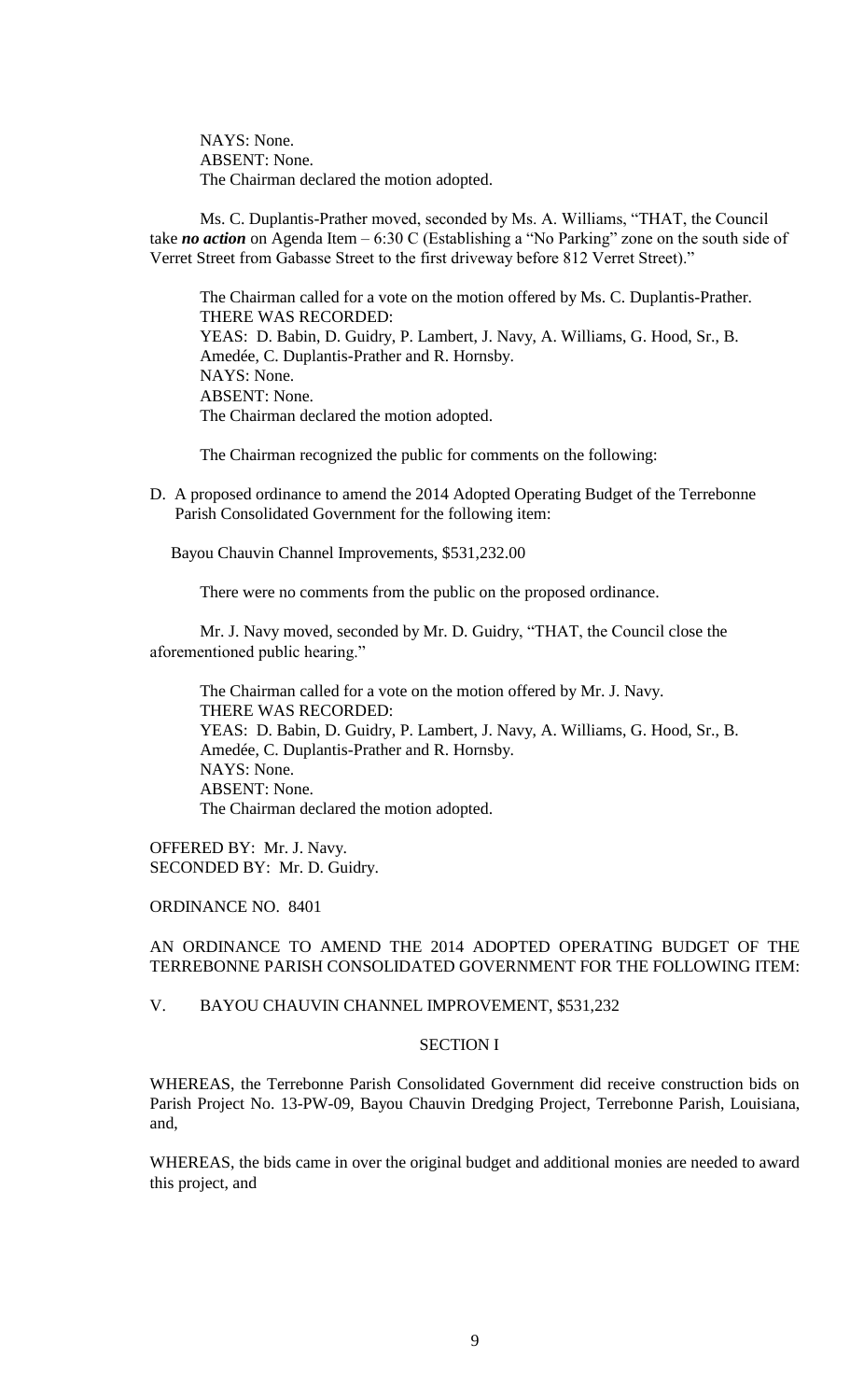WHEREAS, this project needs an additional \$531,232 which will be funded from District One Drainage Improvements, \$254,173 and Ward 7 Drainage Levee Project \$277,059, and

WHEREAS, the Parish is desirous of moving forward with the construction of the dredging project in order to facilitate better drainage, and

WHEREAS, this budget amendment will allow for the TPCG to award this project.

NOW, THEREFORE BE IT ORDAINED, by the Terrebonne Parish Council, on behalf of the Terrebonne Parish Consolidated Government, that the 2014 Adopted Budget of the Terrebonne Parish Consolidated Government be amended for the Bayou Chauvin Channel Improvement. This ordinance, having been introduced and laid on the table for at least two weeks, was voted upon as follows:

THERE WAS RECORDED:

YEAS: D. Babin, D. Guidry, P. Lambert, J. Navy, A. Williams, G. Hood, Sr., B. Amedée, C. Duplantis-Prather and R. Hornsby.

NAYS: None.

ABSTAINING: None. NOT VOTING: None.

ABSENT: None.

The Chairman declared the ordinance adopted on this, the  $26<sup>nd</sup>$  day of February, 2014.

(Attachment A)

| <b>ATTACHMENT A - Bayou Chauvin Channel Improvements</b> |                |               |           |  |
|----------------------------------------------------------|----------------|---------------|-----------|--|
|                                                          |                |               |           |  |
|                                                          |                | 2013          |           |  |
|                                                          | <b>Adopted</b> | <b>Change</b> | Amended   |  |
|                                                          |                |               |           |  |
| Bayou Chauvin Channel Improv                             | 555,528        | 531,232       | 1,086,760 |  |
| Distict 1 Drainage Improv                                | 254,173        | (254, 173)    |           |  |
| Ward 7 Drainage Levee                                    | 1,311,168      | (277, 059)    | 1,034,109 |  |

Ms. B. Amedée moved, seconded by Mr. D. Guidry, "THAT, the Council revisit Agenda Item 6:30 B – (A proposed ordinance to amend the 2014 Adopted Operating Budget of the Terrebonne Parish Consolidated Government) to amend a vote."

The Chairman called for a vote on the motion offered by Ms. B. Amedée. THERE WAS RECORDED: YEAS: D. Babin, D. Guidry, P. Lambert, J. Navy, A. Williams, G. Hood, Sr., B. Amedée, C. Duplantis-Prather and R. Hornsby. NAYS: None. ABSENT: None. The Chairman declared the motion adopted.

*\*\*Ms. B. Amedée explained that she needed to abstain on the vote on Ordinance No. 8400 due to a family member being employed with one of the companies.*

Mr. D. Babin moved, seconded by Mr. P. Lambert, "THAT, the Council continue with the regular order of business."

The Chairman called for a vote on the motion offered by Mr. D. Babin. THERE WAS RECORDED: YEAS: D. Babin, D. Guidry, P. Lambert, J. Navy, A. Williams, G. Hood, Sr., B. Amedée, C. Duplantis-Prather and R. Hornsby. NAYS: None. ABSENT: None.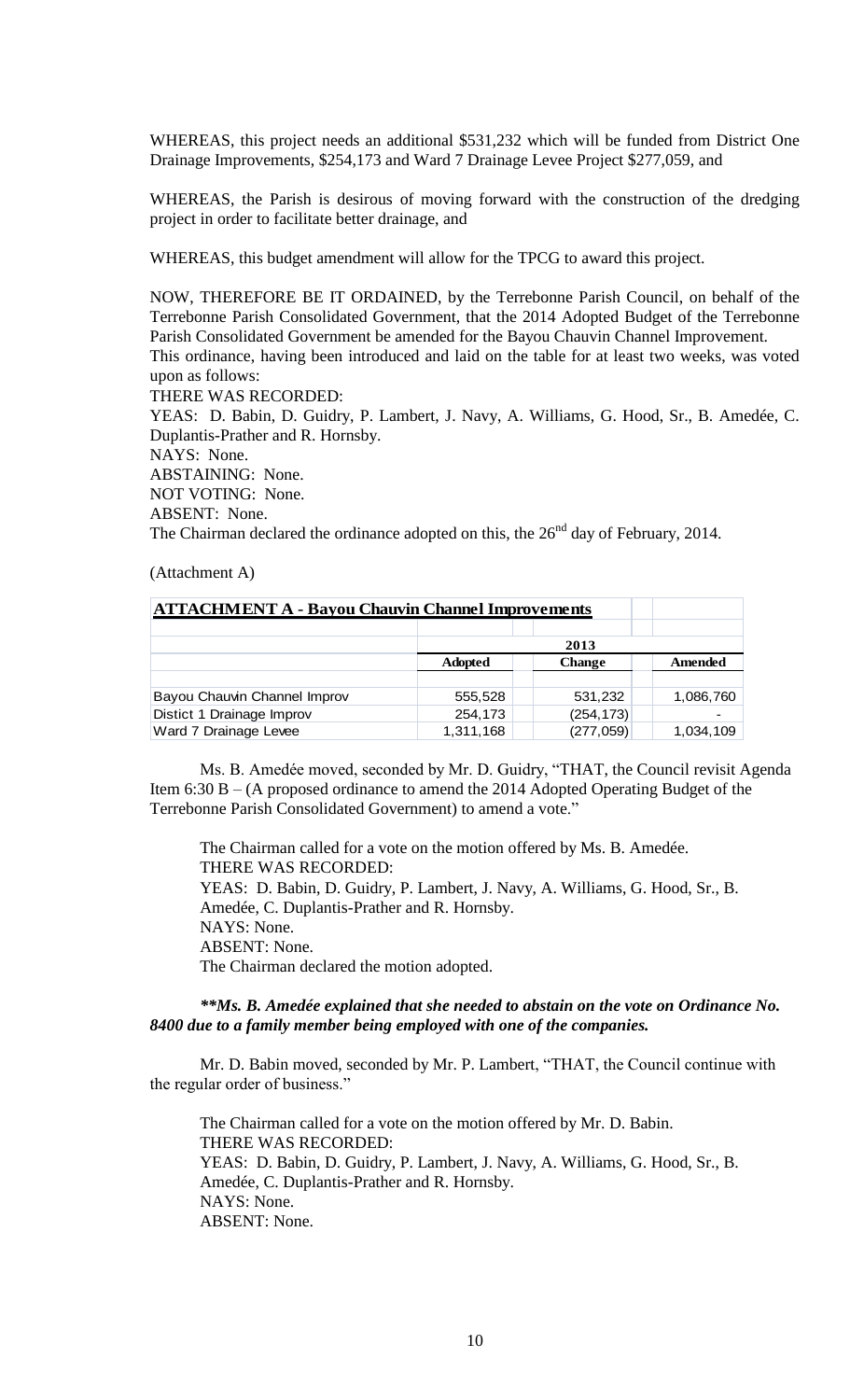The Chairman declared the motion adopted.

The Council Chairman recognized Mr. Andy Positerry, an architect and principal with Duplantis Design Group, PC, who presented the Council with an updated status of the architectural services that their company is performing throughout Terrebonne Parish. Mr. Positerry stated that there are various projects that their firm is in the process of completing and/or waiting for addition information to start the bidding process and they are as follows: 1) Government Towers Wind-Hardening Project, 2) Juvenile Justice Complex Project, 3)Firemen's Skate Park Project and 4) Department of Public Works Administrative Building Project. Mr. Positerry thanked the Council and the Administration for the opportunity to provide architectural and engineering services to the Parish of Terrebonne.

The Council Chairman recognized Ms. Heather Clement, an engineer with Duplantis Design Group, PC, who presented the Council with an updated status of the engineering services that their company is performing throughout Terrebonne Parish. Ms. Clement stated that the engineering projects that are being performed and/or in the bidding process are as follows: 1) Sewer Pump Station Renovation Project (Woodlawn Ranch Road Pump Station, American Legion Pump Station and Carlos Street Pump Station), 2) Ashland North I Pump Station, Ashland North II Pump Station and the Ashland Sewer Pump Station Project, 3) South Wastewater Treatment Plant Levee Project and 4) Hollywood Road Drainage Project; noting that they have two design projects that will begin shortly namely a sidewalk project- (from Linda Ann Street to Marietta Place; and from Marietta Place to Royce Street) and the Good Earth Transit Facility Expansion Project.

Several Council members along with President Claudet thanked Duplantis Design Group, PC for providing an updated status to the Council, Administration and the citizens of Terrebonne Parish of the ongoing projects that their company is performing throughout the parish.

The Chairman recognized Mr. Chris Pulaski, TPCG Senior Planner and Zoning Administrator, who presented the Council and Administration with a brief power point presentation regarding "bike safety". Mr. Pulaski explained the general bike safety rules that motorists should adhere to when traveling alongside a bike trail; also noting the rules bikers should use when traveling along the roadway. Mr. Pulaski informed the Council and the Administration of the Bike Rodeo which will be held on Saturday, March 22 from 9:00 a.m. to 12:00 p.m.

Parish President M. Claudet and several Council members thanked Mr. Pulaski for all of the work that he has done and for initiating and encouraging healthy lifestyle choices in the parish.

OFFERED BY: Mr. D. Babin. SECONDED BY: Ms. A. Williams.

## RESOLUTION NO. 14-097

A resolution authorizing a contract with Blade Runner Turbomachinery Services, LLC for the Houma Generating Station Unit 16 Turbine Governing Valves and Main Steam Stop Repair project.

WHEREAS, the Terrebonne Parish Consolidated Government, Department of Utilities solicited proposals for the Houma Generating Station Unit 16 Turbine Governing Valve and Main Steam Stop Repair project, and

WHEREAS, the Department of Utilities, Electric Generation Division has reviewed the proposals submitted and recommends the proposal of Blade Runner Turbomachinery Services, LLC as the lowest and best proposal offered.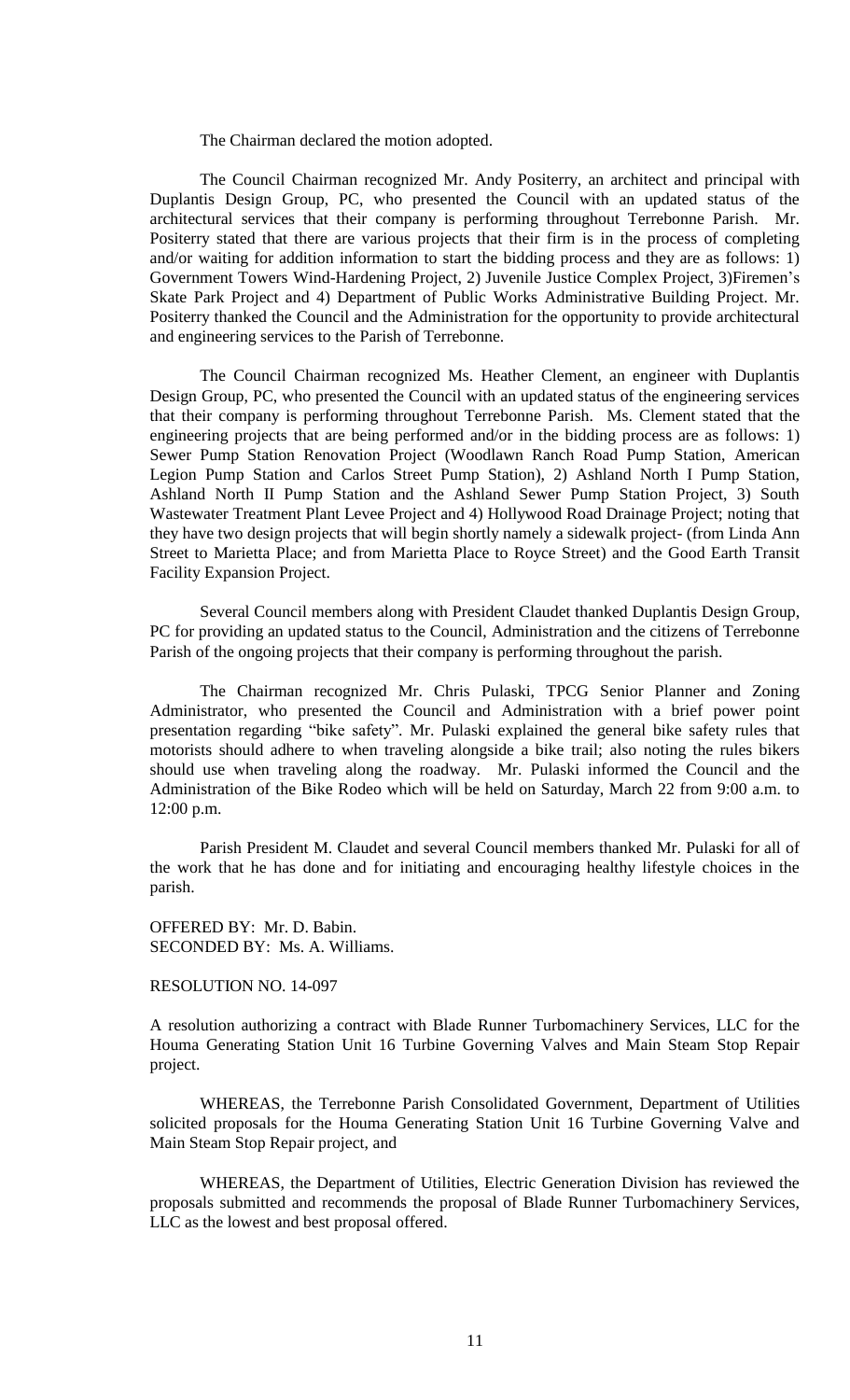NOW THEREFORE BE IT RESOLVED, by the Terrebonne Parish Council, on behalf of Terrebonne Parish Consolidated Government, that a contract with Blade Runner Turbomachinery Services, LLC for the Houma Generating Station Unit 16 Turbine Governing Valve and Main Steam Stop Repair project in accordance with their proposal of February 19, 2014 be, and is hereby, approved, and

BE IT FURTHER RESOLVED, that the Parish President and all other appropriate parties be, and they are hereby, authorized to execute any and all contract documents associated therewith.

## THERE WAS RECORDED:

YEAS: J. Navy, A. Williams, G. Hood, Sr., B. Amedée, C. Duplantis-Prather, R. Hornsby, D. Babin, D. Guidry and P. Lambert. NAYS: None. ABSTAINING: None. NOT VOTING: None. ABSENT: None. The Chairman declared the resolution adopted on this, the  $10<sup>th</sup>$  day of February, 2014.

#### \* \* \* \* \* \* \* \* \*

The Chairman recognized Ms. Shonna Theriot, recently-appointed member of the Recreation District No. 1 Board, who addressed the Council relative to the matter of handicapped-accessible/usable parks. Ms. Theriot explained that she has observed individuals with disabilities at area parks that are unable to utilize the existing equipment. She is inquiring about the process needed to replace and/or obtain new equipment that is handicap accessible; noting that this will give children and adults with disabilities confidence and a comfortable place to play and enjoy the outdoors. She explained that the Oakshire Park is centrally located and would be a great place to start the initiative of utilizing handicap accessible park equipment.

Several Council members commended Ms. Theriot and applauded her for the effort that she is putting forth to make positive changes that would accommodate all individuals, including disabled citizens, in Terrebonne; some giving her proper information that would enable her to move forward with this endeavor.

The Chairman called for a report on the Budget and Finance Committee meeting held on 02/24/14, whereupon the Committee Chairman rendered the following:

### **BUDGET & FINANCE COMMITTEE**

#### **FEBRUARY 24, 2014**

The Chairman, John Navy, called the Budget & Finance Committee meeting to order at 5:30 p.m. in the Terrebonne Parish Council Meeting Room with an Invocation offered by S. Thomas and the Pledge of Allegiance led by D. Babin. Upon roll call, Committee Members recorded as present were: B. Amedẻe, C. Duplantis-Prather, D. Babin, D. Guidry, Capt. Greg Hood, Sr., R. Hornsby, P. Lambert, and J. Navy. Committee Member A. Williams entered the proceedings at 5:34 p. m. A quorum was declared present.

OFFERED BY: Mr. R. Hornsby. SECONDED BY: Mr. P. Lambert.

## RESOLUTION NO. 14-098

WHEREAS, prices were obtained through the Louisiana State Commodity Catalog by the Terrebonne Parish Consolidated Government for the purpose of purchasing two (2) new/unused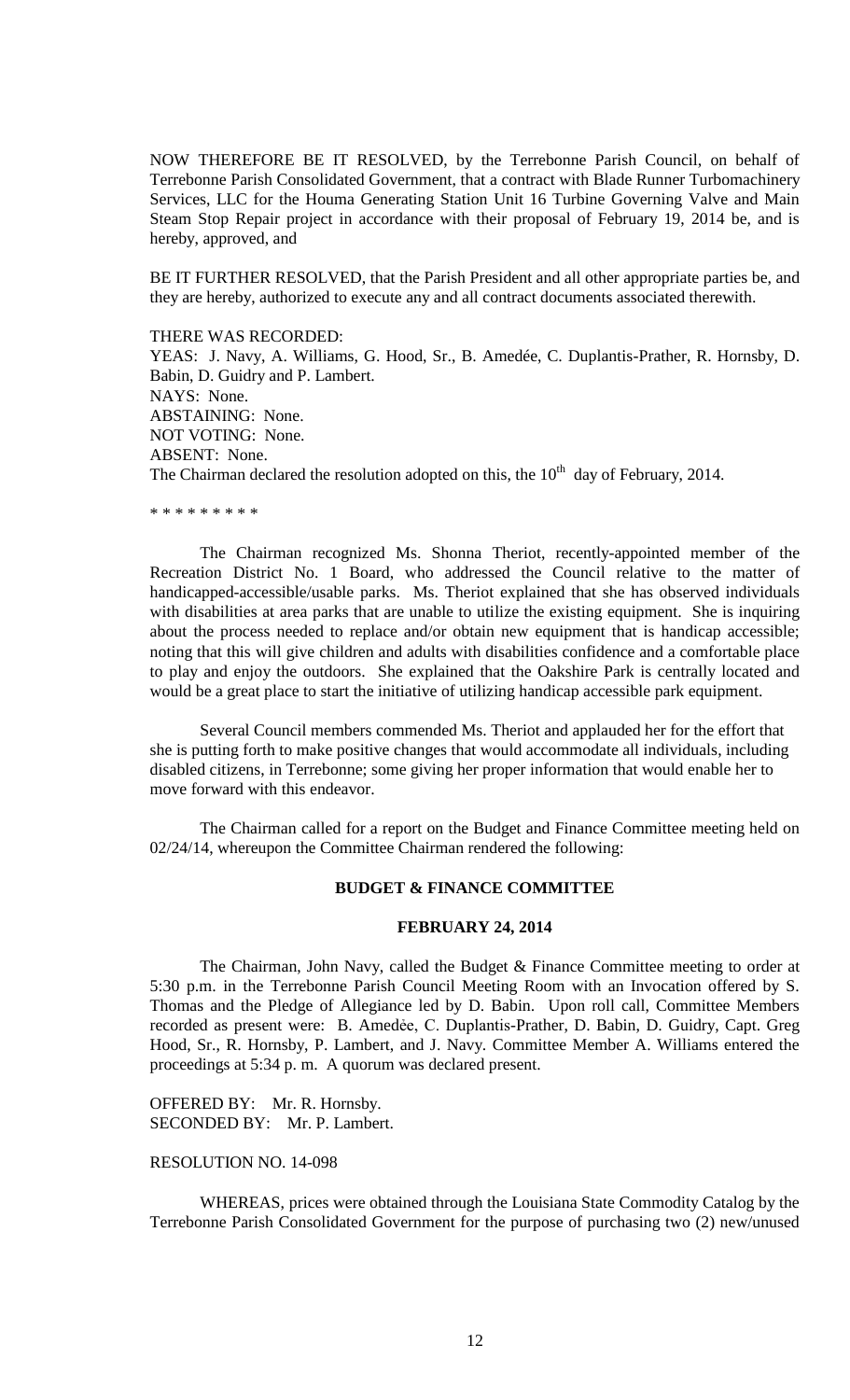Unmarked Police Pursuit Sedans (2014 Dodge Chargers) for the City Marshal's Office under the 2014 Louisiana State Vehicle Contract (#409700), and

WHEREAS, after careful review by the Parish Administration it has been determined that the total price of Forty-four Thousand, Three Hundred Forty-four Dollars (\$44,344.00) from Southland Dodge Chrysler Jeep, LLC for the purchase of two (2) new Unmarked Police Pursuit Sedans (2014 Dodge Chargers) should be accepted as per the State Contract Vehicle Catalog, and

WHEREAS, the Parish Finance Department has verified that funds are budgeted and available in the 2014 Account Number 209-127-8914-01 for the purchase of the aforementioned vehicles, and

WHEREAS, the Parish Administration has recommended the acceptance of the price for the aforementioned vehicle purchases at a total cost of Forty-four Thousand, Three Hundred Forty-four Dollars (\$44,344.00) as per the attached State Purchasing Contract Catalog.

NOW, THEREFORE BE IT RESOLVED by the Terrebonne Parish Council (Budget and Finance Committee), on behalf of the Terrebonne Parish Consolidated Government, that the recommendation of the Parish Administration be approved and that the purchase of the vehicles be accepted as per the aforementioned forms.

THERE WAS RECORDED:

YEAS: J. Navy, G. Hood, Sr., B. Amedée, C. Duplantis-Prather, R. Hornsby, D. Babin, D. Guidry and P. Lambert. NAYS: None. ABSTAINING: None. NOT VOTING: None. ABSENT: A. Williams. The Chairman declared the resolution adopted on this, the  $24<sup>th</sup>$  day of February, 2014.

\* \* \* \* \* \* \* \* \*

OFFERED BY: Ms. C. Duplantis-Prather. SECONDED BY: Mr. D. Babin.

## RESOLUTION NO. 14-099

WHEREAS, prices were obtained through the Louisiana State Commodity Catalog by the Terrebonne Parish Consolidated Government for the purpose of purchasing one (1) ¾ Ton, Extended Cab, 2WD, Bi-Fuel = CNG & Gas, with  $8'$  Box Pick-up Truck (2014 F-250) for the Gas Distribution Division, Utilities Department under State Contract #409705, and

WHEREAS, after careful review by Siamak Mohktarnejad, Utilities Associate Director and Tom Bourg, Utilities Director it has been determined that the price of Thirty-one Thousand, Eight Hundred Ninety-six Dollars (\$31,896.00) from Terrebonne Motor Company, Inc. for the purchase of one (1)  $\frac{3}{4}$  Ton, Extended Cab, 2WD, Bi-Fuel = CNG & Gas, with 8' Box Pick-up Truck (2014 F-250) should be accepted as per the State Contract Vehicle Catalog and under the provisions set forth in the Louisiana Revised Statutes Title 39:1710, and

WHEREAS, the Parish Administration has recommended the acceptance of the price for the aforementioned vehicle purchase at a cost of Thirty-one Thousand, Eight Hundred Ninety-six Dollars (\$31,896.00) as per the attached State Purchasing Contract Catalog.

NOW, THEREFORE BE IT RESOLVED by the Terrebonne Parish Council (Budget and Finance Committee), on behalf of the Terrebonne Parish Consolidated Government, that the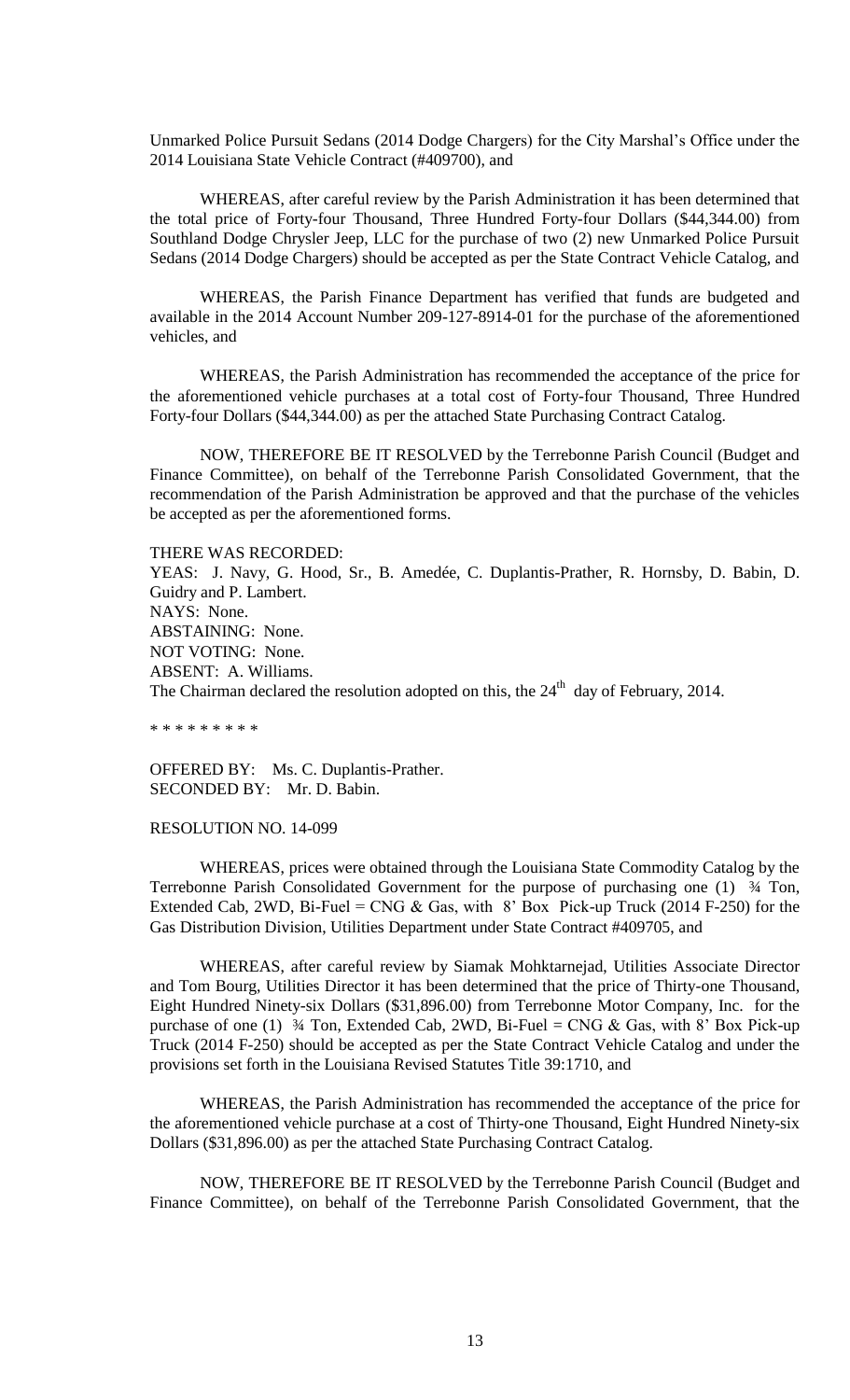recommendation of the Parish Administration be approved and that the purchase of the vehicle be accepted as per the aforementioned forms.

THERE WAS RECORDED: YEAS: J. Navy, G. Hood, Sr., B. Amedée, C. Duplantis-Prather, R. Hornsby, D. Babin, D. Guidry and P. Lambert. NAYS: None. ABSTAINING: None. NOT VOTING: None. ABSENT: A. Williams. The Chairman declared the resolution adopted on this, the  $24<sup>th</sup>$  day of February, 2014.

\* \* \* \* \* \* \* \* \*

OFFERED BY: Mr. D. Babin. SECONDED BY: Ms. B. Amedee.

RESOLUTION NO. 14-100

WHEREAS, prices were obtained through the Louisiana State Commodity Catalog by the Terrebonne Parish Consolidated Government for the purpose of purchasing one (1) new Midsize, Four Door, 2WD Sedan (2014 Ford Fusion S) for Utilities Administration under State Contract #409708, and

WHEREAS, after careful review by Siamak Mohktarnejad, Utilities Associate Director and Tom Bourg, Utilities Director it has been determined that the price of Sixteen Thousand, Seven Hundred Eighty-eight Dollars (\$16,788.00) from Terrebonne Motor Company, Inc. for the purchase of one (1) new Midsize, Four Door, 2WD Sedan (2014 Ford Fusion S) should be accepted as per the State Contract Vehicle Catalog and under the provisions set forth in the Louisiana Revised Statutes Title 39:1710, and

WHEREAS, the Parish Administration has recommended the acceptance of the price for the aforementioned vehicle purchase at a cost of Sixteen Thousand, Seven Hundred Eighty-eight Dollars Cents (\$16,788.00) as per the attached State Purchasing Contract Catalog.

NOW, THEREFORE BE IT RESOLVED by the Terrebonne Parish Council (Budget and Finance Committee), on behalf of the Terrebonne Parish Consolidated Government, that the recommendation of the Parish Administration be approved and that the purchase of the vehicle be accepted as per the attached forms.

#### THERE WAS RECORDED:

YEAS: J. Navy, G. Hood, Sr., B. Amedée, C. Duplantis-Prather, R. Hornsby, D. Babin, D. Guidry and P. Lambert. NAYS: None. ABSTAINING: None. NOT VOTING: None. ABSENT: A. Williams. The Chairman declared the resolution adopted on this, the  $24<sup>th</sup>$  day of February, 2014.

\* \* \* \* \* \* \* \* \*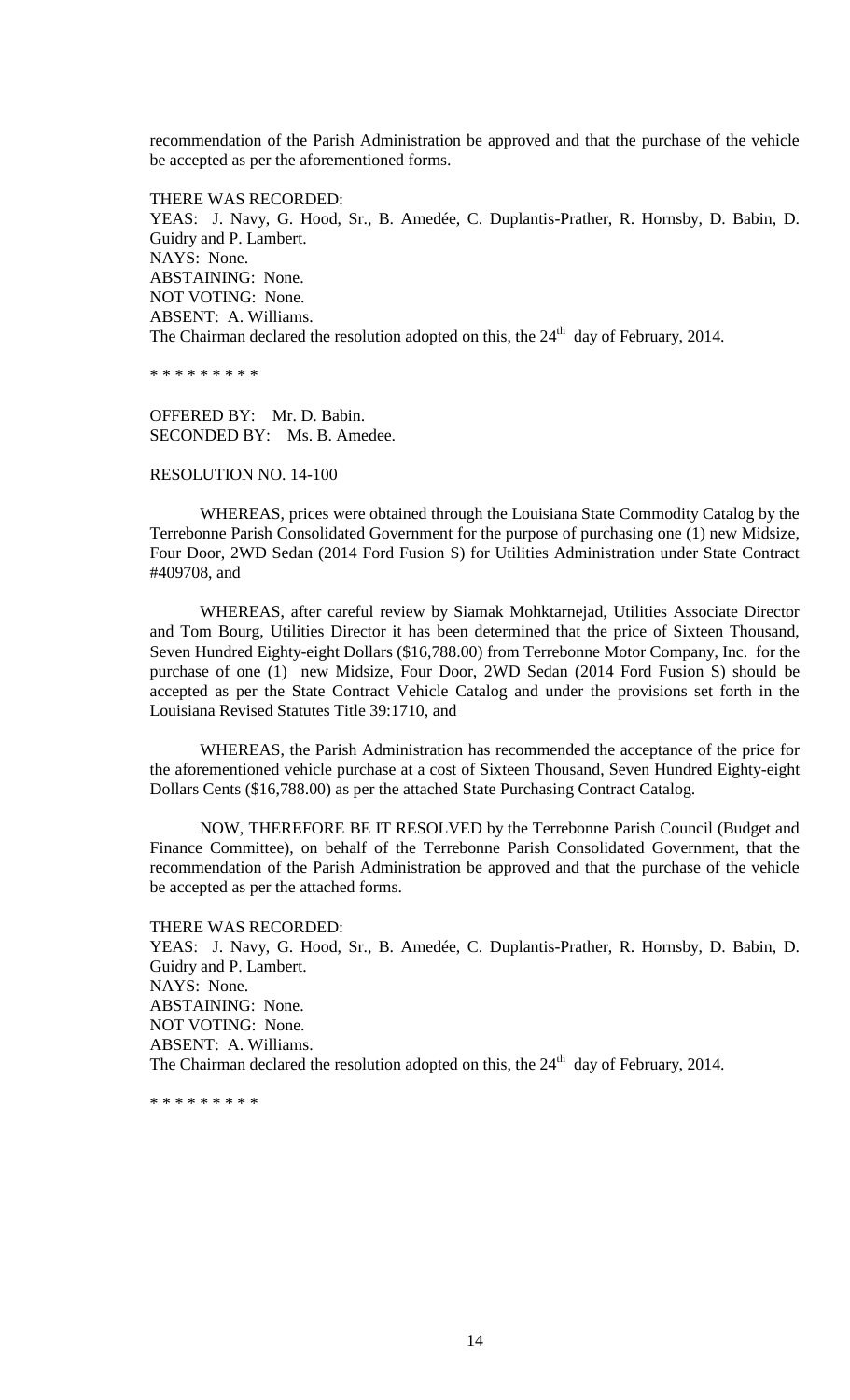OFFERED BY: Mr. D. Guidry. SECONDED BY: Ms. B. Amedee.

## RESOLUTION NO. 14-101

WHEREAS, prices were obtained through the Louisiana State Commodity Catalog by the Terrebonne Parish Consolidated Government for the purpose of purchasing one (1) new and unused Fifteen (15) Passenger Van (2014 Ford E-350 XL) for the Office of the City Marshal under State Contract #409702, and

WHEREAS, after careful review by the Parish Administration it has been determined that the total price of Twenty-six Thousand, Fifteen Dollars (\$26,015.00) from Terrebonne Motor Company for the purchase of one (1) new and unused Fifteen (15) Passenger Van (2014 Ford E-350 XL) should be accepted as per the State Contract Vehicle Catalog and the under provisions set forth in the Louisiana Revised Statutes Title 39:1710, and

WHEREAS, the Parish Finance Department has verified that funds are budgeted and available in the 2014 Account Numbers 209-127-8914-01 for the purchase of the aforementioned vehicle, and

WHEREAS, the Parish Administration has recommended the acceptance of the price for the aforementioned vehicle purchase at a total cost of Twenty-six Thousand, Fifteen Dollars  $(\$226,015.00)$  for one (1) new and unused Fifteen (15) Passenger Van (2014 Ford E-350 XL) as per the attached State Purchasing Contract Catalog.

NOW, THEREFORE BE IT RESOLVED by the Terrebonne Parish Council (Budget and Finance Committee), on behalf of the Terrebonne Parish Consolidated Government, that the recommendation of the Parish Administration be approved and that the purchase of the vehicle be accepted as per the attached forms.

THERE WAS RECORDED:

YEAS: J. Navy, G. Hood, Sr., B. Amedée, C. Duplantis-Prather, R. Hornsby, D. Babin, D. Guidry and P. Lambert. NAYS: None. ABSTAINING: None. NOT VOTING: None. ABSENT: A. Williams. The Chairman declared the resolution adopted on this, the  $24<sup>th</sup>$  day of February, 2014.

\* \* \* \* \* \* \* \* \*

OFFERED BY: Mr. D. Guidry. SECONDED BY: Ms. B. Amedee.

## RESOLUTION NO. 14-102

WHEREAS, prices were obtained through the Louisiana State Commodity Catalog by the Terrebonne Parish Consolidated Government for the purpose of purchasing one (1) 3/4 Ton, Extended Cab, 2WD, Bi-Fuel = CNG & Gas, with  $6.7'$  Box Pick-up Truck (2014 F-250) for Utilities Administration under State Contract #409705, and

WHEREAS, after careful review by Siamak Mohktarnejad, Utilities Associate Director and Tom Bourg, Utilities Director it has been determined that the price of Thirty-one Thousand, Five Hundred Ninety-seven Dollars and Eighty-two Cents (\$31,597.82) from Terrebonne Motor Company, Inc. for the purchase of one (1)  $\frac{3}{4}$  Ton, Extended Cab, 2WD, Bi-Fuel = CNG & Gas,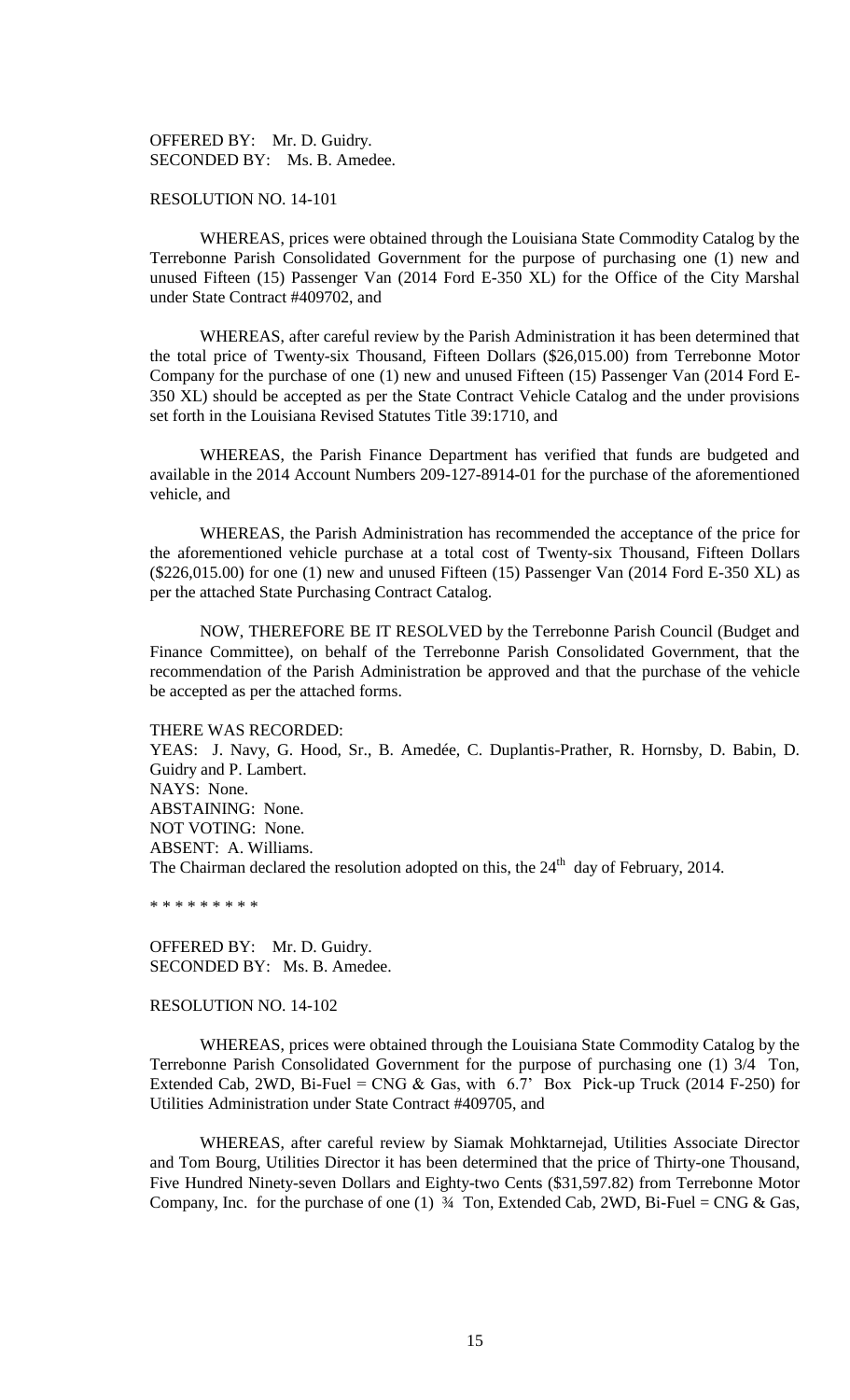with 6.7' Box Pick-up Truck (2014 F-250) should be accepted as per the State Contract Vehicle Catalog and under the provisions set forth in the Louisiana Revised Statutes Title 39:1710, and

WHEREAS, the Parish Administration has recommended the acceptance of the price for the aforementioned vehicle purchase at a cost of Thirty-one Thousand, Five Hundred Ninetyseven Dollars and Eighty-two Cents (\$31,597.82) as per the attached State Purchasing Contract Catalog.

NOW, THEREFORE BE IT RESOLVED by the Terrebonne Parish Council (Budget and Finance Committee), on behalf of the Terrebonne Parish Consolidated Government, that the recommendation of the Parish Administration be approved and that the purchase of the vehicle be accepted as per the attached forms.

THERE WAS RECORDED:

YEAS: J. Navy, G. Hood, Sr., B. Amedée, C. Duplantis-Prather, R. Hornsby, D. Babin, D. Guidry and P. Lambert. NAYS: None. ABSTAINING: None. NOT VOTING: None. ABSENT: A. Williams. The Chairman declared the resolution adopted on this, the  $24<sup>th</sup>$  day of February, 2014.

\* \* \* \* \* \* \* \* \*

OFFERED BY: Ms. C. Duplantis-Prather. SECONDED BY: Mr. D. Guidry.

RESOLUTION NO. 14-103

 WHEREAS, on December 18, 2013 bids were received by the Terrebonne Parish Consolidated Government for bid 13-DRA-56 Purchase of Eight (8) or More New/Unused Diesel Engines for the Gravity Drainage Division of the Public Works Department, and

 WHEREAS, after careful review by the Purchasing Division, Carl Ledet, Forced Drainage Superintendent; Perry Blanchard, Operations Manager and Gregory Bush, Public Works Director it has been determined that all bids submitted should be rejected due to technical conflicts within the specifications provided in the bid documents and request authorization to rebid at a later date, and

 WHEREAS, the Parish Administration has concurred with the recommendation that all bids be rejected for bid 13-DRA-56 Purchase of Eight (8) or More New/Unused Diesel Engines and authorizes rebid at a later date as per attached bid documents, and

 NOW, THEREFORE BE IT RESOLVED by Terrebonne Parish Council (Budget and Finance Committee), on behalf of the Terrebonne Parish Consolidated Government, that the recommendation of the Parish Administration be accepted and all bids be rejected and authorizes rebid at a later date as per attached documents, and

THERE WAS RECORDED:

YEAS: J. Navy, G. Hood, Sr., B. Amedée, C. Duplantis-Prather, R. Hornsby, D. Babin, D. Guidry and P. Lambert. NAYS: None. ABSTAINING: None. NOT VOTING: None. ABSENT: A. Williams.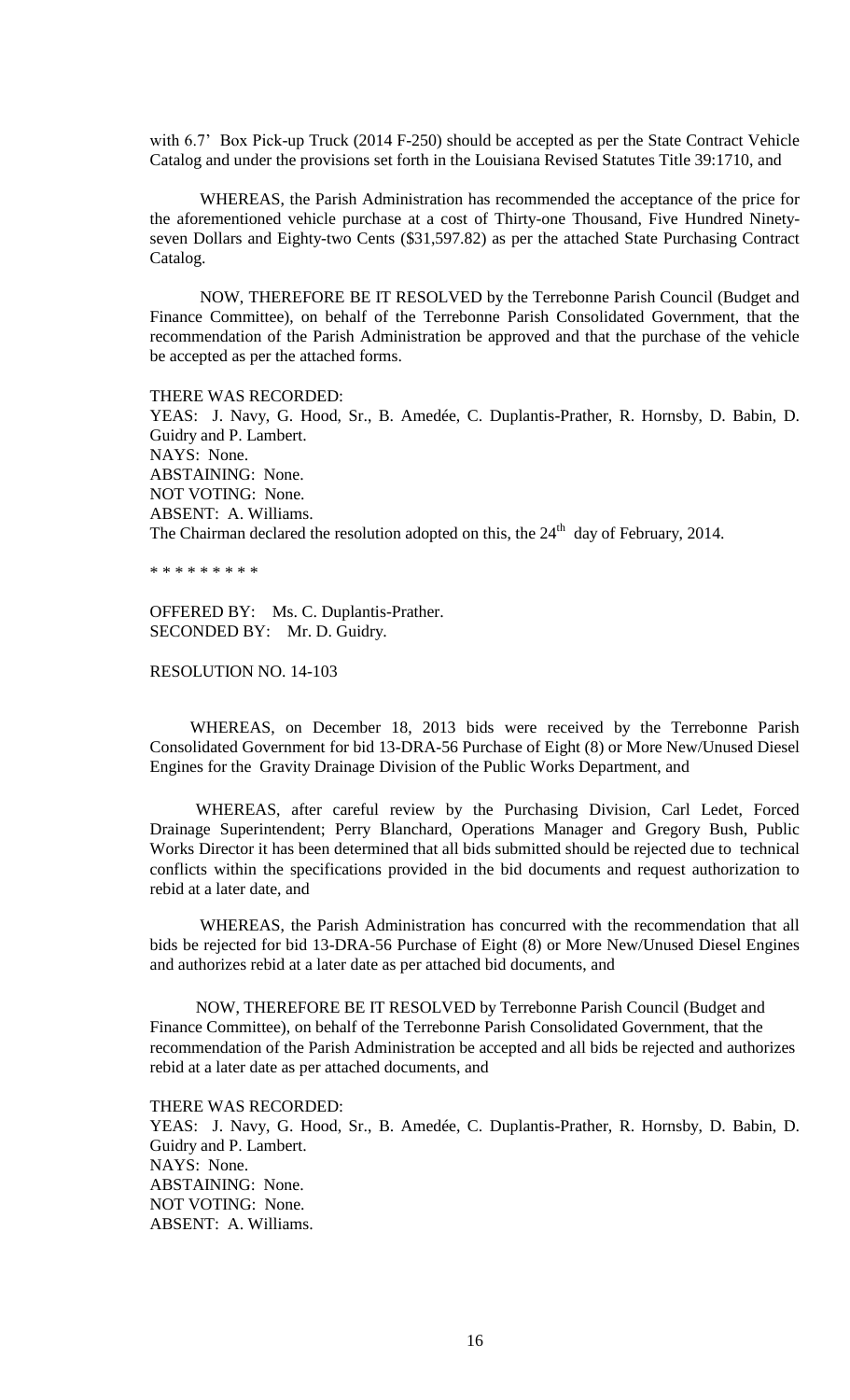The Chairman declared the resolution adopted on this, the  $24<sup>th</sup>$  day of February, 2014.

\* \* \* \* \* \* \* \* \*

OFFERED BY: Mr. D. Babin. SECONDED BY: Ms. C. Duplantis-Prather.

## RESOLUTION NO. 14-104

 WHEREAS, on January 16, 2014 bids were received by the Terrebonne Parish Consolidated Government for Bid #13-UTL-57 Purchase of Four (4) New/Unused 15KV Vacuum Breakers for the Electric Distribution Division of the Utilities Department, and

 WHEREAS, after careful review by the Purchasing Division, Tom Bourg, Utilities Director and Philip Liner, Electric Distribution Superintendent it has been determined that the bid submitted by Wesco Distribution is the lowest qualified in the amount of Sixty-Seven Thousand, Four Hundred Eighty-Four Dollars (\$67, 484.00), and

 WHEREAS, Parish Administration has concurred with the recommendation that the bid of Wesco Distribution be accepted in the amount of Sixty-Seven Thousand, Four Hundred Eighty-Four Dollars (\$67, 484.00) as per attached documents.

 NOW, THEREFORE BE IT RESOLVED by Terrebonne Parish Council (Budget and Finance Committee), on behalf of the Terrebonne Parish Consolidated Government, that the recommendation of the Parish Administration be approved for the purchase of the vacuum breakers as per attached documents.

THERE WAS RECORDED:

YEAS: J. Navy, G. Hood, Sr., B. Amedée, C. Duplantis-Prather, R. Hornsby, D. Babin, D. Guidry and P. Lambert. NAYS: None. ABSTAINING: None. NOT VOTING: None. ABSENT: A. Williams. The Chairman declared the resolution adopted on this, the  $24<sup>th</sup>$  day of February, 2014.

\* \* \* \* \* \* \* \* \*

Committee Member A. Williams entered the proceedings at this time.

OFFERED BY: Mr. P. Lambert. SECONDED BY: Ms. B. Amedee.

# RESOLUTION NO. 14-105

WHEREAS, on February 6, 2014 bids were received by the Terrebonne Parish Consolidated Government for Bid No. 13-WHSE-48 (Re-Bid) Purchase New/Unused Recreation Equipment for Various Team Sports (2014) , and

WHEREAS, after careful review by the Purchasing Division and Mary Crochet, Warehouse Manager, and Sterling Washington, Recreation Director it has been determined that the lowest qualified bids are that of BSN Sports for items: 23, 25  $& 27-29$ , Staples Sporting Goods, Screenprinting & Trophies, LLC, for items: 14, 41 & 43, Crown Sporting Goods Co. Inc. for items: 1, 2, 5, 10, 12, 13, 15-18 , 20, 21, 30-38, 40, 42 & 52-54, Riddell/All American for items: 19 & 39, Hat World d/b/a Anaconda Sports for item: 4, and Pennant Sports for items: 3, 6-9, 11, 22, 24, & 44-51 for the aforementioned bid, and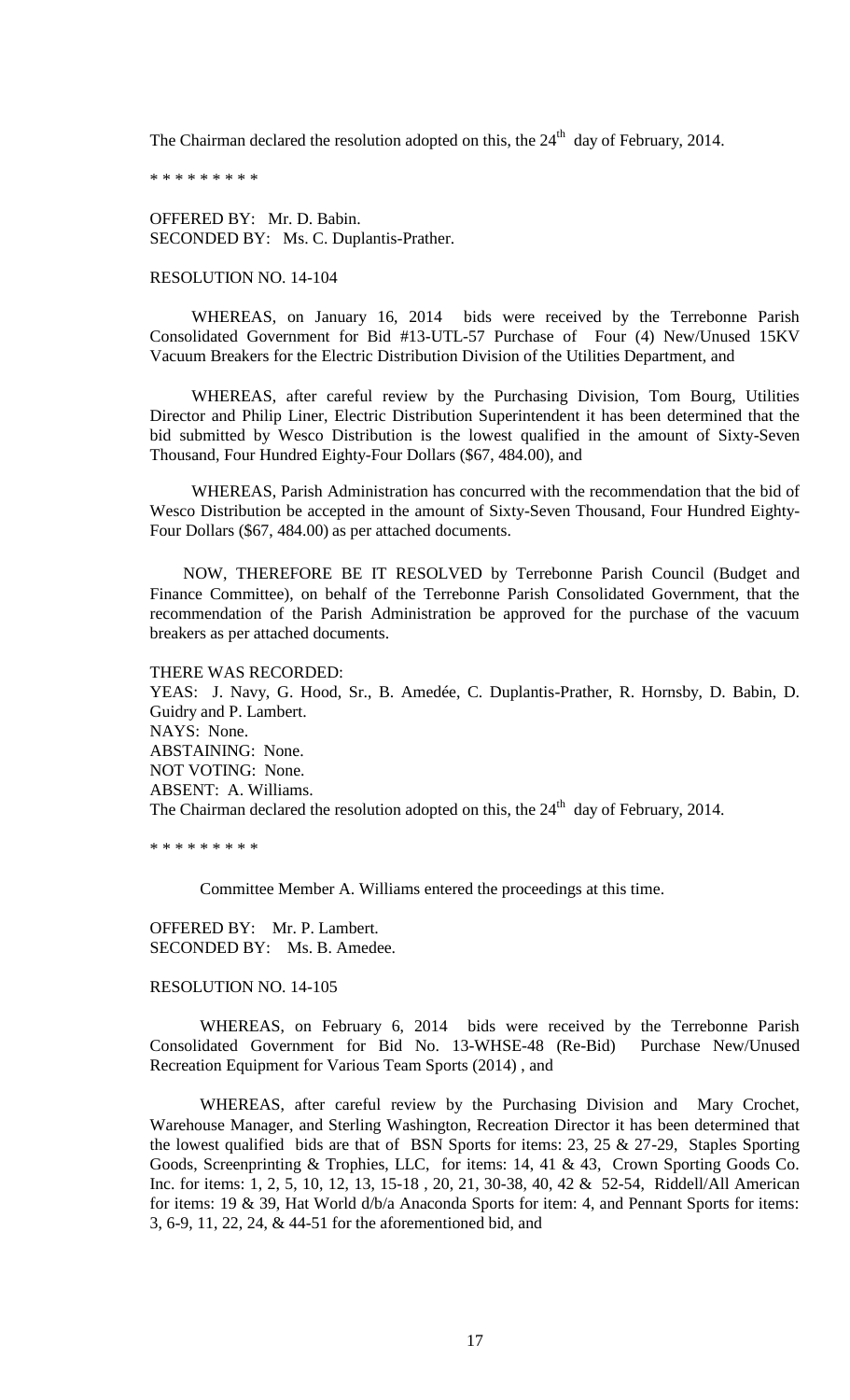WHEREAS, Terrebonne Parish Consolidated Government, Warehouse Division of the Finance Department reserves the right to increase or decrease quantities at its sole discretion within a twelve (12) month period at the same unit prices, and

WHEREAS, the Parish Administration has concurred with the recommendation that the bids of BSN Sports, Staples Sporting Goods, Screenprinting & Trophies, LLC, Crown Sporting Goods Co. Inc., Riddell/All American, Hat World d/b/a Anaconda Sports, and Pennant Sports are the lowest qualified bids for Bid 13-WHSE-48 (Re-Bid) Purchase of New/Unused Recreation Equipment for Various Team Sports (2014) as per the attached bid documents, and

NOW, THEREFORE BE IT RESOLVED by the Terrebonne Parish Council (Budget and Finance Committee), on behalf of the Terrebonne Parish Consolidated Government, that the recommendation of Parish Administration is approved and the bids for team sports recreation equipment be accepted as per the attached bid documents.

#### THERE WAS RECORDED:

YEAS: J. Navy, A. Williams, G. Hood, Sr., B. Amedée, C. Duplantis-Prather, R. Hornsby, D. Babin, D. Guidry and P. Lambert. NAYS: None. ABSTAINING: None. NOT VOTING: None. ABSENT: None. The Chairman declared the resolution adopted on this, the  $24<sup>th</sup>$  day of February, 2014.

\* \* \* \* \* \* \* \* \*

OFFERED BY: Mr. D. Guidry. SECONDED BY: Ms. B. Amedee.

RESOLUTION NO. 14-106

WHEREAS, prices were obtained through the Louisiana State Commodity Catalog by the Terrebonne Parish Consolidated Government for the purpose of purchasing one (1) ¾ Ton, Regular Cab, 2WD, Bi-Fuel = CNG & Gas, with  $8'$  Box Pick-up Truck (2014 F-250) for the Customer Service Division, Finance Department under State Contract #409705, and

WHEREAS, after careful review by Edward Lawson, Customer Service Manager it has been determined that the price of Twenty-nine Thousand, Nine Hundred Ninety-one Dollars and Eighty-two Cents (\$29,991.82) from Terrebonne Motor Company, Inc. for the purchase of one (1)  $\frac{3}{4}$  Ton, Regular Cab, 2WD, Bi-Fuel = CNG & Gas, with 8' Box Pick-up Truck (2014 F-250) should be accepted as per the State Contract Vehicle Catalog and under the provisions set forth in the Louisiana Revised Statutes Title 39:1710, and

WHEREAS, the Parish Administration has recommended the acceptance of the price for the aforementioned vehicle purchase at a cost of Twenty-nine Thousand, Nine Hundred Ninetyone Dollars and Eighty-two Cents (\$29,991.82) as per the attached State Purchasing Contract Catalog.

NOW, THEREFORE BE IT RESOLVED by the Terrebonne Parish Council (Budget and Finance Committee), on behalf of the Terrebonne Parish Consolidated Government, that the recommendation of the Parish Administration be approved and that the purchase of the vehicle be accepted as per the attached forms.

# THERE WAS RECORDED: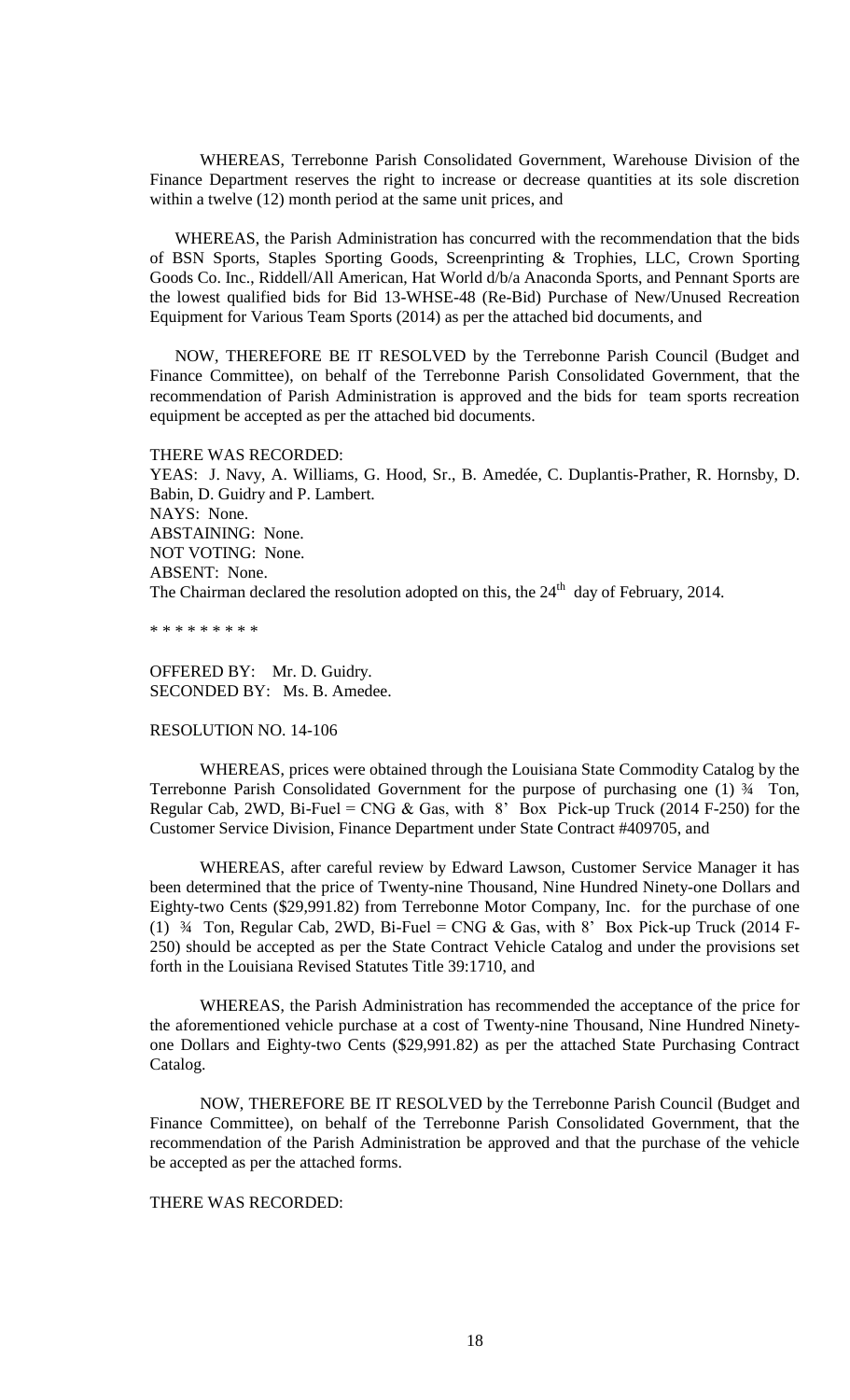YEAS: J. Navy, A. Williams, G. Hood, Sr., B. Amedée, C. Duplantis-Prather, R. Hornsby, D. Babin, D. Guidry and P. Lambert. NAYS: None. ABSTAINING: None. NOT VOTING: None. ABSENT: None. The Chairman declared the resolution adopted on this, the  $24<sup>th</sup>$  day of February, 2014.

\* \* \* \* \* \* \* \* \*

OFFERED BY: Ms. C. Duplantis-Prather. SECONDED BY: Mr. P. Lambert.

#### RESOLUTION NO. 14-107

WHEREAS, Louisiana Statutory Law provides for the disposal of surplus movable property having a value of \$5,000.00 or less, in addition to other legally permissible means, at private sale which is, in the opinion of the governing authority, not needed for public purposes; and

WHEREAS, the movable property listed in the attached Exhibit A each have a valued of \$5,000.00 or less, as indicated by the values set out next to each item on the attached Exhibit A; and

WHEREAS, the parish administration has recommended that the movable property listed in the attached Exhibit A be declared surplus because the items are no longer useful for, nor do they serve a public purpose.

NOW THEREFORE, BE IT RESOLOVED by the Terrebonne Parish Council (Budget and Finance Committee), on behalf of the Terrebonne Parish Consolidated Government, that the movable property listed in the attached Exhibit A are no longer useful to the Terrebonne Parish Consolidated Government and are no longer needed for public purposes; and

BE IT FURTHER RESOLVED that the movable property listed on attached Exhibit A is hereby declared surplus and that the Parish is hereby authorized to dispose of said items by private sale to the highest bidder pursuant to statutory law, with a minimum price for each item set at the price indicated next to each item listed on the attached Exhibit A, or by any other legally approved method.

THERE WAS RECORDED: YEAS: J. Navy, A. Williams, G. Hood, Sr., B. Amedée, C. Duplantis-Prather, R. Hornsby, D. Babin, D. Guidry and P. Lambert. NAYS: None. ABSTAINING: None. NOT VOTING: None. ABSENT: None. The Chairman declared the resolution adopted on this, the  $24<sup>th</sup>$  day of February, 2014.

\* \* \* \* \* \* \* \* \*

**Exhibit "A" February 2014 Surplus List**

**Animal Shelter:** 1- Dell Monitor / \$0

**City Court:**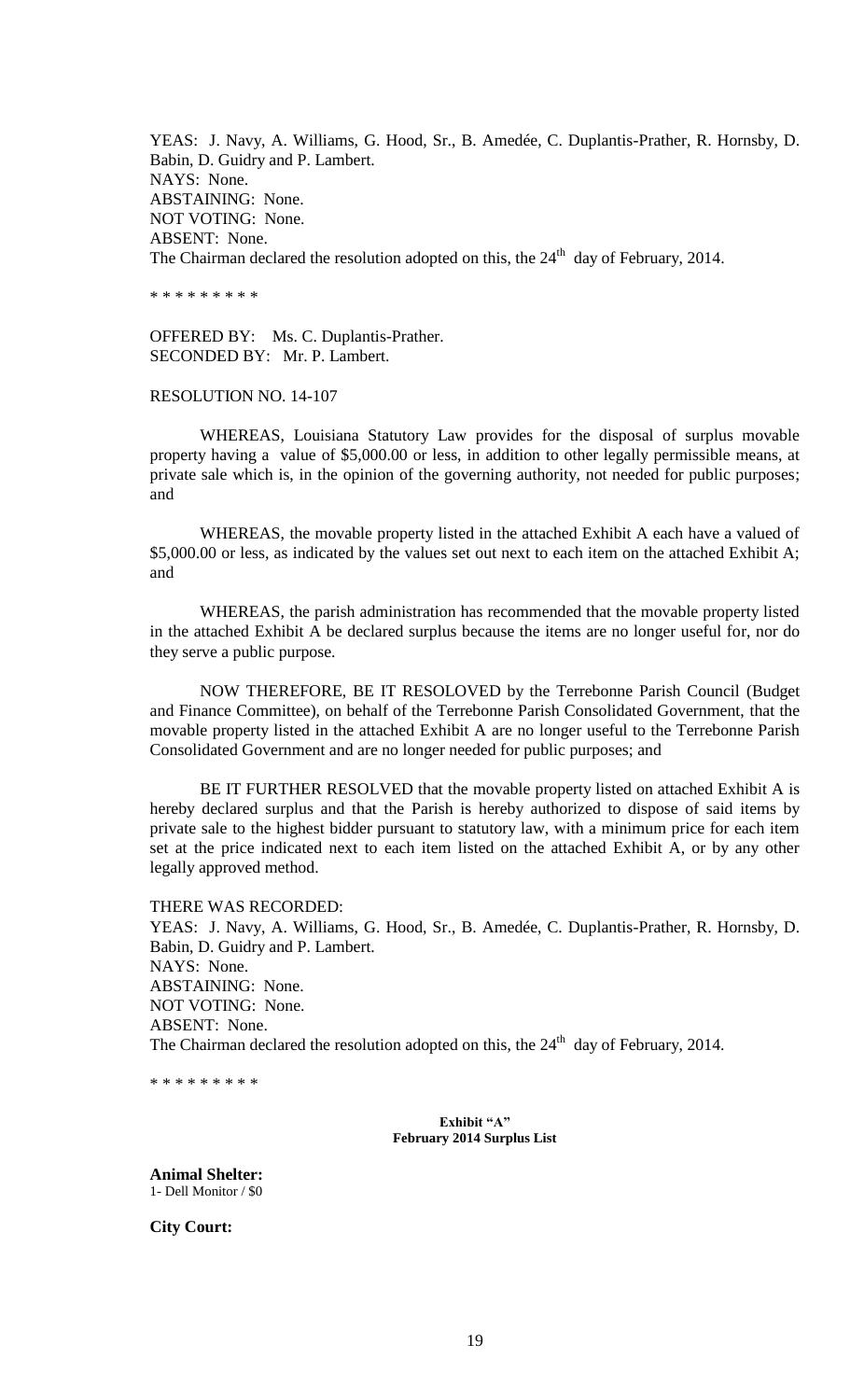11-CPU / \$0 6-Monitors / \$0 5-Printers / \$0 2-Scanners / \$0 1-Calculator / \$2.00 4-Laptops / \$0

## **Civic Center:**

2-CPU / \$0 1-Monitor / \$0 2-Keyboards / \$0 2-Mouse / \$0

#### **Clerk of Court:**

1-Wooden Desk / \$50.00 1-Steel Cabinet / \$50.00 1-Credenza / \$50.00 11-Metal Desks / \$275.00 1-Wooden Bulletin Board Display Unit / \$100.00 1-Projector Screen / \$5.00 2-Steel Filing Cabinets / \$100.00 3-Office Chairs / \$50.00 2-Desktop Glass / \$20.00

#### **Forced Drainage:**

1-2000 Ford F-350 Truck (Unit# 3148) / \$4,000.00

## **Housing and Human Services:**

1-CPU with Monitor, Printer & Keyboard / \$0 1-1992 Dodge Caravan (Unit# 511) / \$400.00

#### **Police:**

4-Various Chargers (flashlight, battery, computer) / \$0 6-Telephones with a Cord / \$0 1-Measuring Wheel / \$0 1-Jump Box / \$0 2-Fire Extinguisher Tanks, Missing Valves / \$10.00 2-Chairs / \$10.00 1-Tape Measurer / \$0 1-Ticket Holder Case / \$0 13- PR-24 Holders / \$0 1-Radio Holder / \$0 1-Handcuff / \$0 6-Mag Pouch / 0 10-Duty Belts / \$0 12-Holsters / \$0 8-Handcuff Cases / \$0 1-Pair of Boots / \$0 4-Motorcycle Pants / \$0 5-Jacket Liners / \$0 9-OC Spray Holders / \$0 2-Rain Coats / \$0 8-Polo Shirts / \$0 15-BDU Pants / \$0 6-Jackets / \$0 96-Uniform Pants / \$0 19-HPD T-Shirts / \$0 49-Uniform Shirts / \$0 4-HPD Ball Caps / \$0 1-Conference Table (broken) / \$0

## **Risk Management:**

1-Digital Copier Printer / \$5.00

#### **Transit:**

4-Steel Lockers / \$40.00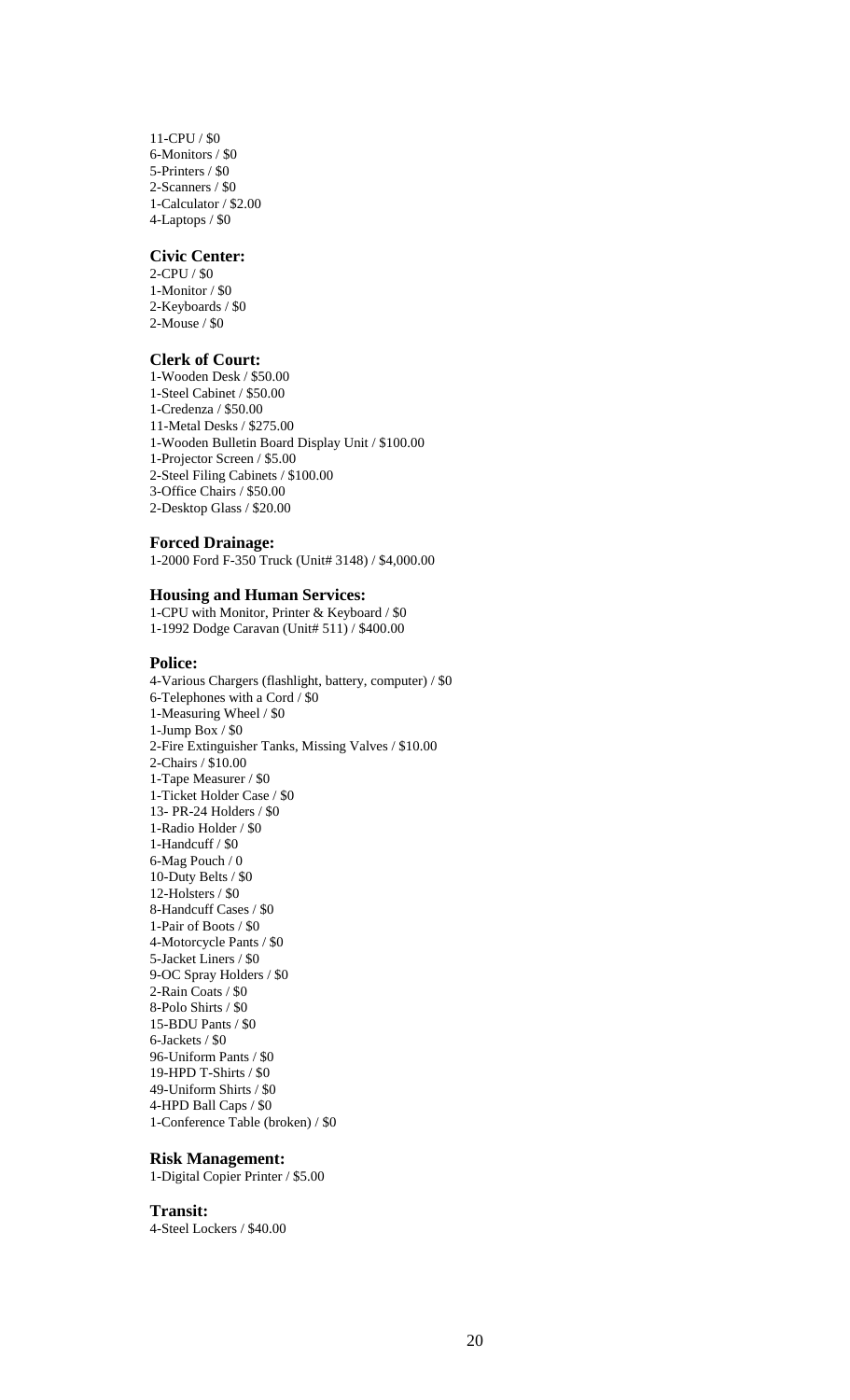**Utilities:** 2-Printer / \$0 1-Monitor / \$0 4-CPU / \$0 2-Keyboard / \$0

Mr. G. Hood, Sr. moved, seconded by Ms. B. Amedẻe, "THAT, there being no further business to come before the Budget & Finance Committee, the meeting be adjourned."

The Chairman called for the vote on the motion offered by Mr. G. Hood, Sr. THERE WAS RECORDED: YEAS: B. Amedẻe, C. Duplantis-Prather, D. Babin, D. Guidry, G. Hood, Sr., R. Hornsby, P. Lambert, J. Navy, and A. Williams. NAYS: None. ABSENT: None. The Chairman declared the motion adopted and the meeting was adjourned at 5:35 p.m.

John Navy, Chairman

#### Suzette Thomas, Minute Clerk

Mr. J. Navy moved, seconded by Ms. A. Williams, "THAT, the Council accept and ratify the minutes of the Budget and Finance Committee meeting held on 02/24/14."

The Chairman called for a vote on the motion offered by Mr. J. Navy. THERE WAS RECORDED: YEAS: D. Babin, D. Guidry, P. Lambert, J. Navy, A. Williams, G. Hood, Sr., B. Amedée, C. Duplantis-Prather and R. Hornsby. NAYS: None. ABSENT: None. The Chairman declared the motion adopted.

The Chairman called for a report on the Policy, Procedure and Legal Committee meeting held on 02/24/14, whereupon the Committee Chairwoman noting ratification of minutes calls public hearings on 03/12/14, rendered the following:

## **POLICY, PROCEDURE, & LEGAL COMMITTEE**

## **FEBRUARY 24, 2014**

The Chairwoman, Arlanda J. Williams, called the Policy, Procedure, & Legal Committee meeting to order at 5:40 p.m. in the Terrebonne Parish Council Meeting Room with an Invocation offered by B. Amedee and the Pledge of Allegiance led by C. Duplantis-Prather. Upon roll call, Committee Members recorded as present were: B. Amedẻe, D. Babin, C. Duplantis-Prather, D. Guidry, Capt. Greg Hood, Sr., HPD Ret., R. Hornsby, P. Lambert, and A. Williams. Committee Member J. Navy was recorded as absent (attendance at a Black History Program). A quorum was declared present.

Mr. D. Babin moved, seconded by Mr. D. Guidry, "THAT, the Policy, Procedure, & Legal Committee authorize the TPCG to co-sponsor the Annual Chabert Medical Center Foundation 'A Night for Goodness Sake' at the home of State Representative Gordon Dove, the purpose for which is to foster philanthropic support for the charitable, educational, and scientific needs of Chabert Medical Center to improve the delivery of health services to the public."

The Chairwoman called for the vote on the motion offered by Mr. D. Babin. THERE WAS RECORDED: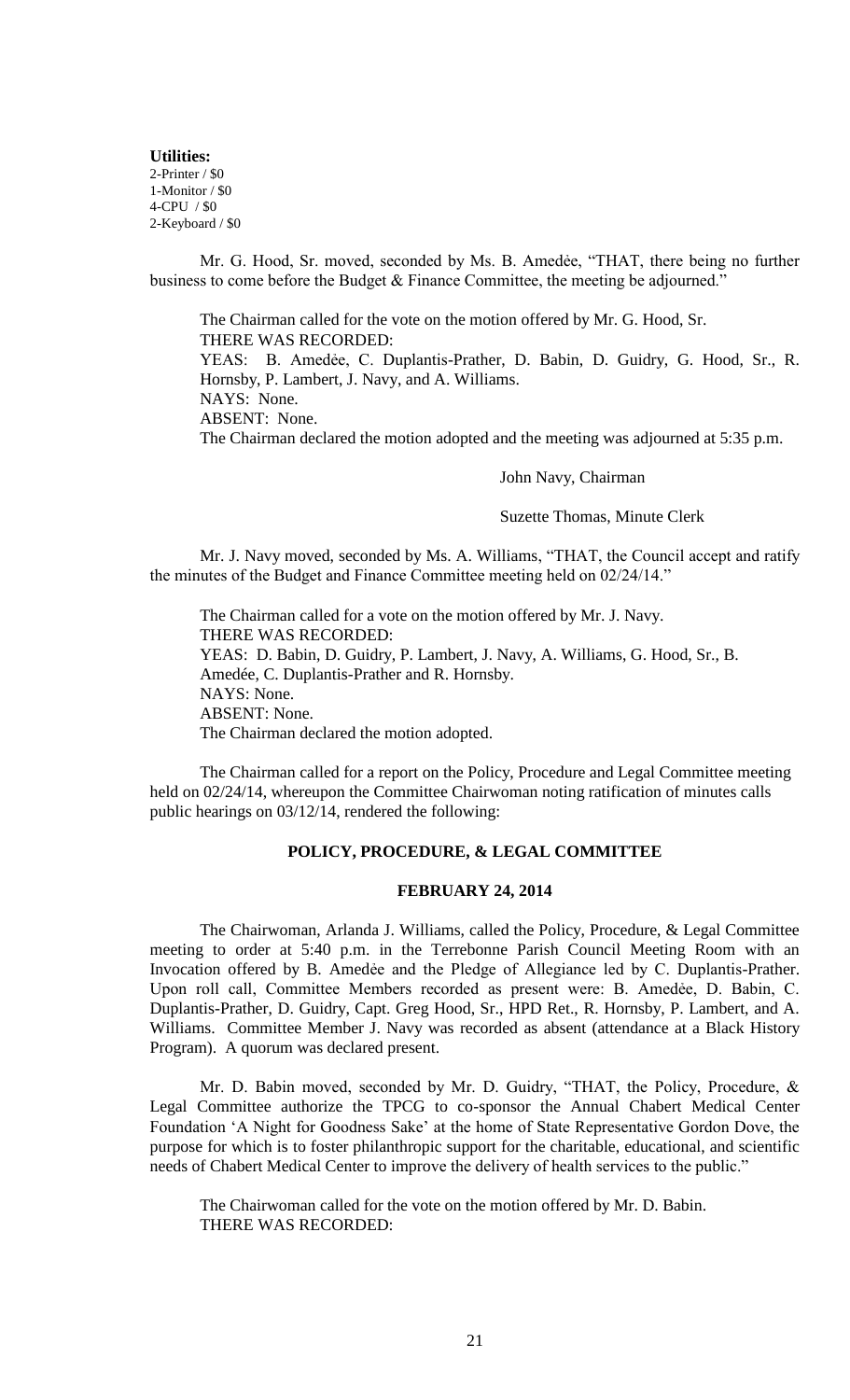YEAS: B. Amedẻe, D. Babin, C. Duplantis-Prather, D. Guidry, G. Hood, Sr., R. Hornsby, P. Lambert, and A. Williams. NAYS: None. ABSENT: J. Navy. The Chairwoman declared the motion adopted.

Ms. C. Duplantis-Prather moved, seconded by Mr. D. Babin, "THAT, the Policy, Procedure, & Legal Committee authorize the TPCG to co-sponsor the Bayou Lafourche Freshwater District clean-up on March 15, 2014."

The Chairwoman called for the vote on the motion offered by Ms. C. Duplantis-Prather. THERE WAS RECORDED: YEAS: B. Amedẻe, D. Babin, C. Duplantis-Prather, D. Guidry, G. Hood, Sr., R. Hornsby, P. Lambert, and A. Williams. NAYS: None. ABSENT: J. Navy. The Chairwoman declared the motion adopted.

Mr. G. Hood, Sr. moved, seconded by Mr. R. Hornsby, "THAT, the Policy, Procedure, & Legal Committee authorize the TPCG to co-sponsor the Irish-Italian Parade on Sunday, March 23, 2014."

The Chairwoman called for the vote on the motion offered by Mr. G. Hood, Sr. THERE WAS RECORDED: YEAS: B. Amedẻe, D. Babin, C. Duplantis-Prather, D. Guidry, G. Hood, Sr., R. Hornsby, P. Lambert, and A. Williams. NAYS: None. ABSENT: J. Navy. The Chairwoman declared the motion adopted.

Mr. D. Guidry moved, seconded by Mr. D. Babin, "THAT, the Policy, Procedure, & Legal Committee authorize the TPCG to co-sponsor Terrebonne Advocates for Possibility's Annual Chauvin Trash Bash on Saturday, May 3, 2014, from Marty J's south to the Boudreaux Canal Bridge."

The Chairwoman called for the vote on the motion offered by Mr. D. Guidry. THERE WAS RECORDED: YEAS: B. Amedẻe, D. Babin, C. Duplantis-Prather, D. Guidry, G. Hood, Sr., R. Hornsby, P. Lambert, and A. Williams. NAYS: None. ABSENT: J. Navy. The Chairwoman declared the motion adopted.

Ms. C. Duplantis-Prather moved, seconded by Mr. G. Hood, Sr., "THAT, the Policy, Procedure, & Legal Committee authorize the TPCG to co-sponsor an event at the request of ADAC for law enforcement purposes in the Courthouse Square on Saturday, June 14, 2014."

The Chairwoman called for the vote on the motion offered by Ms. C. Duplantis-Prather. THERE WAS RECORDED: YEAS: B. Amedẻe, D. Babin, C. Duplantis-Prather, D. Guidry, G. Hood, Sr., R. Hornsby, P. Lambert, and A. Williams. NAYS: None. ABSENT: J. Navy. The Chairwoman declared the motion adopted.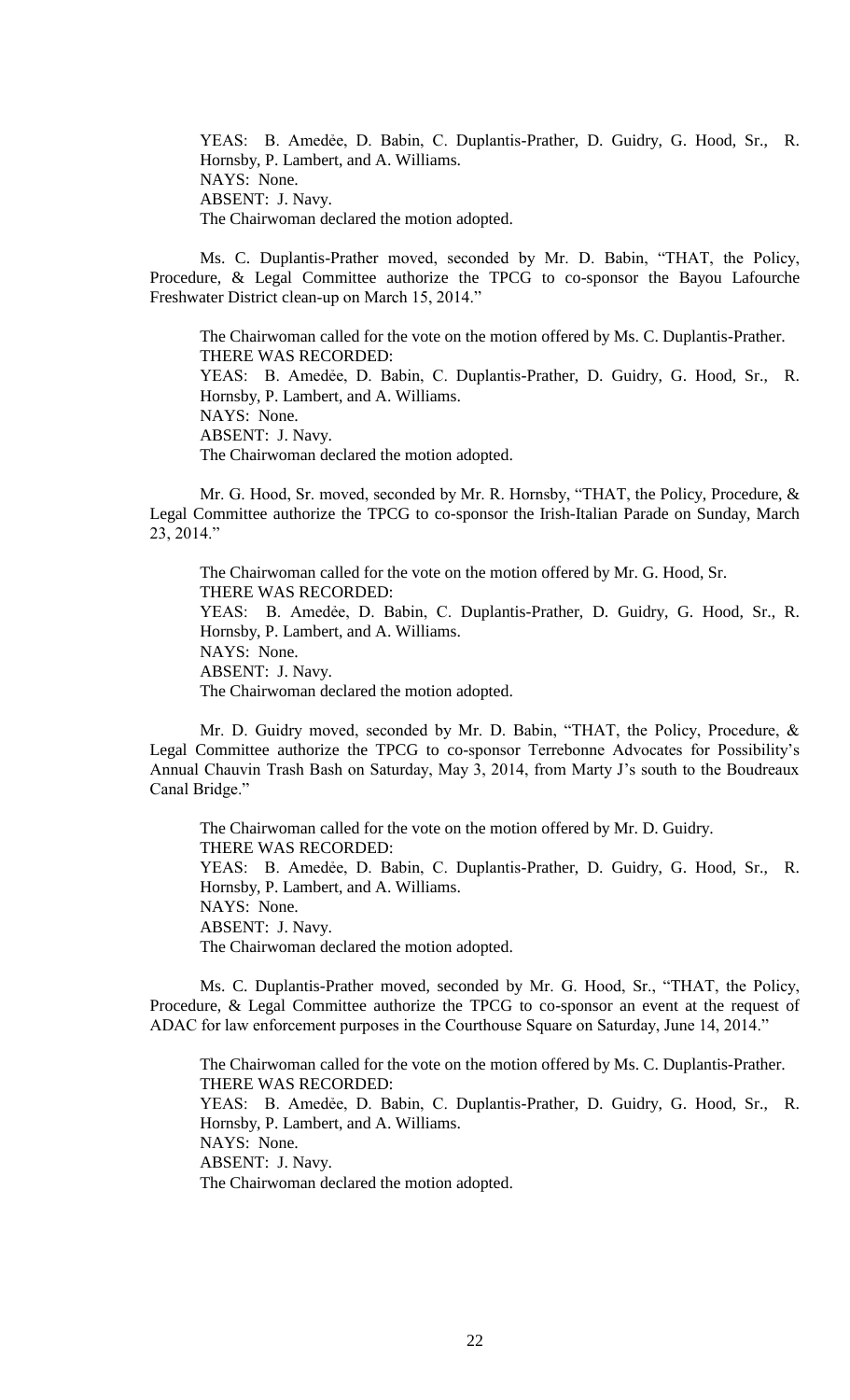OFFERED BY: Mr. R. Hornsby. SECONDED BY: Mr. G. Hood, Sr.

### RESOLUTION NO. 14-108

A resolution authorizing contracting with Multi Management Services, Incorporated d/b/a MMSI.

WHEREAS, as part of its anti-drug program for Parish employees, the Terrebonne Parish Consolidated Government has had a contract with Multi Management Services, Incorporated d/b/a MMSI for drug testing laboratory services, and.

WHEREAS, prices were negotiated as per the unit prices stated in the attached documents, and

WHEREAS, the term of this agreement shall commence upon execution by both parties and would renew January  $1<sup>st</sup>$  of each year thereafter unless written notice is given by either party thirty (30) days prior to January  $1<sup>st</sup>$  of each year, and

WHEREAS, after careful review by J. Dana Ortego, Human Resource and Risk Manager Director, it has been determined that the unit prices for drug testing laboratory services with Multi Management Services, Incorporated d/b/a MMSI should be accepted as per attached documents, and

WHEREAS, the Parish Administration has recommended the acceptance of the unit prices for the aforementioned Drug Testing Laboratory Services with Multi Management Services, Incorporated d/b/a MMSI, and

NOW, THEREFORE BE IT RESOLVED that the Terrebonne Parish Council, on behalf of the Terrebonne Parish Consolidated Government, that the recommendation of the Parish Administration be approved and that the unit prices for Drug Testing Laboratory Services with Multi Management Services, Incorporated d/b/a MMSI be accepted as per contract documents.

BE IT FURTHER RESOLVED that the Parish President be authorized to sign the appropriate documents in conjunction with this Contract Renewal.

#### THERE WAS RECORDED:

YEAS: A. Williams, G. Hood, Sr., B. Amedée, C. Duplantis-Prather, R. Hornsby, D. Babin, D. Guidry and P. Lambert. NAYS: None. ABSTAINING: None. NOT VOTING: None. ABSENT: J. Navy. The Chairwoman declared the resolution adopted on this, the  $24<sup>th</sup>$  day of February, 2014.

\* \* \* \* \* \* \* \* \*

Mr. D. Babin moved, seconded by Mr. R. Hornsby, "THAT, the Policy, Procedure, & Legal Committee introduce an ordinance to rescind Ordinance No. 6961 and to amend the Parish Code in order to delete the section with regards to an Interim Economic Development Board, and call a public hearing on said matter on Wednesday, March 12, 2014 at 6:30 p.m."

The Chairwoman called for the vote on the motion offered by Mr. D. Babin. THERE WAS RECORDED: YEAS: B. Amedẻe, D. Babin, C. Duplantis-Prather, D. Guidry, G. Hood, Sr., R. Hornsby, P. Lambert, and A. Williams.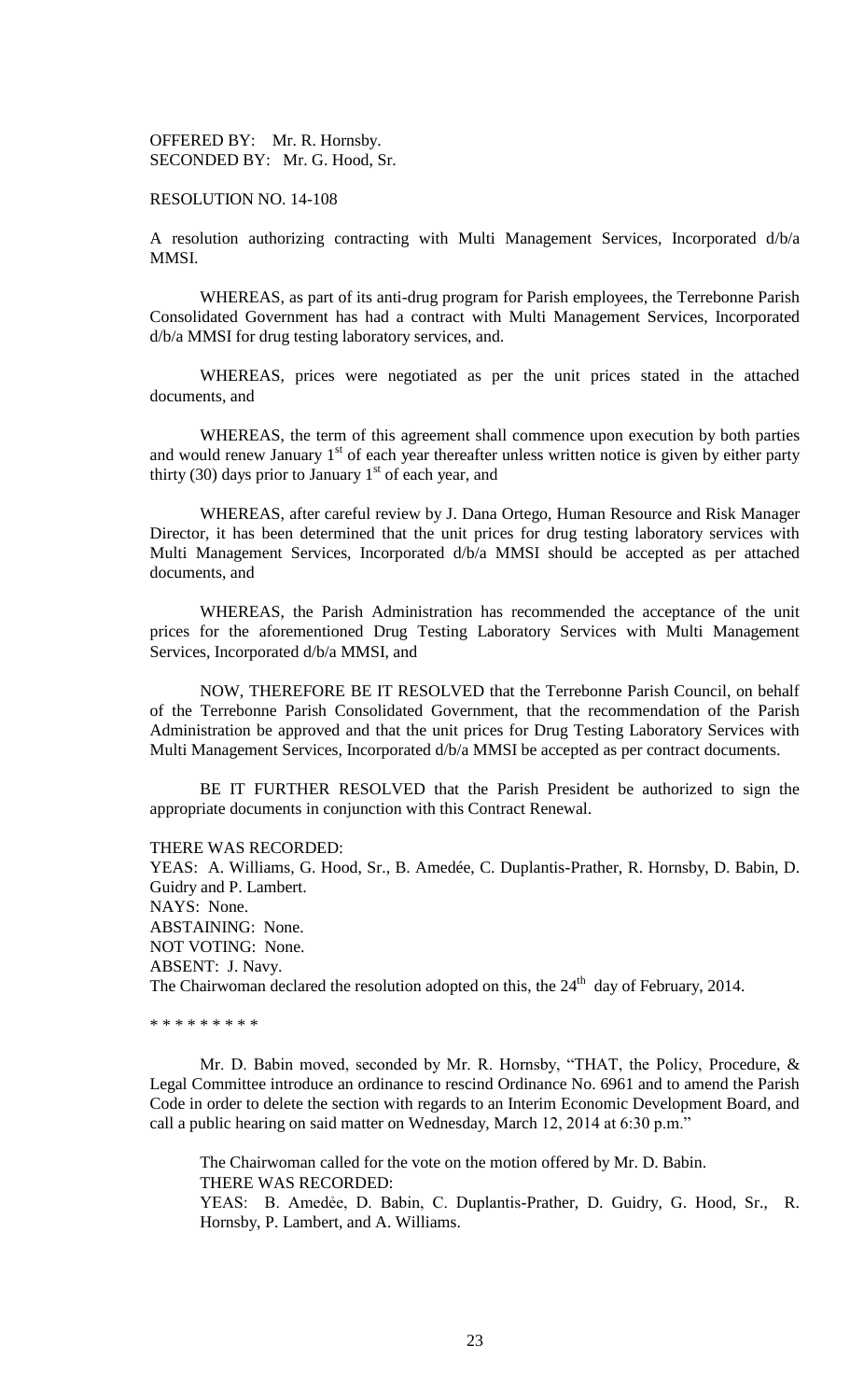NAYS: None. ABSENT: J. Navy. The Chairwoman declared the motion adopted.

Mr. G. Hood, Sr. moved, seconded by Mr. R. Hornsby, "THAT, there being no further business to come before the Policy, Procedure, & Legal Committee, the meeting be adjourned."

The Chairwoman called for the vote on the motion offered by Mr. G. Hood, Sr. THERE WAS RECORDED: YEAS: B. Amedẻe, D. Babin, C. Duplantis-Prather, D. Guidry, G. Hood, Sr., R. Hornsby, P. Lambert, and A. Williams. NAYS: None. ABSENT: J. Navy. The Chairwoman declared the motion adopted and the meeting was adjourned at 5:42

p.m.

Arlanda J. Williams, Chairwoman

Suzette Thomas, Minute Clerk

Ms. A. Williams moved, seconded by Mr. G. Hood, Sr., "THAT, the Council accept and ratify the minutes of the Policy, Procedure and Legal Committee meeting held on 02/24/14."

The Chairman called for a vote on the motion offered by Ms. A. Williams. THERE WAS RECORDED: YEAS: D. Babin, D. Guidry, P. Lambert, J. Navy, A. Williams, G. Hood, Sr., B. Amedée, C. Duplantis-Prather and R. Hornsby. NAYS: None. ABSENT: None. The Chairman declared the motion adopted.

The Chairman called for a report on the Public Services Committee meeting held on 02/24/14, whereupon the Committee Chairman rendered the following:

## **PUBLIC SERVICES COMMITTEE**

#### **FEBRUARY 24, 2014**

The Chairman, Daniel Babin, called the Public Services Committee meeting to order at 5:50 p.m. in the Terrebonne Parish Council Meeting Room with an Invocation offered by S. Thomas and the Pledge of Allegiance led by Capt. G. Hood, Sr. Upon roll call, Committee Members recorded as present were: B. Amedée, D. Babin, C. Duplantis-Prather, D. Guidry, Capt. Greg Hood, Sr., HPD Ret., R. Hornsby, P. Lambert, and A. Williams. Committee Member J. Navy was recorded as absent (attendance at a Black History Month Program). A quorum was declared present.

OFFERED BY: Ms. A. Williams. SECONDED BY: Ms. B. Amedee.

RESOLUTION NO. 14-109

# **A RESOLUTION AUTHORIZING A CONTRACT WITH ERNEST P. BREAUX ELECTRICAL, INC. FOR THE NORTH CAMPUS ITS FIBER-OPTIC EXTENSION PROJECT.**

WHEREAS, on behalf of the Terrebonne Parish Consolidated Government (TPCG) Department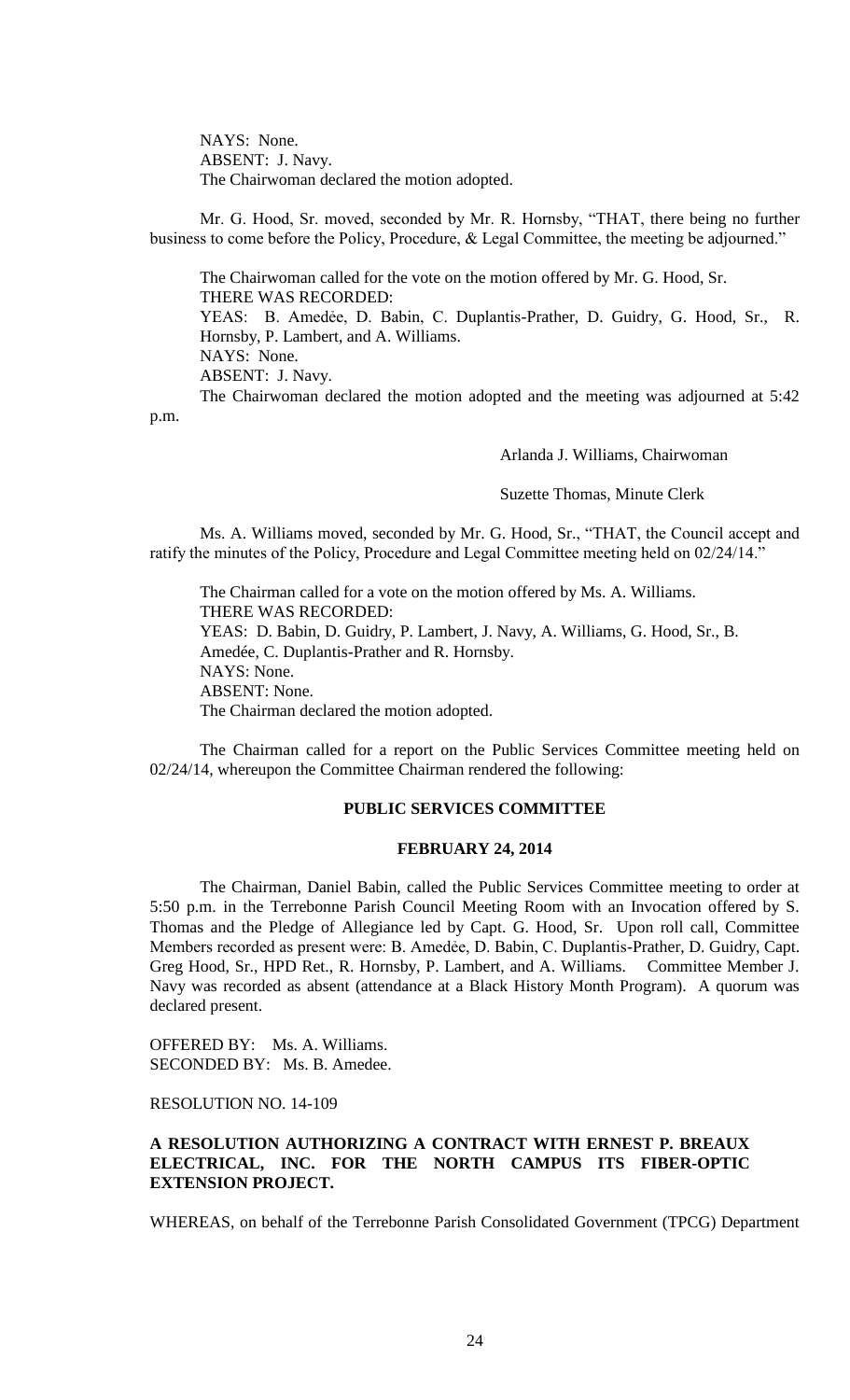of Utilities, Stantec Consulting Services, Inc. (Stantec) solicited and received quotations for the project known as North Campus ITS Fiber-optic Extension Project, and

WHEREAS, Stantec recommends contracting Ernest P. Breaux Electrical, Inc. for construction of the project, they having submitted the lowest responsive quotation, and

WHEREAS, the Departments of Public Works and Finance have certified the availability of funding, and

NOW THEREFORE BE IT RESOLVED, by the Terrebonne Parish Council (Public Services Committee), on behalf of the Terrebonne Parish Consolidated Government, that a contract with Ernest P. Breaux Electrical, Inc. for construction of the North Campus ITS Fiber-optic Extension Project in accordance with their proposal of January 24, 2014 be, and is hereby, authorized; and,

BE IT FURTHER RESOLVED, that the Parish President and all other appropriate parties be, and they are hereby, authorized to execute any and all contract documents associated therewith.

THERE WAS RECORDED: YEAS: A. Williams, G. Hood, Sr., B. Amedée, C. Duplantis-Prather, R. Hornsby, D. Babin, D. Guidry and P. Lambert. NAYS: None. ABSTAINING: None. NOT VOTING: None. ABSENT: J. Navy. The Chairman declared the resolution adopted on this, the  $24<sup>th</sup>$  day of February, 2014.

\* \* \* \* \* \* \* \* \*

OFFERED BY: Ms. C. Duplantis-Prather. SECONDED BY: Mr. D. Guidry.

#### RESOLUTION NO. 14-110

A resolution authorizing the purchase of cat caging as required by a grant of PetSmart Charities, Inc.

WHEREAS, Terrebonne Parish Consolidated Government (TPCG) and PetSmart Charities, Inc. (PetSmart) are parties to a certain Grant Agreement dated January 25, 2012 and a related Grant Statement dated January 17, 2014, and

WHEREAS, the aforementioned Grant Statement conveys Grant Funds from PetSmart to TPCG totaling \$35,374.00 solely for the purchase of

Eighteen (18) Shor-line item number 902483022.4, 48" w x 30" high cat suite (no platform), cat caging measuring a minimum of 9sf per updated ASV Guidelines for the amount of \$32,453, and

Thirty-six (36) Shor-line item number 802003051 end panels, 30" high for cat suite, for the amount of \$2,921

and

WHEREAS, the TPCG Department of Utilities has proposed and the TPCG Department of Finance Purchasing Division has approved classification of this item as a Sole Source item in accordance with La. R.S. 39:1597.

NOW THEREFORE BE IT RESOLVED, by the Terrebonne Parish Council (Public Services Committee), on behalf of the Terrebonne Parish Consolidated Government, that the TPCG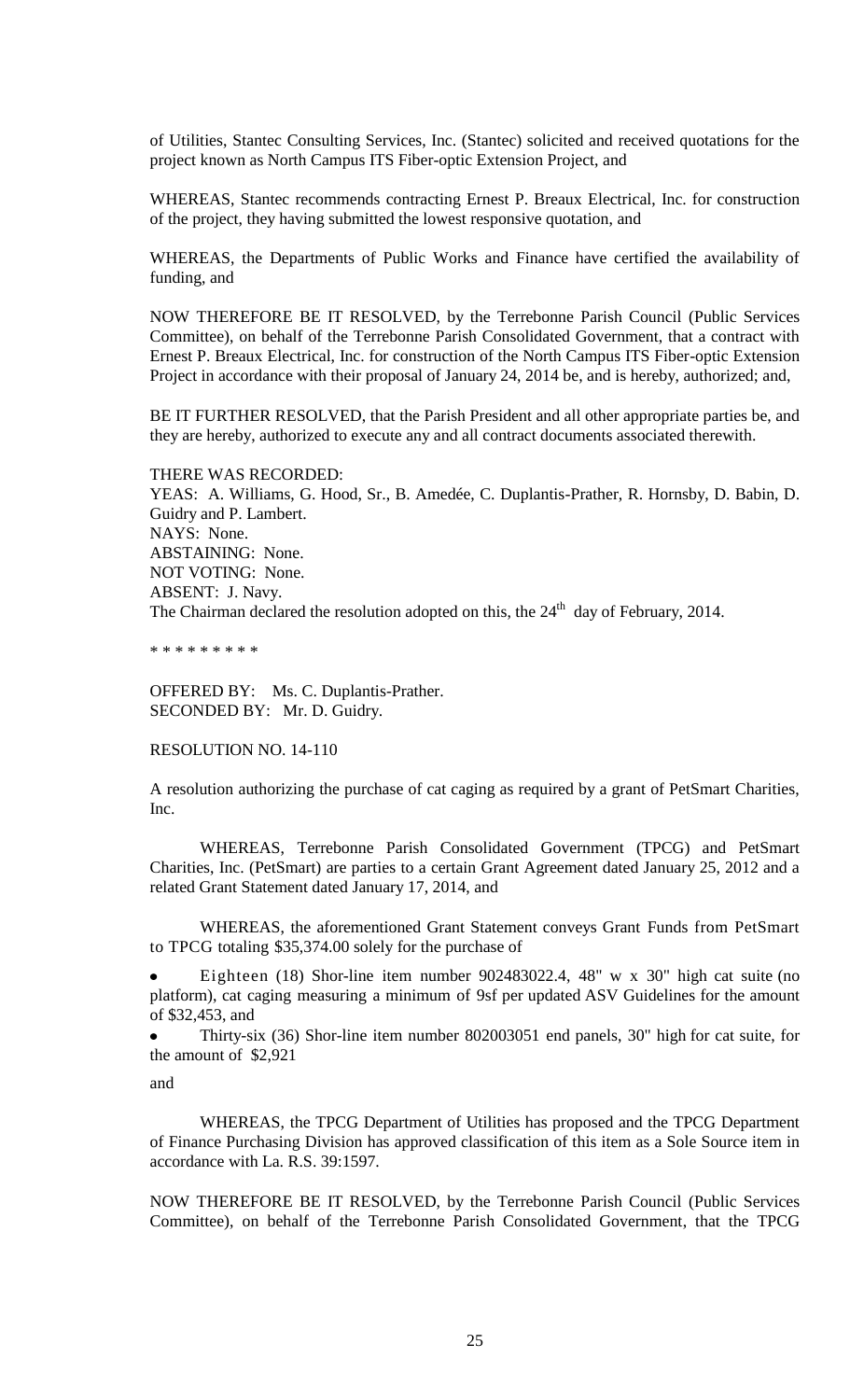Department of Utilities Animal Control Division be, and they are hereby, authorized to procure the items specified in Grant Statement of January 17, 2014 between TPCG and PetSmart; and,

BE IT FURTHER RESOLVED, that the Parish President and all other appropriate parties be, and they are hereby authorized to execute any and all contract documents associated therewith.

THERE WAS RECORDED: YEAS: A. Williams, G. Hood, Sr., B. Amedée, C. Duplantis-Prather, R. Hornsby, D. Babin, D. Guidry and P. Lambert. NAYS: None. ABSTAINING: None. NOT VOTING: None. ABSENT: J. Navy. The Chairman declared the resolution adopted on this, the  $24<sup>th</sup>$  day of February, 2014. \* \* \* \* \* \* \* \* \*

Parish President Michel Claudet noted how proud he was of the Animal Shelter's Staff for seeking and obtaining grant funding for said shelter. He noted that the aforementioned purchase is for cat cages and dens.

Committee Member C. Duplantis-Prather thanked Administration for being proactive and concerned about Terrebonne Parish's animal population.

The Chairman noted that although the purchase amount for the cat cages and dens exceeds the minimum State Bid Law criteria, the purchase is required as a provision of the grant award by PetSmart Charities, Inc.

\*\*The aforementioned resolution was adopted. Committee Member J. Navy was recorded as absent.

OFFERED BY: Ms. A. Williams. SECONDED BY: Mr. G. Hood, Sr.

RESOLUTION NO. 14-111

A resolution providing approval of Change Order No. 1 (Balancing) to Tullier Services, L.L.C. for Cast Iron Gas Line Improvements, Morgan Street Area, Phase XVI, Parish Project No. 11- GAS-55.

WHEREAS, by contract dated July13, 2012, Terrebonne Parish Consolidated Government did award a contract to Tullier Services, L.L.C. for Cast Iron Gas Line Improvements, Morgan Street Area, Phase XVI, Parish Project No. 11-GAS-55, Terrebonne Parish, Louisiana, as will be seen by reference to said contract which is recorded under Entry No. 1403979 of the records of Terrebonne Parish, Louisiana, and

WHEREAS, the project engineer has submitted plan Change Order No. 1 (Balancing) as the final and equalizing plan change order for the project, and

WHEREAS, contract time was exceed by 159 days, but Contractor has requested 109 days downtime due to inclement weather, and

WHEREAS, Engineer has reviewed the request for additional days and concurs with the request, and

WHEREAS, Contractor is being charged 50 days liquidated damages for exceeding the contract time, and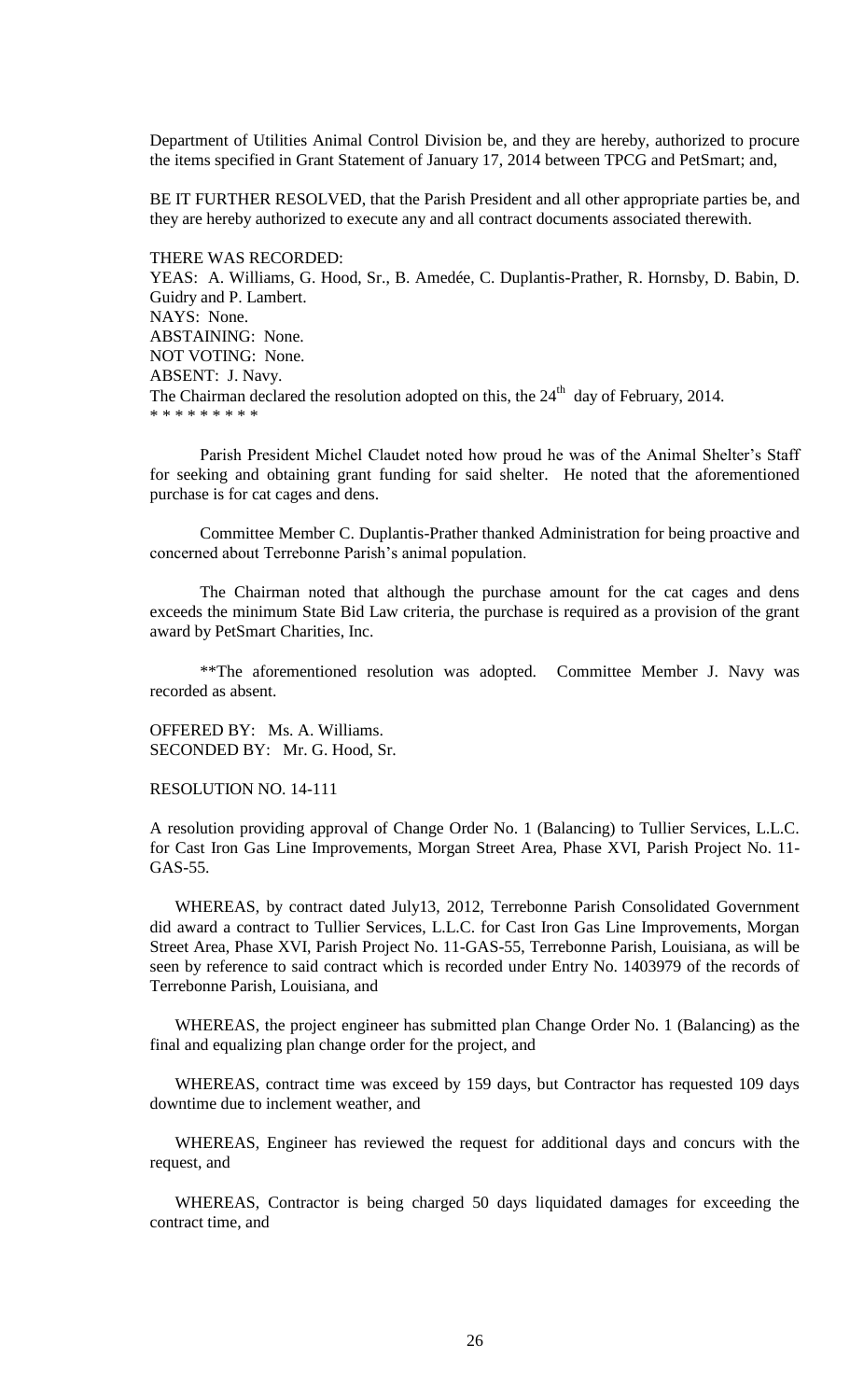WHEREAS, Contractor is given credit for amount of Six Thousand Eight Hundred Ninety-Six and 97/100 Dollars (\$6,896.97) for inventory of materials returned to Gas Division, and

WHEREAS, a change order has been recommended for a decrease in the amount of Two Hundred Five Thousand, One Hundred Sixty and 33/100 Dollars (\$205,160.33), and an addition of one hundred nine days (109).

NOW THEREFORE BE IT RESOLVED that the Terrebonne Parish Council (Public Services Committee), on behalf of the Terrebonne Parish Consolidated Government, hereby approves this change order for the above referenced project.

BE IT FURTHER RESOLVED, that the Parish President be authorized to execute Change Order No. 1 (Balancing), for a decrease in the amount of Two Hundred Five Thousand, One Hundred Sixty and 33/100 Dollars (\$205,160.33) and one hundred nine days (109)

#### THERE WAS RECORDED:

YEAS: A. Williams, G. Hood, Sr., B. Amedée, C. Duplantis-Prather, R. Hornsby, D. Babin, D. Guidry and P. Lambert. NAYS: None. ABSTAINING: None. NOT VOTING: None. ABSENT: J. Navy. The Chairman declared the resolution adopted on this, the  $24<sup>th</sup>$  day of February, 2014.

\* \* \* \* \* \* \* \* \*

OFFERED BY: Ms. B. Amedee. SECONDED BY: Ms. A. Williams.

RESOLUTION NO. 14-112

A resolution authorizing the execution of Change Order No. 1 for the Construction Agreement for Parish Project No. 13-CHSE-11, Courthouse Annex Generator, Terrebonne Parish, Louisiana.

WHEREAS, the Terrebonne Parish Consolidated Government entered into a contract dated August 12, 2013 with Taylor Power Systems, Inc., Recordation Number 1423928, for Parish Project No. 113-CHSE-11, Courthouse Annex Generator, Terrebonne Parish, Louisiana, and

WHEREAS, the contractor experienced a delay due to the large volume of orders in production by the manufacturer, and

WHEREAS, the Parish is desirous of having the contractor complete the task of delivering the generator, and

WHEREAS, this change order will add sixty-eight (68) calendar days to the contract as a result, and

WHEREAS, this Change Order No. 1 has been recommended by the Engineer, Providence/GSE Associates, LLC, for this project.

NOW, THEREFORE BE IT RESOLVED that the Terrebonne Parish Council (Public Services Committee), on behalf of the Terrebonne Parish Consolidated Government, does hereby approve and authorize the execution by Terrebonne Parish President Michel Claudet of Change Order No. 1 to the construction agreement with Taylor Power Systems, Inc. for Parish Project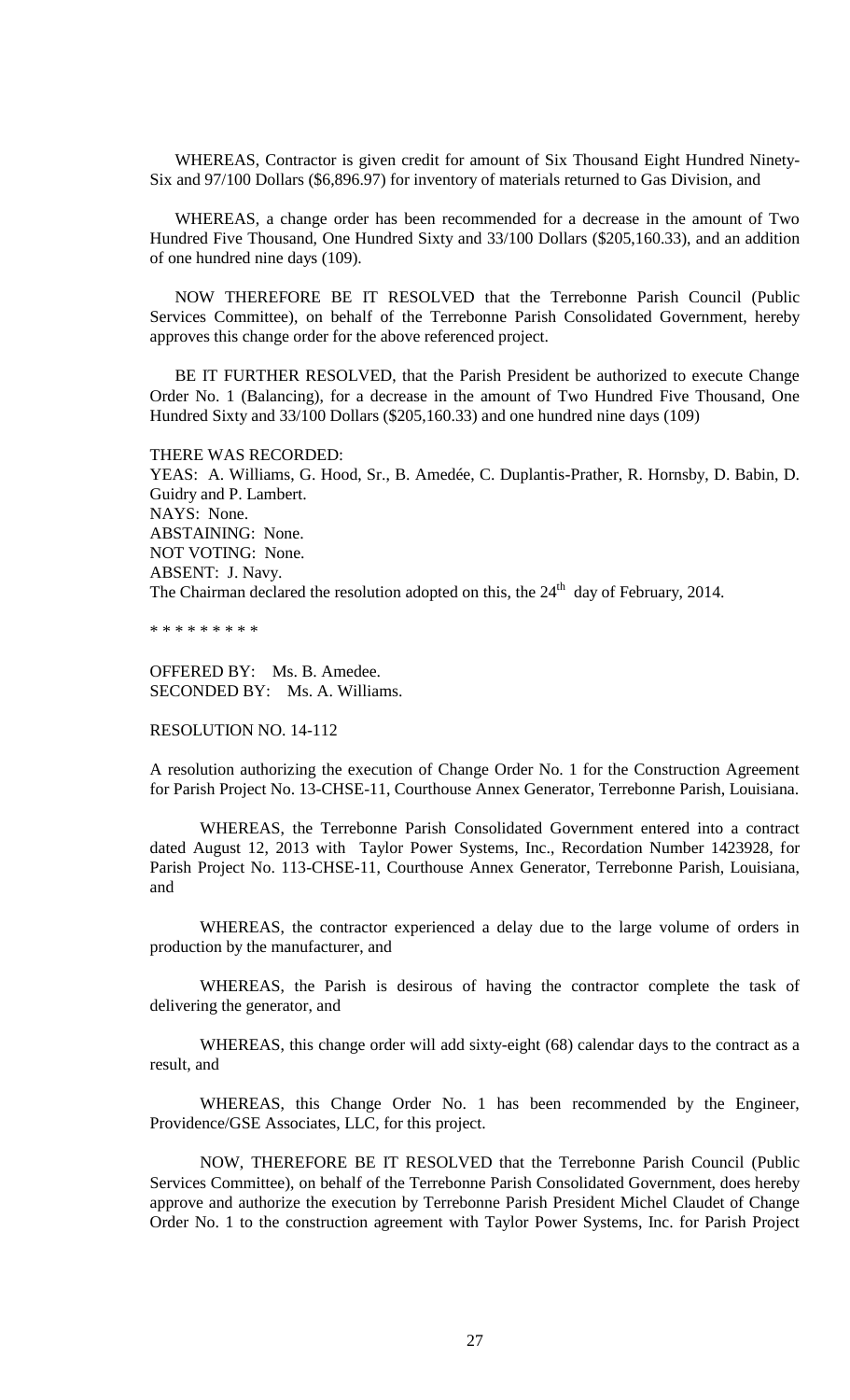No. 13-CHSE-11, Courthouse Annex Generator, Terrebonne Parish, Louisiana, for an increase in sixty-eight (68) calendar days to the construction contract, and

BE IT FURTHER RESOLVED that a certified copy of the resolution be forwarded to Engineer, Providence/GSE Associates, LLC.

THERE WAS RECORDED:

YEAS: A. Williams, G. Hood, Sr., B. Amedée, C. Duplantis-Prather, R. Hornsby, D. Babin, D. Guidry and P. Lambert. NAYS: None. ABSTAINING: None. NOT VOTING: None. ABSENT: J. Navy. The Chairman declared the resolution adopted on this, the  $24<sup>th</sup>$  day of February, 2014.

\* \* \* \* \* \* \* \* \*

OFFERED BY: Ms. B. Amedee. SECONDED BY: Ms. C. Duplantis-Prather.

## RESOLUTION NO. 14-113

A resolution authorizing the execution of Change Order No. 2 for the Construction Agreement for Parish Project No. 01-DRA-40, Forced Drainage Project 1-1B (Phase 1B) St. Louis Canal to Country Estates Drive, Terrebonne Parish, Louisiana.

WHEREAS, the Terrebonne Parish Consolidated Government entered into a contract dated June 24, 2013, with DRC Emergency Services, L.L.C., for Forced Drainage Project 1-1B (Phase 1B) St. Louis Canal to Country Estates Drive, Parish Project 01-DRA-40, Terrebonne Parish, Louisiana, and

WHEREAS, it is necessary for the replacement of sewer force main crossing, and

WHEREAS, this change order will result in increase to the contract price by \$20,100.00, and

WHEREAS, this change order will also increase the contract time by 32 calendar days due adverse weather conditions, and

WHEREAS, this Change Order No. 2 has been recommended by the Engineer for this project, T. Baker Smith, LLC.

NOW, THEREFORE BE IT RESOLVED that the Terrebonne Parish Council (Public Services Committee), on behalf of the Terrebonne Parish Consolidated Government, does hereby approve and authorize the execution by Terrebonne Parish President Michel Claudet of Change Order No. 2 to the construction agreement with DRC Emergency Services, L.L.C., Inc. for an increase of Twenty Thousand One Hundred Dollars and Zero Cents (\$20,100.00) and add Thirty Two (32) additional calendar days to the original contract amount, and

BE IT FURTHER RESOLVED that a certified copy of the resolution be forwarded to the Engineer, T. Baker Smith, LLC.

THERE WAS RECORDED:

YEAS: A. Williams, G. Hood, Sr., B. Amedée, C. Duplantis-Prather, R. Hornsby, D. Babin, D. Guidry and P. Lambert. NAYS: None. ABSTAINING: None.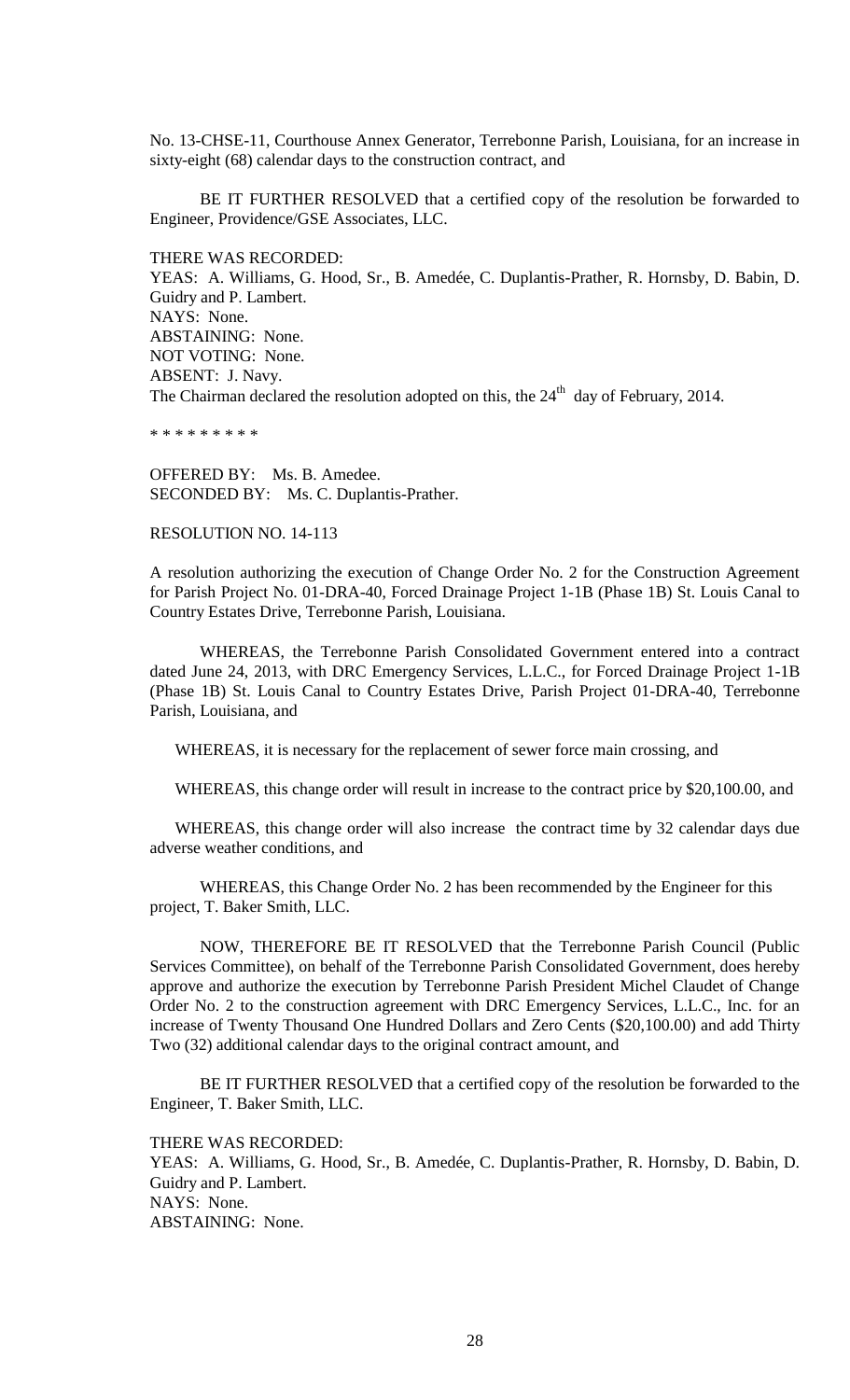NOT VOTING: None. ABSENT: J. Navy. The Chairman declared the resolution adopted on this, the  $24<sup>th</sup>$  day of February, 2014. \* \* \* \* \* \* \* \* \*

OFFERED BY: Ms. A. Williams. SECONDED BY: Mr. D. Guidry.

RESOLUTION NO. 14-114

A resolution providing approval of Amendment No. 1 to the Engineering Agreement for Parish Project No. 13-CZM-08, Atchafalaya Long Distance Sediment Pipeline, Terrebonne Parish, Louisiana.

WHEREAS, the Terrebonne Parish Consolidated Government did enter into an original engineering agreement with Shaw Coastal, Inc., a CB&I Company, dated June 10, 2013, for professional services relative to the Atchafalaya Long Distance Sediment Pipeline Feasibility Study identified as Parish Project 13-CZM-08, and

WHEREAS, due to need for closer coordination between Shaw Coastal, Inc., a CB&I Company, Moffatt & Nichol, Inc., and relevant project stakeholders the services of Shaw Coastal, Inc., a CB&I Company, are anticipated to exceed the original contract time, and

WHEREAS, the Engineer estimates ninety (90) total additional calendar days will be required to complete all work that remains incomplete, and

WHEREAS, this amendment in contract time will result in no additional contract cost.

NOW, THEREFORE BE IT RESOLVED that the Terrebonne Parish Council (Public Services Committee), on behalf of the Terrebonne Parish Consolidated Government, does hereby approve this Amendment No. 1 to the Engineering Agreement for an increase in ninety (90) calendar days, and authorizes Parish President Michel Claudet to execute this Amendment No. 1 to the Engineering Agreement for the Atchafalaya Long Distance Sediment Pipeline Feasibility Study, Parish Project No. 13-CZM-08, with Shaw Coastal, Inc., a CB&I Company, and

BE IT FURTHER RESOLVED that a certified copy of the resolution be forwarded to the Engineer, Shaw Coastal, Inc., a CB&I Company.

THERE WAS RECORDED:

YEAS: A. Williams, G. Hood, Sr., B. Amedée, C. Duplantis-Prather, R. Hornsby, D. Babin, D. Guidry and P. Lambert. NAYS: None. ABSTAINING: None. NOT VOTING: None. ABSENT: J. Navy. The Chairman declared the resolution adopted on this, the  $24<sup>th</sup>$  day of February, 2014.

\* \* \* \* \* \* \* \* \*

The Chairman noted that the aforementioned project encompasses Districts 1, 2, 6, & 7.

\*\*The aforementioned resolution was adopted. Committee Member J. Navy was recorded as absent.

Committee Member A. Williams exited the proceedings at 5:55 p.m.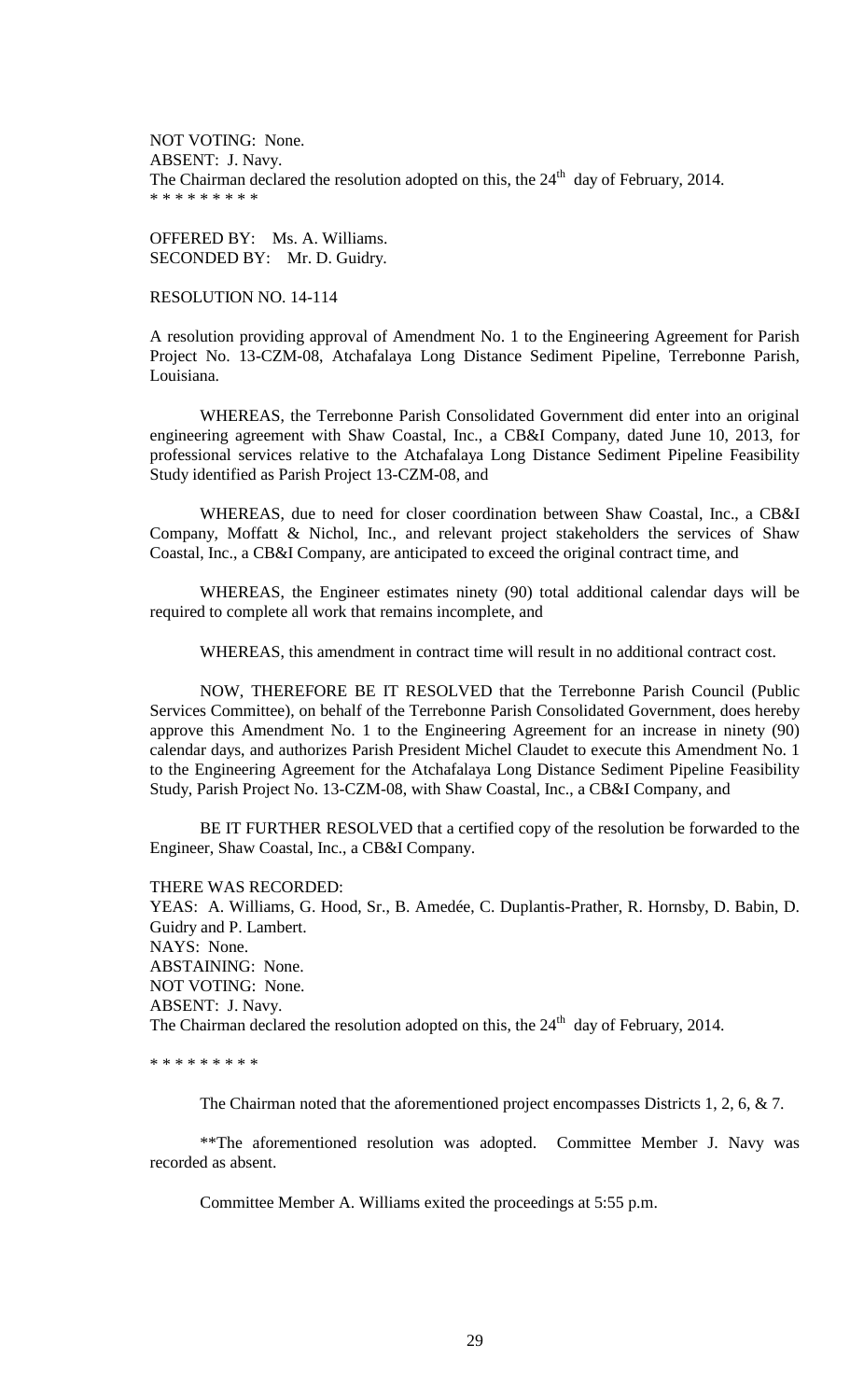OFFERED BY: Mr. D. Guidry. SECONDED BY: Ms. B. Amedee & Ms. C. Duplantis-Prather.

## RESOLUTION NO. 14-115

A RESOLUTION AUTHORIZING THE PARISH PRESIDENT TO EXECUTE AN INTERGOVERNMENTAL AGREEMENT BETWEEN TERREBONNE PARISH CONSOLIDATED GOVERNMENT AND THE TERREBONNE LEVEE AND CONSERVATION DISTRICT REGARDING FUNDING FOR CONSTRUCTION OF STRUCTURE NO. 1 OF THE FALGOUT CANAL FRESHWATER ENHANCEMENT PROJECT; STATE PROJECT NO. TE-0063

WHEREAS, Article VII, Section 14 of the Louisiana Constitution provides that "For a public purpose, the state and its political subdivisions or political corporations may engage in cooperative endeavors with each other, with the United States or its agencies, or with any public or private association, corporation or individual"; and

WHEREAS, Terrebonne Parish Consolidated Government (TPCG) and the Terrebonne Levee and Conservation District (TLCD) believe they can substantially benefit the citizens of Terrebonne Parish by entering into an intergovernmental agreement with each other; and

WHEREAS, TPCG has received three million, three hundred thousand dollars (\$3,300,000.00) from the Coastal Protection and Restoration Authority (CPRA) of Louisiana through an intergovernmental agreement entered into by and between TPCG and CPRA on August 26, 2013; and

WHEREAS, TPCG wishes to reimburse TLCD for eligible expenses relative to construction of Structure No. 1, as depicted in Exhibit A of the attached Intergovernmental Agreement, with said reimbursements not to exceed three million, three hundred thousand dollars (\$3,300,000.00); and

WHEREAS, TLCD and TPCG find that the Falgout Canal Freshwater Enhancement Project, a Coastal Impact Assistance Program project, will serve a public purpose and have a public benefit commensurate with the cost;

NOW THEREFORE BE IT RESOLVED that the Terrebonne Parish Council (Public Services Committee), on behalf of the Terrebonne Parish Consolidated Council hereby authorizes its Parish President to execute an intergovernmental agreement with the Terrebonne Levee and Conservation District containing substantially the same terms as those contained within the attached agreement.

THERE WAS RECORDED: YEAS: G. Hood, Sr., B. Amedée, C. Duplantis-Prather, R. Hornsby, D. Babin, D. Guidry and P. Lambert. NAYS: None. ABSTAINING: None. NOT VOTING: None. ABSENT: J. Navy and A. Williams. The Chairman declared the resolution adopted on this, the  $24<sup>th</sup>$  day of February, 2014.

\* \* \* \* \* \* \* \* \*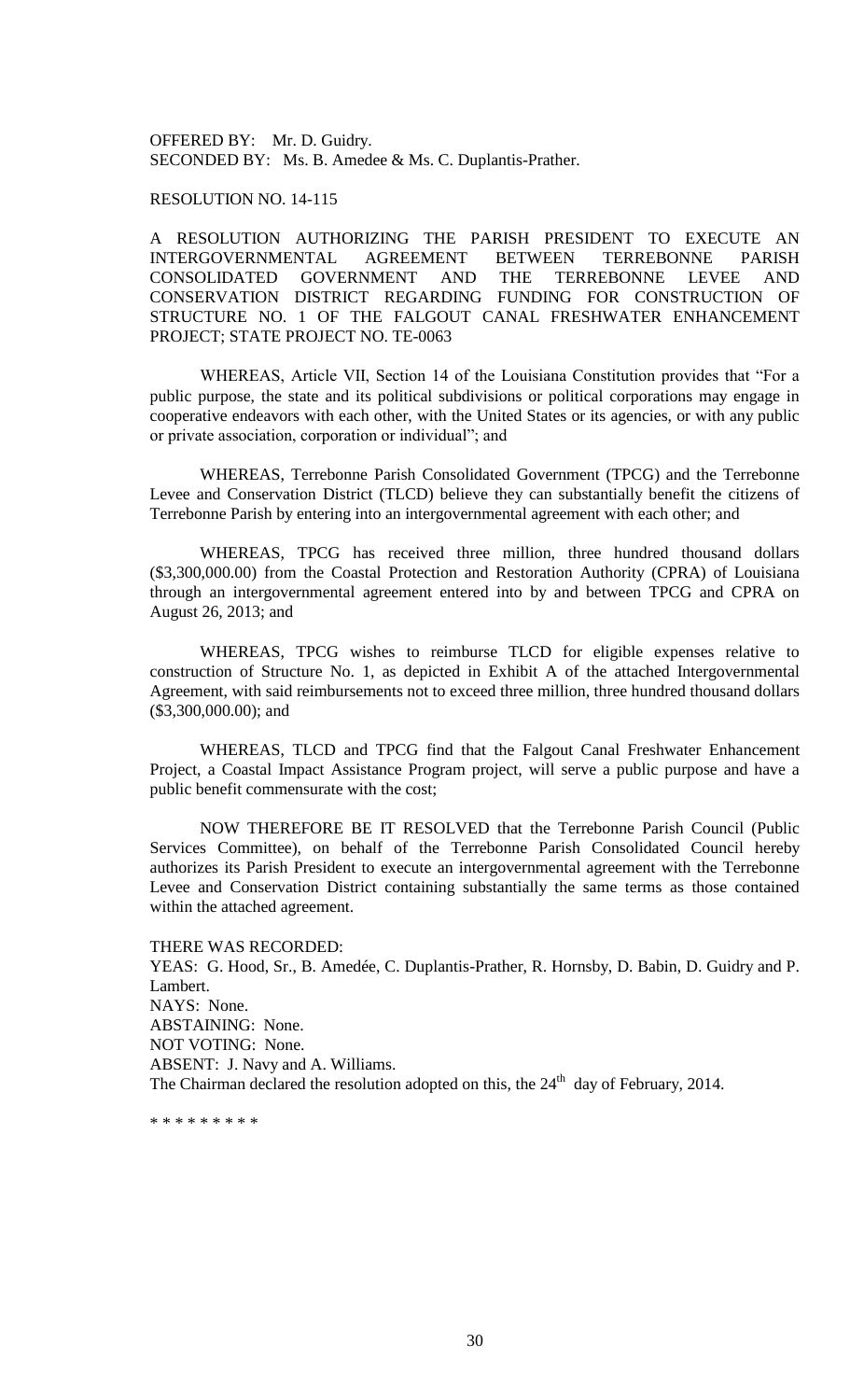OFFERED BY: Mr. P. Lambert. SECONDED BY: Ms. B. Amedee.

RESOLUTION NO. 14-116

A RESOLUTION AUTHORIZING THE PARISH PRESIDENT TO EXECUTE AN INTERGOVERNMENTAL AGREEMENT BETWEEN TERREBONNE PARISH CONSOLIDATED GOVERNMENT AND THE TERREBONNE LEVEE AND CONSERVATION DISTRICT REGARDING FUNDING FOR CONSTRUCTION OF STRUCTURE NO. 2 OF THE FALGOUT CANAL FRESHWATER ENHANCEMENT PROJECT; STATE PROJECT NO. TE-0063

WHEREAS, Article VII, Section 14 of the Louisiana Constitution provides that "For a public purpose, the state and its political subdivisions or political corporations may engage in cooperative endeavors with each other, with the United States or its agencies, or with any public or private association, corporation or individual"; and

WHEREAS, Terrebonne Parish Consolidated Government (TPCG) and the Terrebonne Levee and Conservation District (TLCD) believe they can substantially benefit the citizens of Terrebonne Parish by entering into an intergovernmental agreement with each other; and

WHEREAS, TPCG wishes to reimburse TLCD for eligible expenses relative to construction of Structure No. 2, as depicted in Exhibit A of the attached Intergovernmental Agreement, with said reimbursements not to exceed three million, five hundred thousand dollars (\$3,500,000.00); and

WHEREAS, the Terrebonne Levee and Conservation District and Terrebonne Parish Consolidated Government find that the Falgout Canal Freshwater Enhancement Project, a Coastal Impact Assistance Program project, will serve a public purpose and have a public benefit commensurate with the cost;

NOW THEREFORE BE IT RESOLVED that the Terrebonne Parish Council (Public Services Committee), on behalf of the Terrebonne Parish Consolidated Government, hereby authorizes its Parish President to execute an intergovernmental agreement with the Terrebonne Levee and Conservation District containing substantially the same terms as those contained within the attached agreement.

THERE WAS RECORDED:

YEAS: G. Hood, Sr., B. Amedée, C. Duplantis-Prather, R. Hornsby, D. Babin, D. Guidry and P. Lambert. NAYS: None. ABSTAINING: None. NOT VOTING: None. ABSENT: J. Navy and A. Williams. The Chairman declared the resolution adopted on this, the  $24<sup>th</sup>$  day of February, 2014.

\* \* \* \* \* \* \* \* \*

OFFERED BY: Ms. B. Amedee. SECONDED BY: Mr. P. Lambert.

RESOLUTION NO. 14-117

RESOLUTION TO AUTHORIZE THE PARISH PRESIDENT TO FORMALLY OPEN DIALOGUE WITH LAFOURCHE PARISH COUNCIL AND ADMINISTRATION WITH RESPECT TO THE FIXING OF THE BOUNDARY LINE BETWEEN THE PARISHES OF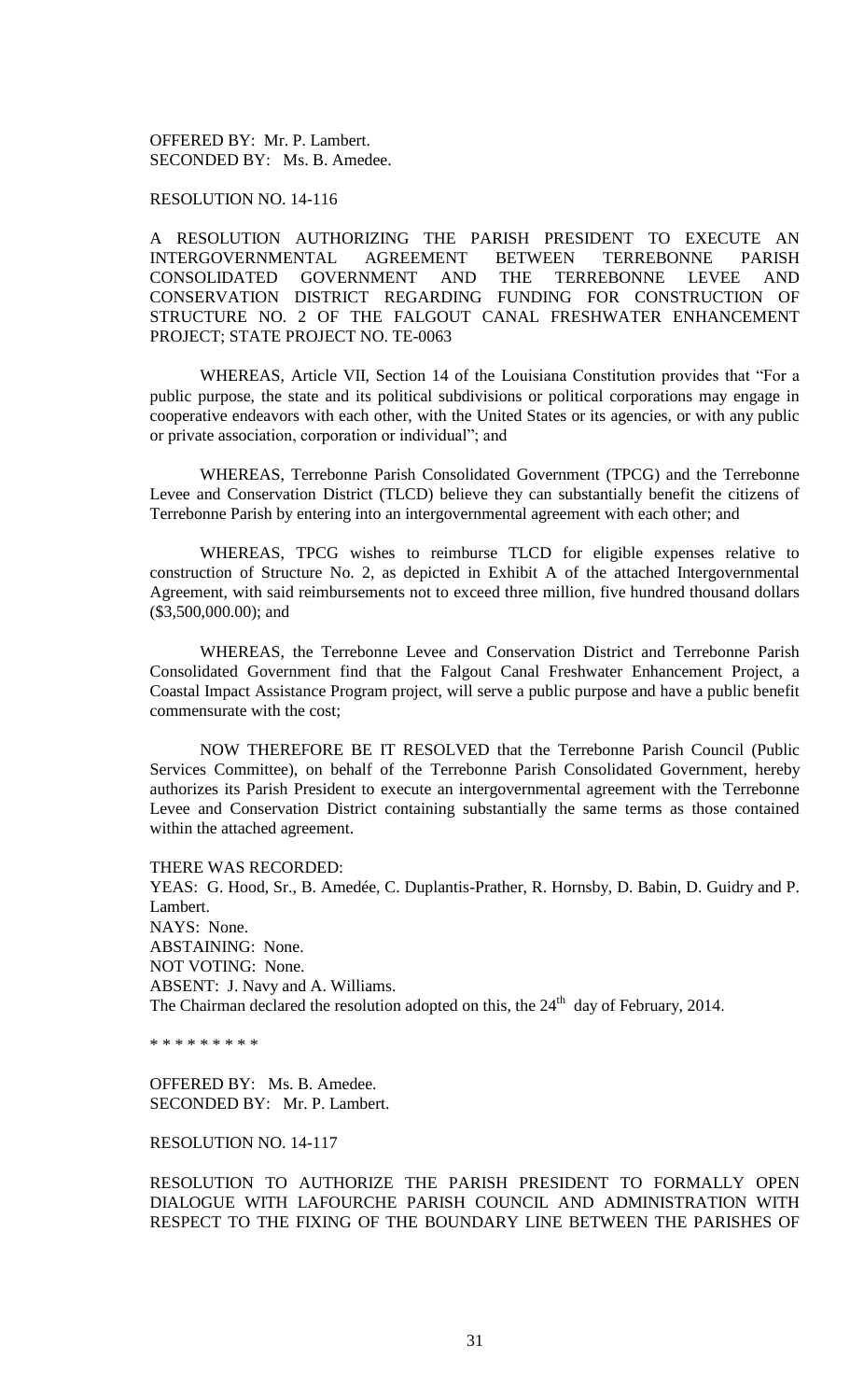# LAFOURCHE AND TERREBONNE WITH RESPECT TO THE AREAS OF GRAND BOIS AND UPPER BAYOU BLUE

WHEREAS, the Terrebonne Parish Council is desirous of settling the question of the boundary between Lafourche Parish and Terrebonne Parish in the region of Grand Bois and Upper Bayou Blue.

WHEREAS, it is in the interest and benefit of Terrebonne Parish to set forth mutually acceptable agreement to the boundary;

NOW, THEREFORE BE IT RESOLVED that the Terrebonne Parish Council (Public Services Committee), on behalf of the Terrebonne Parish Consolidated Government, does hereby authorize Parish President Michel Claudet to address the Lafourche Parish Council, with the goal to identify a mutually acceptable resolution to irregularities in the Parish boundaries.

THERE WAS RECORDED:

YEAS: G. Hood, Sr., B. Amedée, C. Duplantis-Prather, R. Hornsby, D. Babin, D. Guidry and P. Lambert. NAYS: None. ABSTAINING: None. NOT VOTING: None. ABSENT: J. Navy and A. Williams. The Chairman declared the resolution adopted on this, the  $24<sup>th</sup>$  day of February, 2014.

\* \* \* \* \* \* \* \* \*

Parish President Michel Claudet stated that disputes with regards to the actual boundary line between Terrebonne and Lafourche Parishes has been ongoing for many years and needs to be resolved. He continued by noting that there have been issues with the issuance of building permits and voter registrations, which are attributed to the boundary issue. President Claudet added that he will appear before the Lafourche Parish Council tomorrow, February 25, 2014 at 5:00 p.m. to discuss the matter.

\*\*The aforementioned resolution was adopted. Committee Members J. Navy and A. Williams were recorded as *absent*.

Ms. B. Amedée moved, seconded by Mr. G. Hood, Sr., "THAT, there being no further business to come before the Public Services Committee, the meeting be adjourned."

The Chairman called for the vote on the motion offered by Ms. B. Amedée. THERE WAS RECORDED: YEAS: B. Amedẻe, D. Babin, C. Duplantis-Prather, D. Guidry, G. Hood, Sr., R. Hornsby, and P. Lambert.

NAYS: None.

ABSENT: J. Navy and A. Williams.

The Chairman declared the motion adopted and the meeting was adjourned at 5:58 p.m.

Daniel Babin, Chairman

Suzette Thomas, Minute Clerk

Mr. D. Babin moved, seconded by Ms. A. Williams, "THAT, the Council accept and ratify the minutes of the Public Services Committee meeting held on 02/24/14."

The Chairman called for a vote on the motion offered by Mr. D. Babin. THERE WAS RECORDED: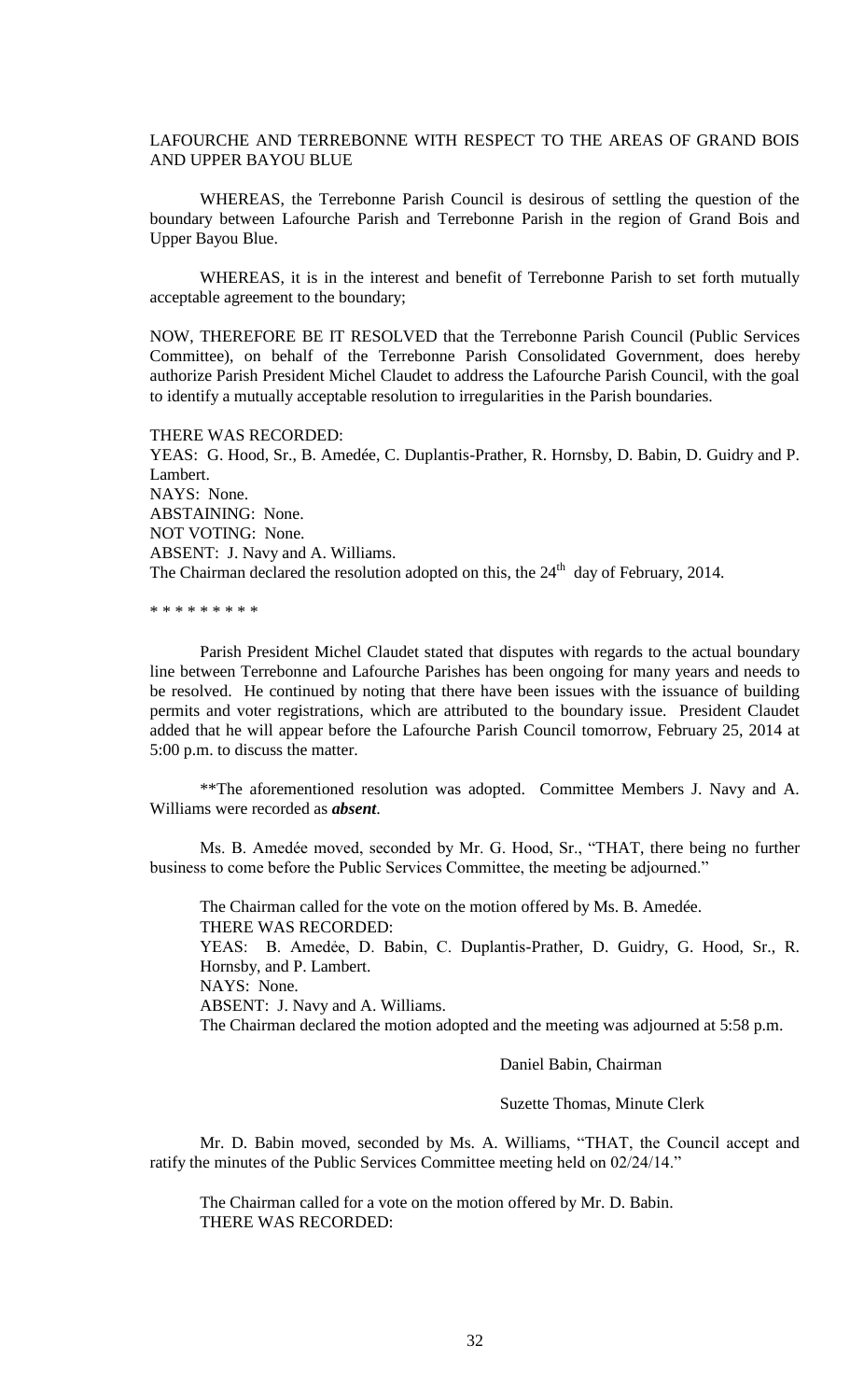YEAS: D. Babin, D. Guidry, P. Lambert, J. Navy, A. Williams, G. Hood, Sr., B. Amedée, C. Duplantis-Prather and R. Hornsby. NAYS: None. ABSENT: None. The Chairman declared the motion adopted.

The Chairman called for a report on the Community Development and Planning Committee meeting held on 02/24/14, whereupon the Committee Chairman noting ratification of minutes calls public hearings on 03/12/14 rendered the following:

# **COMMUNITY DEVELOPMENT & PLANNING COMMITTEE**

#### **FEBRUARY 24, 2014**

The Chairman, Dirk Guidry, called the Community Development & Planning Committee meeting to order at 6:00 p.m. in the Terrebonne Parish Council Meeting Room with an Invocation offered by D. Babin and the Pledge of Allegiance led by P. Lambert. Upon roll call, Committee Members recorded as present were: B. Amedẻe, D. Babin, C. Duplantis-Prather, D. Guidry, Capt. Greg Hood, Sr., HPD Ret., R. Hornsby, and P. Lambert. Committee Members J. Navy and A. Williams were recorded as absent (attendance at a Black History Program). A quorum was declared present.

Head Start Administrator Diane Powell presented the Head Start Annual Report for Fiscal Year 2013 noting that:

- TPCG received \$1,262,499.00 from the Administration for Children and Families
- Programming funding of \$1,243,021.00
- Training & Technical Assistance of \$19,478.00
- TPCG must provide a 20% funding match of \$315,625.00
- General Fund Allocation \$423,234.00
- Community Development Block Grant \$30,000.00
- Head Start conducts 3 check points per year with regards to the program's goal

● Gibson Head Start can serve 17 children (3 years of age) and the program is at capacity, with two children on the waiting list.

• 2012 Federal Government sequestration cuts reduced the total number of children who could be served to 153

- 35 Children with disabilities were enrolled and served
- Children and Adult Food Program received \$110,534.25 in reimbursement
- Total food cost was \$162,026.77 in 2013

Total number of meals served was: 21,321 breakfasts; 21,197 lunches; and 18,395 afternoon snacks

● The Annual Governance Training Manual has been distributed to the Council.

Committee Member B. Amedée thanked Ms. Powell for the presentation and noted the enrollment recruitment success for the Gibson Head Start Program.

The Chairman thanked the personnel of the Head Start Program for the services that they provide to area children. (NO ACTION TAKEN)

Ms. B. Amedée moved, seconded by Mr. R. Hornsby, "THAT, the Community Development & Planning Committee accept the minutes of the Subdivision Regulations Subcommittee meeting held on February 17, 2014 and ratify the actions taken at said meeting."

The Chairman called for the vote on the motion offered by Ms. B. Amedée. THERE WAS RECORDED:

YEAS: B. Amedẻe, D. Babin, C. Duplantis-Prather, D. Guidry, G. Hood, Sr., R. Hornsby, and P. Lambert.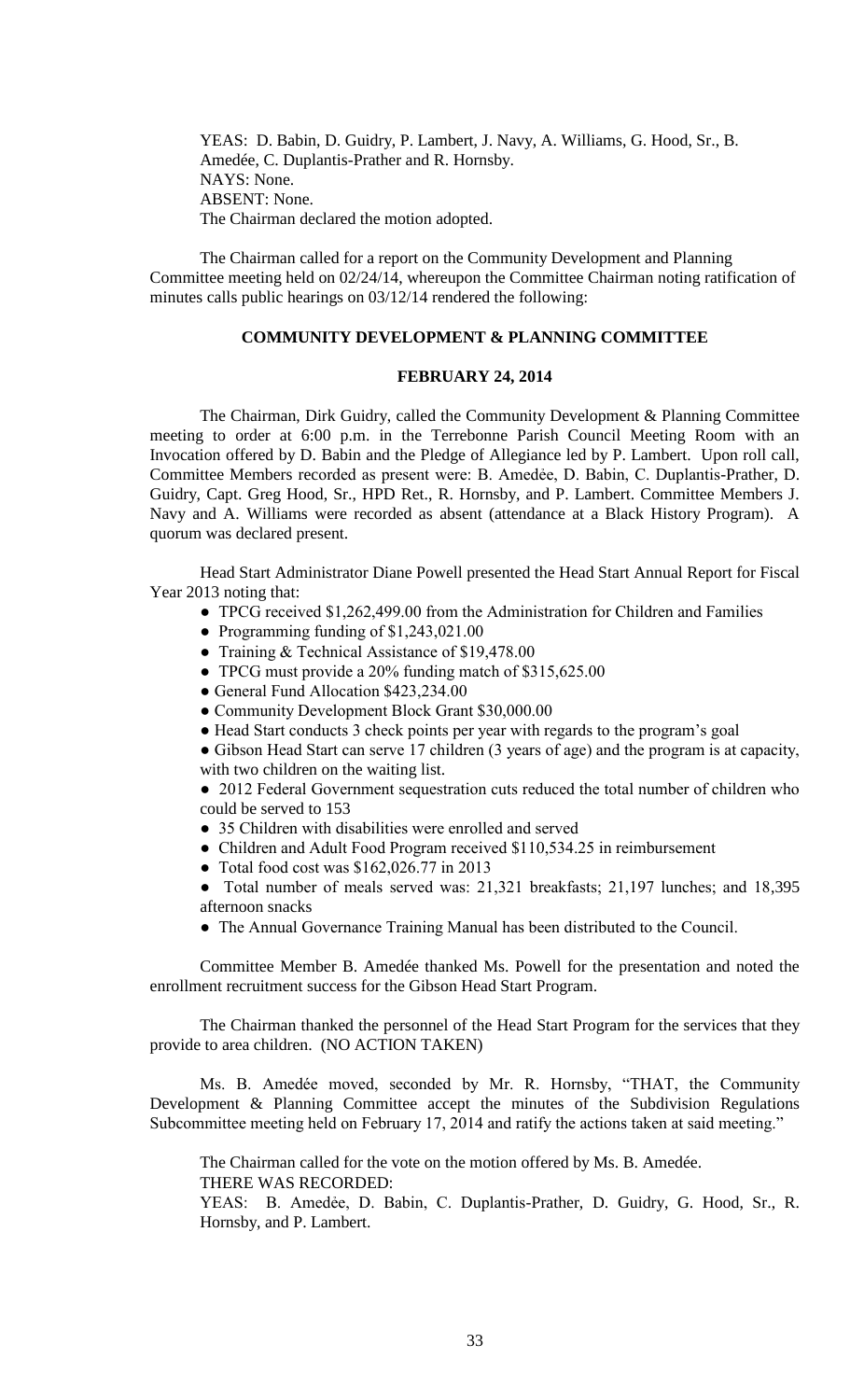NAYS: None. ABSENT: J. Navy and A. Williams. The Chairman declared the motion adopted.

OFFERED BY: Mr. D. Babin. SECONDED BY: Ms. B. Amedee.

# RESOLUTION NO. 14-118

# **A RESOLUTION TO LOAN DISASTER IN-FILL HOUSING PROGRAM FUNDS TO GOSPEL ASSEMBLY CHURCH IN AN AMOUNT NOT TO EXCEED \$150,000.00 FOR THE PERMANENT FINANCING OF AN AFFORDABLE SINGLE FAMILY HOME LOCATED AT 417 ELYSIAN DRIVE, HOUMA, LOUISIANA.**

WHEREAS, Terrebonne Parish Consolidated Government has allocated 3,160,000.00 of its *Community Development Block Grant 2008 Disaster Recovery Supplemental Appropriation* for the specific purpose of revitalizing communities damaged by Hurricanes Gustav and/or Ike by eliminating the blight of vacant properties and increase the availability of affordable rental housing for low to moderate income persons that has been strained as a result of the storms, and

WHEREAS, Gospel Assembly Church, a qualified non-profit developer, is committed to developing affordable rental housing for low income and disabled citizens of Terrebonne, and

WHEREAS, Gospel Assembly Church has submitted a project proposal in the amount of \$150,000.00 to acquire and rehabilitate a single family home located at 417 Elysian Drive, and

WHEREAS, after a thorough review of Gospel Assembly Church's project proposal by the Department of Housing and Human Services, it has been determined that the requirements to move forward with acquisition and rehabilitation have been met.

WHEREAS, this loan is conditioned upon Gospel Assembly Church meeting all requirements set forth by the Louisiana Office of Community Development's Disaster Recovery Unit and the Terrebonne Parish Consolidated Government upon completion of work.

NOW, THEREFORE BE IT RESOLVED, that the Terrebonne Parish Council (Community Development and Planning Committee), on behalf of Terrebonne Parish Consolidated Government, and the Parish President, does hereby agree to conditionally loan Disaster In-Fill Housing Program funds in an amount not to exceed \$150,000.00 to Gospel Assembly Church, for the acquisition and rehabilitation of 417 Elysian Drive, Houma, Louisiana; and,

BE IT FURTHER RESOLVED, that the Terrebonne Parish Council, on behalf of the Terrebonne Parish Consolidated Government, does, hereby authorize the Parish President to execute all agreements in this regard.

THERE WAS RECORDED: YEAS: G. Hood, Sr., B. Amedée, C. Duplantis-Prather, R. Hornsby, D. Babin, D. Guidry and P. Lambert. NAYS: None. ABSTAINING: None. NOT VOTING: None. ABSENT: J. Navy and A. Williams. The Chairman declared the resolution adopted on this, the  $24<sup>th</sup>$  day of February, 2014.

\* \* \* \* \* \* \* \* \*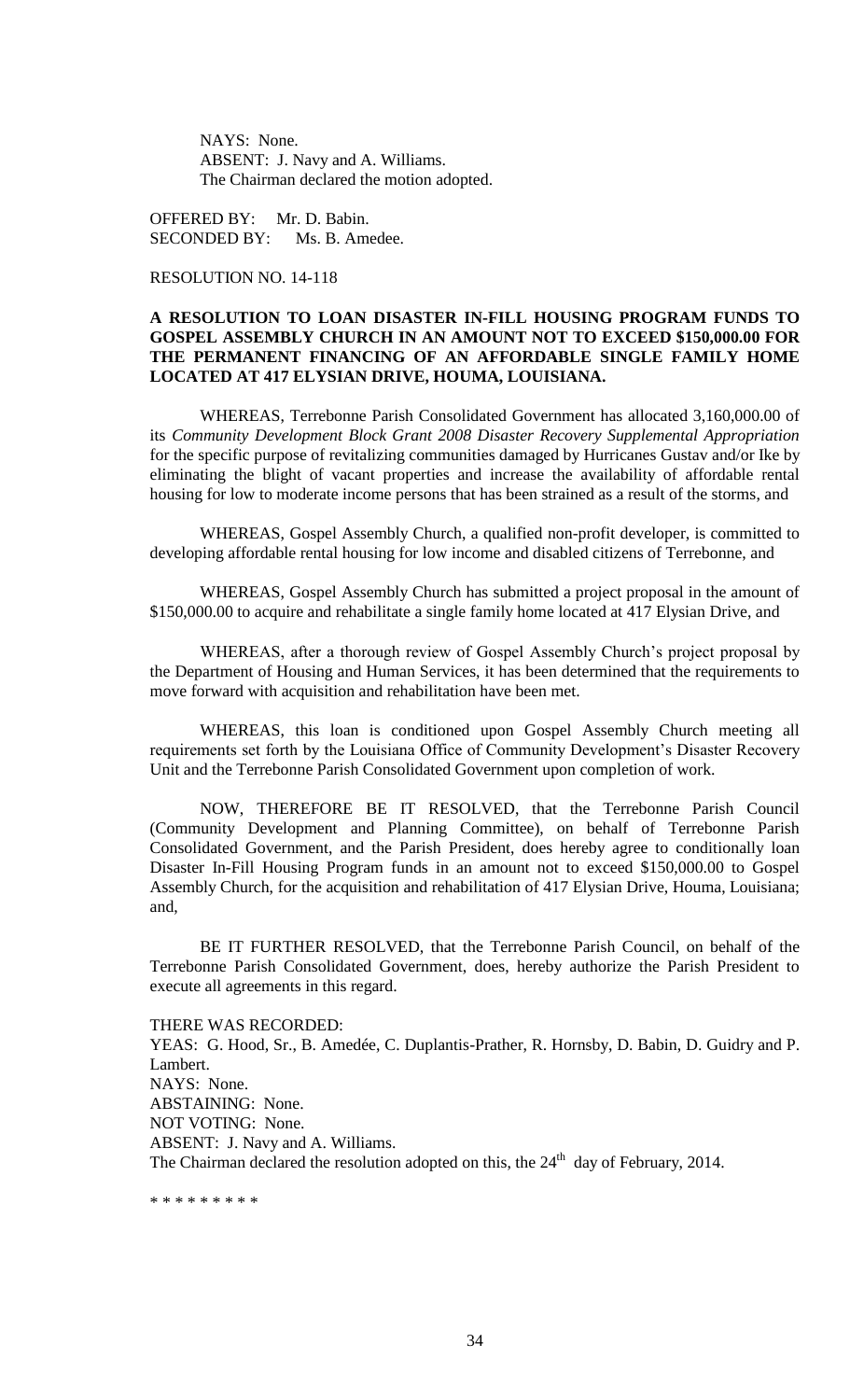Parish President Michel Claudet explained that the aforementioned program is part of the Community Development Block Grant funds which have been allocated for affordable rental housing; that the aforementioned loan is for the renovation of the structure; and that other funding has been utilized for owneroccupied usage.

\*\*The aforementioned resolution was adopted. Committee Members J. Navy and A. Williams were recorded as absent.

Ms. B. Amedée moved, seconded by Mr. G. Hood, Sr., "THAT, the Community Development & Planning Committee introduce an ordinance to remove from the Parish Code a portion of Section 18-226. Thirty-Minute Parking Limit, and call a public hearing on said matter on Wednesday, March 12, 2014 at 6:30 p.m."

The Chairman called for the vote on the motion offered by Ms. B. Amedée. THERE WAS RECORDED: YEAS: B. Amedẻe, D. Babin, C. Duplantis-Prather, D. Guidry, G. Hood, Sr., R. Hornsby, and P. Lambert. NAYS: None. ABSENT: J. Navy and A. Williams. The Chairman declared the motion adopted.

Mr. G. Hood, Sr. moved, seconded by Mr. D. Babin, "THAT, there being no further business to come before the Community Development & Planning Committee, the meeting be adjourned."

The Chairman called for the vote on the motion offered by Mr. G. Hood, Sr. THERE WAS RECORDED:

YEAS: B. Amedẻe, D. Babin, C. Duplantis-Prather, D. Guidry, G. Hood, Sr., R. Hornsby, and P. Lambert.

NAYS: None.

ABSENT: J. Navy and A. Williams.

The Chairman declared the motion adopted and the meeting was adjourned at 6:08 p.m.

## Dirk Guidry, Chairman

## Suzette Thomas Minute Clerk

Mr. D. Guidry moved, seconded by Mr. D. Babin, "THAT, the Council accept and ratify the minutes of the Community Development and Planning Committee meeting held on  $02/24/14$ "

The Chairman called for a vote on the motion offered by Mr. D. Babin. THERE WAS RECORDED: YEAS: D. Babin, D. Guidry, P. Lambert, J. Navy, A. Williams, G. Hood, Sr., B. Amedée, C. Duplantis-Prather and R. Hornsby. NAYS: None. ABSENT: None. The Chairman declared the motion adopted.

Ms. A. Williams moved, seconded by Mr. P. Lambert, "THAT, the Council approve the following street light lists:

REPLACE A 175-WATT STREET LIGHT ON POLE AT 6109 HIGHWAY 311 WITH A 400- WATT HPS LIGHT; URBAN SERVICES DISTRICT ROAD LIGHTING; TPCG UTILITIES; JOHN NAVY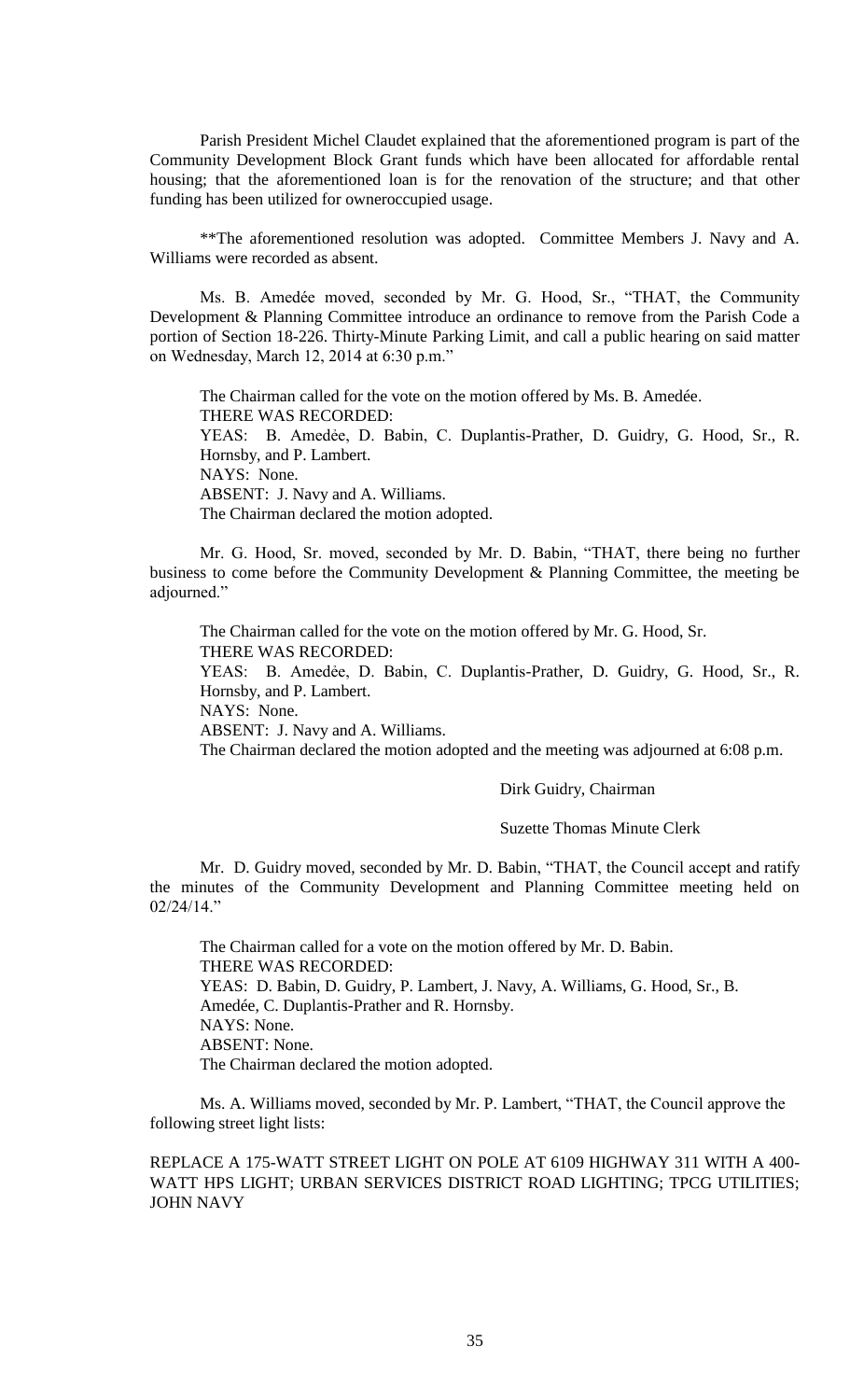The Chairman called for a vote on the motion offered by Ms. A. Williams. THERE WAS RECORDED: YEAS: D. Babin, D. Guidry, P. Lambert, J. Navy, A. Williams, G. Hood, Sr., B. Amedée, C. Duplantis-Prather and R. Hornsby. NAYS: None. ABSENT: None. The Chairman declared the motion adopted.

Councilman J. Navy asked for district clarification on the address listed on the street light list, which was checked and verified by the Assistant Council Clerk.

Mr. P. Lambert moved, seconded by Ms. B. Amedée, "THAT, the Council hold nominations open for the one-long standing vacancy on the Bayou Blue Fire Protection District Board until further notice."

The Chairman called for a vote on the motion offered by Mr. P. Lambert. THERE WAS RECORDED: YEAS: D. Babin, D. Guidry, P. Lambert, J. Navy, A. Williams, G. Hood, Sr., B. Amedée, C. Duplantis-Prather and R. Hornsby. NAYS: None. ABSENT: None. The Chairman declared the motion adopted.

Ms. B. Amedée moved, seconded by Mr. P. Lambert, "THAT, the Council hold nominations open for the one vacancy on the Coteau Fire Protection District Board until the next Council meeting."

The Chairman called for a vote on the motion offered by Ms. B. Amedée. THERE WAS RECORDED: YEAS: D. Babin, D. Guidry, P. Lambert, J. Navy, A. Williams, G. Hood, Sr., B. Amedée, C. Duplantis-Prather and R. Hornsby. NAYS: None. ABSENT: None. The Chairman declared the motion adopted.

Ms. B. Amedée moved, seconded by Mr. G. Hood, Sr., "THAT, the Council hold nominations open for the vacant position on the Terrebonne Parish Communications District Board (a position representing the area of North Terrebonne Parish, outside the City Limits of Houma) until the next Council meeting."

The Chairman called for a vote on the motion offered by Ms. B. Amedée. THERE WAS RECORDED: YEAS: D. Babin, D. Guidry, P. Lambert, J. Navy, A. Williams, G. Hood, Sr., B. Amedée, C. Duplantis-Prather and R. Hornsby. NAYS: None. ABSENT: None. The Chairman declared the motion adopted.

Mr. D. Guidry moved, seconded by Mr. D. Babin and Ms. A. Williams, "THAT, the Council hold nominations open for the one vacancy on the Tree Board until the next Council meeting."

The Chairman called for a vote on the motion offered by Mr. D. Guidry. THERE WAS RECORDED: YEAS: D. Babin, D. Guidry, P. Lambert, J. Navy, A. Williams, G. Hood, Sr., B. Amedée, C. Duplantis-Prather and R. Hornsby.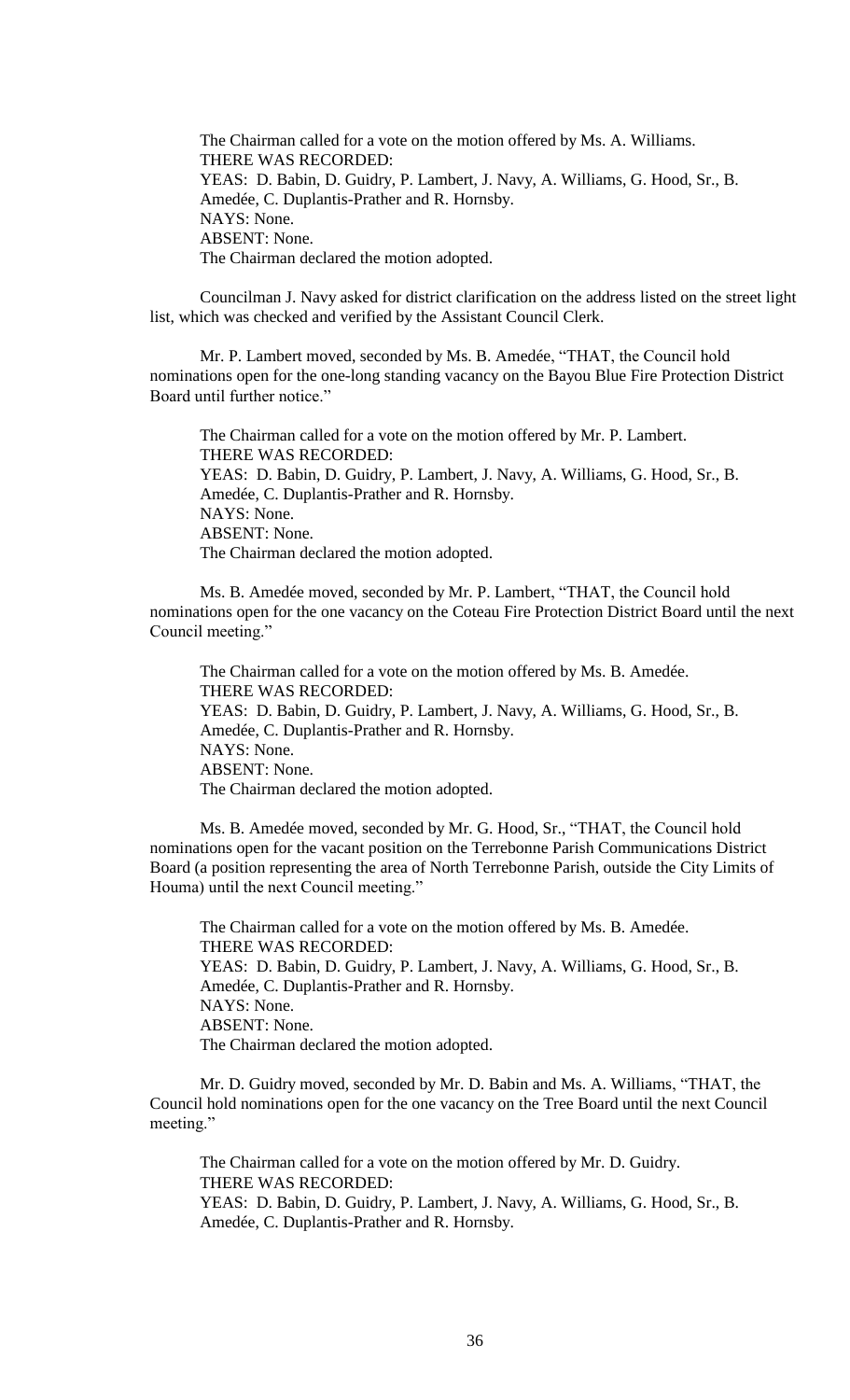NAYS: None. ABSENT: None. The Chairman declared the motion adopted.

Mr. D. Babin moved, seconded by Mr. D. Guidry, "THAT, the Council open nominations for the one vacancy to fill the remainder of a term until 01/01/15 on the Fire Protection District No. 10 Board, nominate Mr. Orville A. Callahan, Sr.; close nominations and appoint Mr. Orville A. Callahan, Sr. to serve the remainder of a term on the Fire Protection District No. 10 Board until 01/01/15."

The Chairman called for a vote on the motion offered by Mr. D. Babin. THERE WAS RECORDED: YEAS: D. Babin, D. Guidry, P. Lambert, J. Navy, A. Williams, G. Hood, Sr., B. Amedée, C. Duplantis-Prather and R. Hornsby. NAYS: None. ABSENT: None. The Chairman declared the motion adopted.

Ms. A. Williams moved, seconded by Mr. P. Lambert, "THAT, the Council hold nominations open for the one vacancy to fill a position until 12/17/15 on the South Central La. Human Services Authority until the next Council meeting."

The Chairman called for a vote on the motion offered by Ms. A. Williams. THERE WAS RECORDED: YEAS: D. Babin, D. Guidry, P. Lambert, J. Navy, A. Williams, G. Hood, Sr., B. Amedée, C. Duplantis-Prather and R. Hornsby. NAYS: None. ABSENT: None. The Chairman declared the motion adopted.

Ms. A. Williams moved, seconded by Mr. D. Babin, "THAT, the Council open nominations for the vacant position on the Houma Area Convention and Visitor's Bureau, that Mr. Paul Labat, Ms. Rachel Cherry and Ms. Dale Norred be nominated; that nominations be closed; and that a voice vote of the Council be taken to determine who will fill said vacancy."

The Chairman called for a vote on the motion offered by Ms. A. Williams. THERE WAS RECORDED: YEAS: D. Babin, D. Guidry, P. Lambert, J. Navy, A. Williams, G. Hood, Sr., B. Amedée, C. Duplantis-Prather and R. Hornsby. NAYS: None. ABSENT: None. The Chairman declared the motion adopted.

Voting to appoint Mr. Paul Labat: (No votes recorded)

Voting to appoint Ms. Rachel Cherry: D. Guidry J. Navy G. Hood, Sr. B. Amedée

Voting to appoint Ms. Dale Norred: D. Babin P. Lambert A. Williams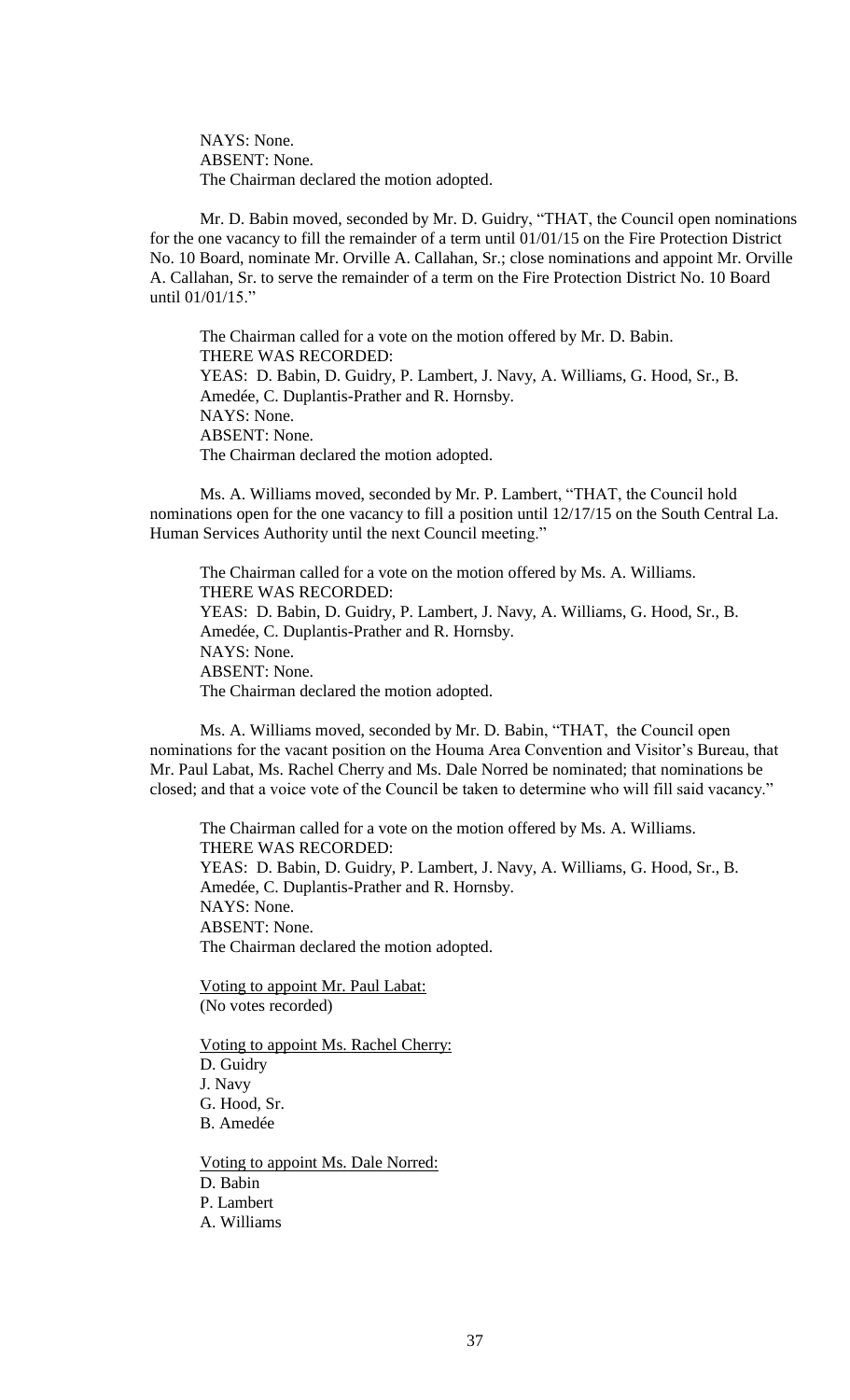C. Duplantis-Prather R. Hornsby

Council Minute Clerk T. Triggs announced the votes tallied for the vacant position on the Houma Area Convention and Visitor's Bureau which were recorded as follows: no (0) votes for Mr. Paul Labat, four (4) votes for Ms. Rachel Cherry and five (5) votes for Ms. Dale Norred.

The Chairman stated that as per the above voice vote, Ms. Dale Norred is appointed to serve the remainder of a term 12/31/15 on the Houma Area Convention and Visitor's Bureau.

Councilman J. Navy requested the discussion and possible action concerning security procedures at public venues and requested that recreation districts install crime cameras at their parks and facilities to ensure public safety; noting that camera consistency for all recreation districts would decrease the amount of crimes committed in public venues.

Councilman J. Navy requested that Lt. Bobbie O'Bryan, with the Houma Police Department, addressed the Council relative to the matter of crime cameras. Lt. O'Bryan explained that the police department has implemented an "Operation Peace (Police Eyes Against Criminal Engagement) Program" that is used to establish peace in the communities; noting that cameras do not deter crime but it can be a useful tool in solving crimes and decrease the temptation to do commit crimes at public venues.

Discussion ensued with several Council members supporting this measure to secure public venues and to install crime cameras at parks and facilities; inviting recreation districts member to come before the Council and Administration to give a status report of activities taking place in their respective areas to ensure individual safety.

Mr. J. Navy moved, seconded by Ms. A. Williams, "THAT, the Council have a letter sent to all Recreation Districts to request their Board to consider having security cameras installed at each of their parks and facilities and insure that the parks and facilities are handicap accessible and report back to the Council."

The Chairman called for a vote on the motion offered by Mr. J. Navy. THERE WAS RECORDED: YEAS: D. Babin, D. Guidry, P. Lambert, J. Navy, A. Williams, G. Hood, Sr., B. Amedée, C. Duplantis-Prather and R. Hornsby. NAYS: None. ABSENT: None. The Chairman declared the motion adopted.

Under Agenda Item 7A, Announcement – Council Members:

- Councilwoman C. Duplantis-Prather encouraged pet owners to have their pets spayed or neutered to help control the pet population; noting that the Animal Shelter has a cost efficient program to help meet these needs. She asked that if a stray animal is found, or anyone wants to adopt a pet, please contact the Animal Shelter at (985) 873-6709.
- Councilwoman B. Amedée announced that the St. Louis Canal Road construction and closure has been halted until after Mardi Gras.
- Councilwoman B. Amedée announced that the Houma Police Department will be offering  $\bullet$ RAD (Rape Aggression Defense) classes beginning March  $17<sup>th</sup>$ . She is encouraging all women to attend.
- Councilman G. Hood, Sr. announced that ADAC (Alcohol and Drug Abuse Council of  $\bullet$ Houma) will be hosting their annual smoke-free and alcohol-free Mardi Gras zone this year at the Good Earth Transit facility on Main Street.
- Councilman G. Hood, Sr. announced, as a summer precautionary measure, that 4 wheelers are not allowed on the roadways. Anyone caught traveling on the roadways with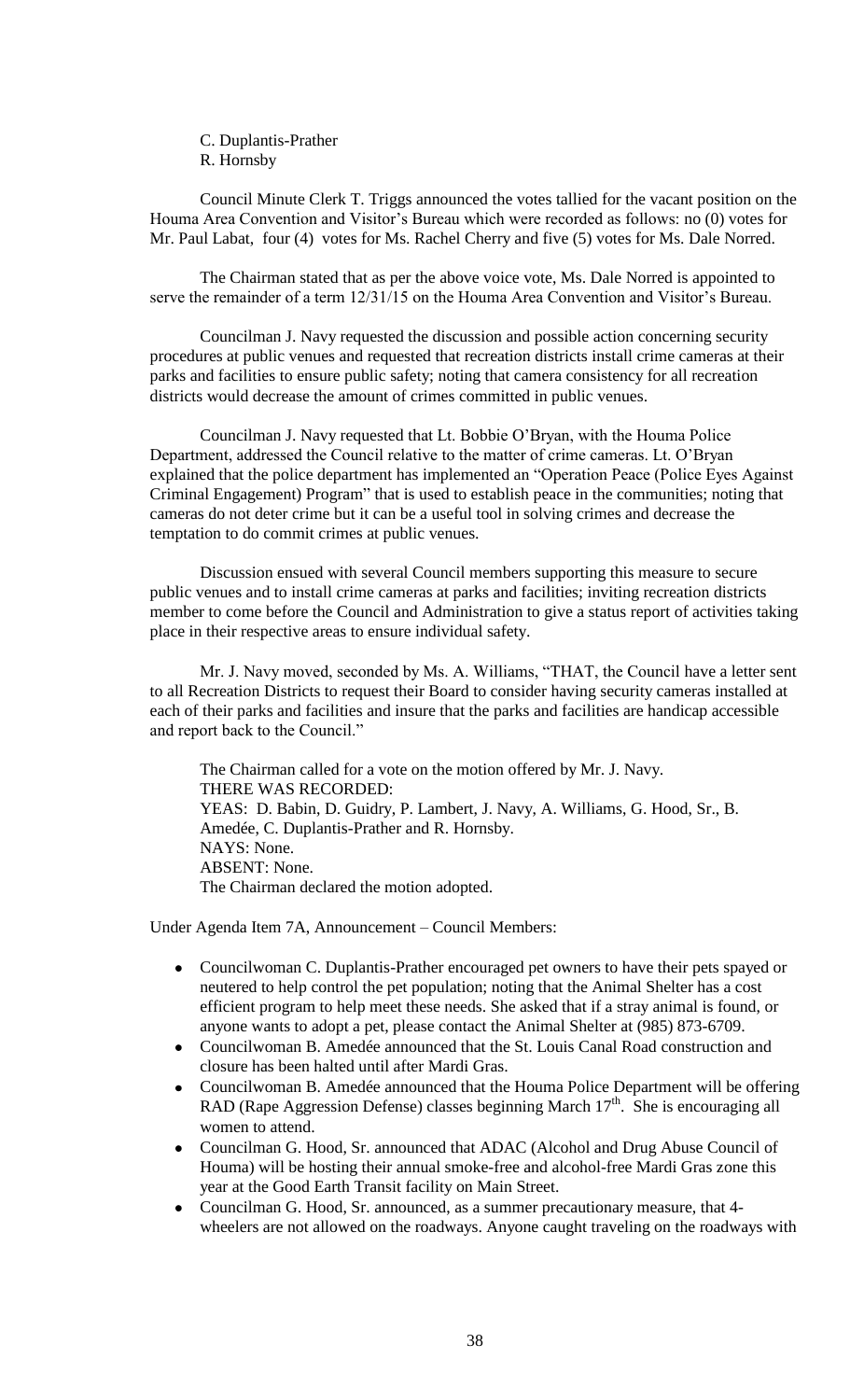a 4-wheeler will be cited by the Houma Police Department and their 4-wheeler will be confiscated.

- Councilman D. Babin thanked the engineering firms for giving the citizens of Terrebonne Parish a status report on the ongoing projects in and around the area.
- Councilman J. Navy, along with several clergy members and the constituents of District No. 1, thanked Parish President M. Claudet and Councilman D. Guidry, for the funding needed to proceed with the Bayou Chauvin Channel Improvements.

Under Agenda Item 7B, Parish President Claudet announced:

- The downtown sidewalk project cannot be started until the DOTD has finished the traffic light installation project.
- Rocky McMillian franchise owner with Mr. Ronnie's Donuts will be opening a new franchise location in Baton Rouge, LA in May; noting that at the second half of the year new locations will possibly be opening in Galliano, Lafayette, Schriever and Monroe, LA and also Flowwood Mississippi. There are also two groups in Tennessee (Nashville and Knoxville) that are interested in opening a Mr. Ronnie's Donut. Congratulations to Mr. Ronnie's Donuts.
- Mr. Ronnie's Donut received  $1<sup>st</sup>$  Place for the best filled- king cake at the Inaugural King Cake Festival.
- Thanks to all of the Parish Employees who helped the parish's self insured insurance program save money, a decrease of 8%, by using generics medication, going to their primary care physicians instead of the emergency rooms and using preventive wellness program provided by the parish.
- Terrebonne Parish does not have any items for the April 5, 2014 election ballot, which will save money on election costs.
- Thanks to Jason Hutchinson, Director of Juvenile Justice, and his staff for bringing the  $\bullet$ facility into compliance according to the Department of Justice guidelines within the allotted time.
- The Biggerts Water Act is gaining tremendous support with the Senate passing a fouryear delay and supporting the Grims Waters Bill.
- Thanks to the Council for all of their support during this Administration.

Councilwoman A. Williams announced that Gwyneth Engeron, along with the Youth Advisory Council (YAC), will be hosting a poster contest promoting a Healthy Parish Contest. The winner will receive a three month membership to the YMCA.

President Claudet announced that the Cleanest City Contest will be postponed until next year 2015.

The Council Chairman welcomed the Nicholls State University nursing students in the audience for tonight's proceedings.

No action necessary on Agenda Item 8A, Staff Reports – Information Lists dated 02/26/14.

Mr. D. Babin moved, seconded by Mr. G. Hood, Sr., "THAT, there being no further business to come before the Council the meeting be adjourned."

The Chairman called for a vote on the motion offered by Mr. D. Babin. THERE WAS RECORDED: YEAS: D. Babin, D. Guidry, P. Lambert, J. Navy, A. Williams, G. Hood, Sr., B. Amedée, C. Duplantis-Prather and R. Hornsby. NAYS: None. ABSENT: None. The Chairman declared the motion adopted and the meeting adjourned at 7:59 p.m.